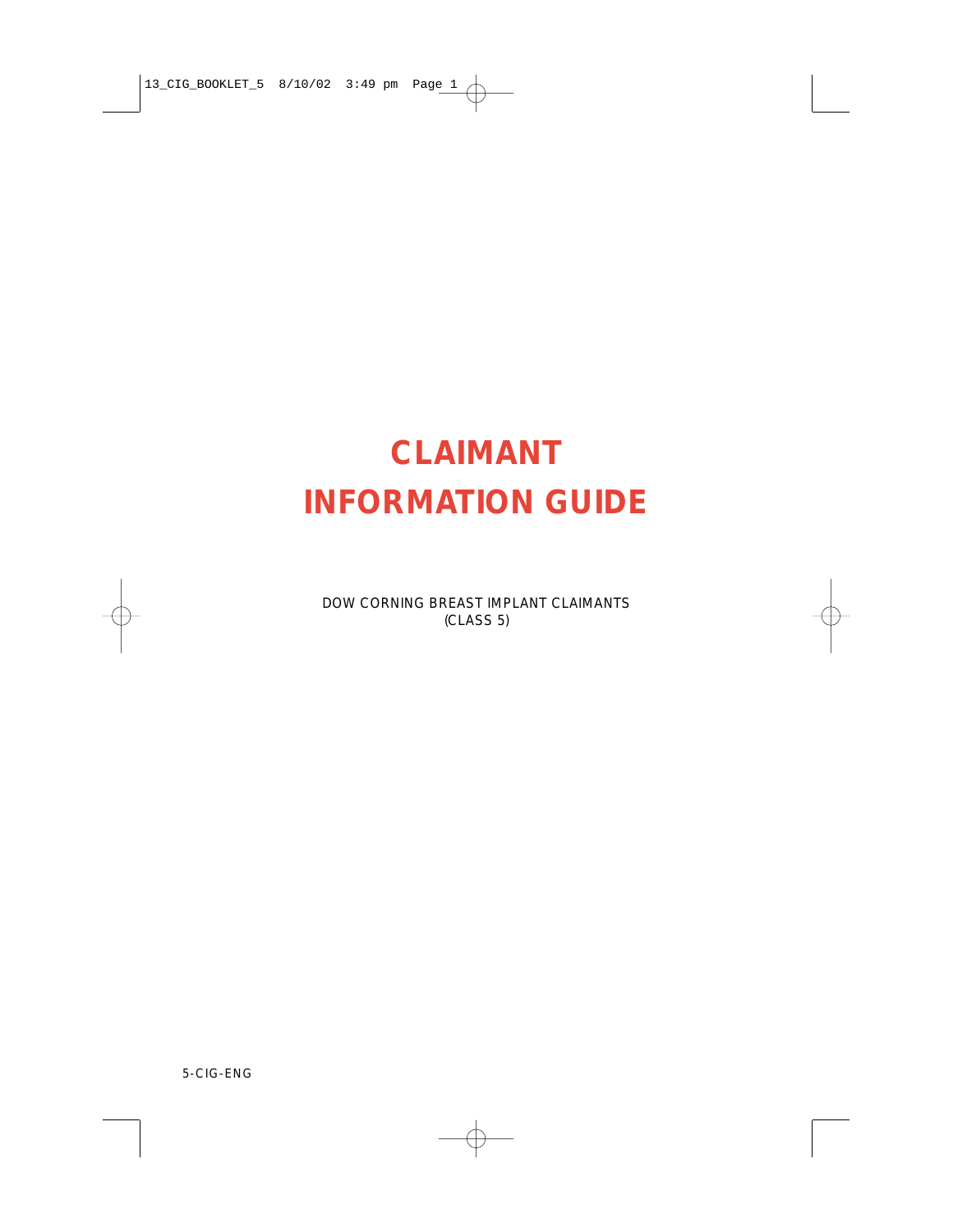# **CLAIMANT INFORMATION GUIDE DOW CORNING BREAST IMPLANT CLAIMANTS (CLASS 5)**

**A note about the use of capitalized terms in this Claimant Information Guide:**

**When you see capitalized terms that are not otherwise defined, they have the meaning assigned to them in the following documents in the following order:**

- **1. Amended Joint Plan**
- **2. Amended Disclosure Statement**
- **3. Dow Corning Settlement Program and Claims Resolution Procedures**
- **4. Funding Payment Agreement**
- **5. Litigation Facility, Inc. Agreement (this document and the preceding ones in this list are collectively referred to as the "Plan Documents")**
- **6. Bankruptcy Code**

Contact us at:

Settlement Facility-Dow Corning Trust P.O. Box 52429 Houston, Texas 77052 (Toll Free) 1-866-874-6099

www.dcsettlement.com

December 2002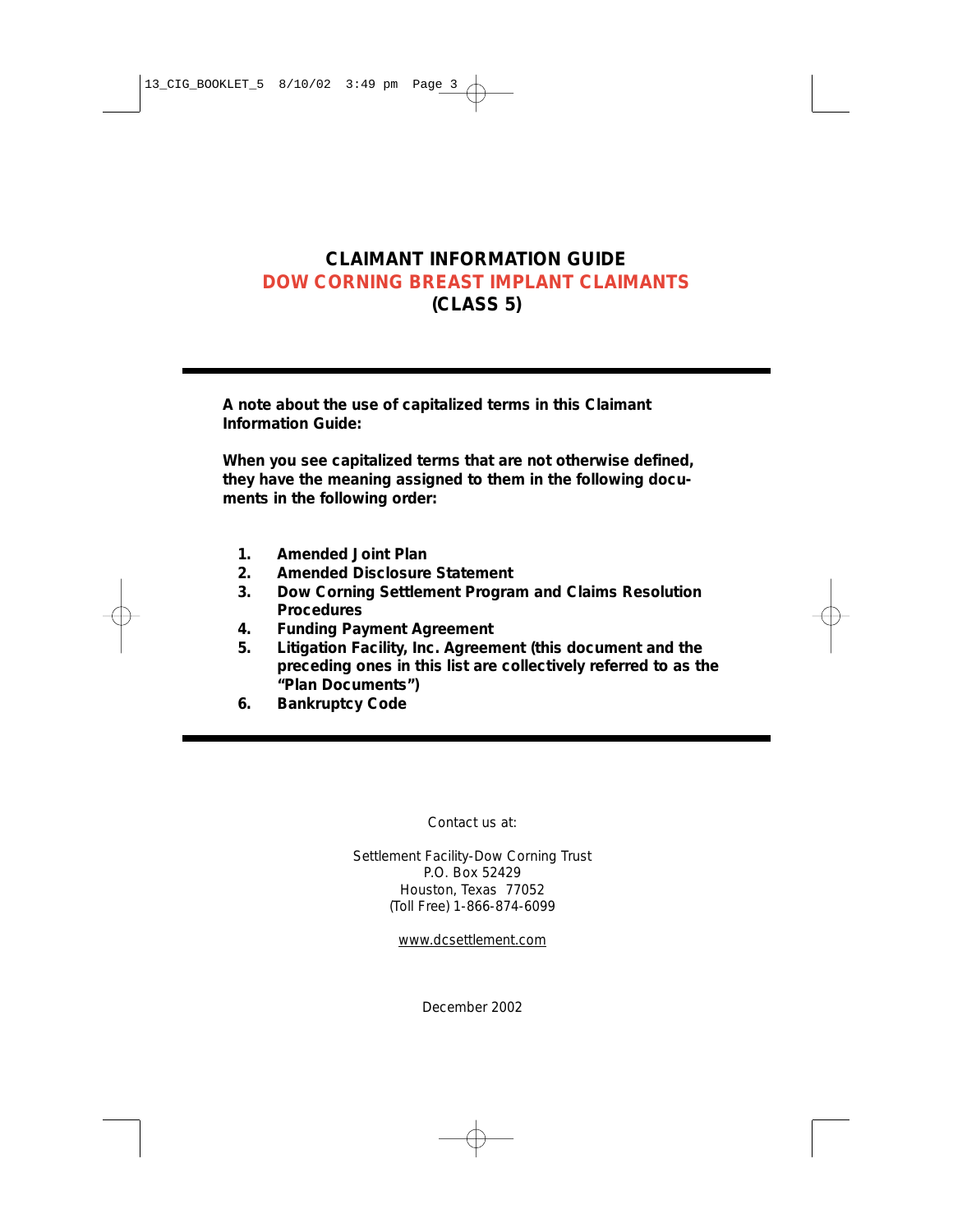This "Claimant Information Guide" was produced by the office of the Settlement Facility-Dow Corning Trust. The information contained in this Claimant Information Guide is intended to summarize the information contained in the Plan Documents. Any conflicts between the information in this Claimant Information Guide shall be controlled by the provisions in the Plan Documents in the order reflected on the cover sheet.

> This Claimant Information Guide may be copied freely without amendment or deletion.

The Settlement Facility reserves the right to make changes to the Claimant Information Guide without notice.

Date of publication: December 2002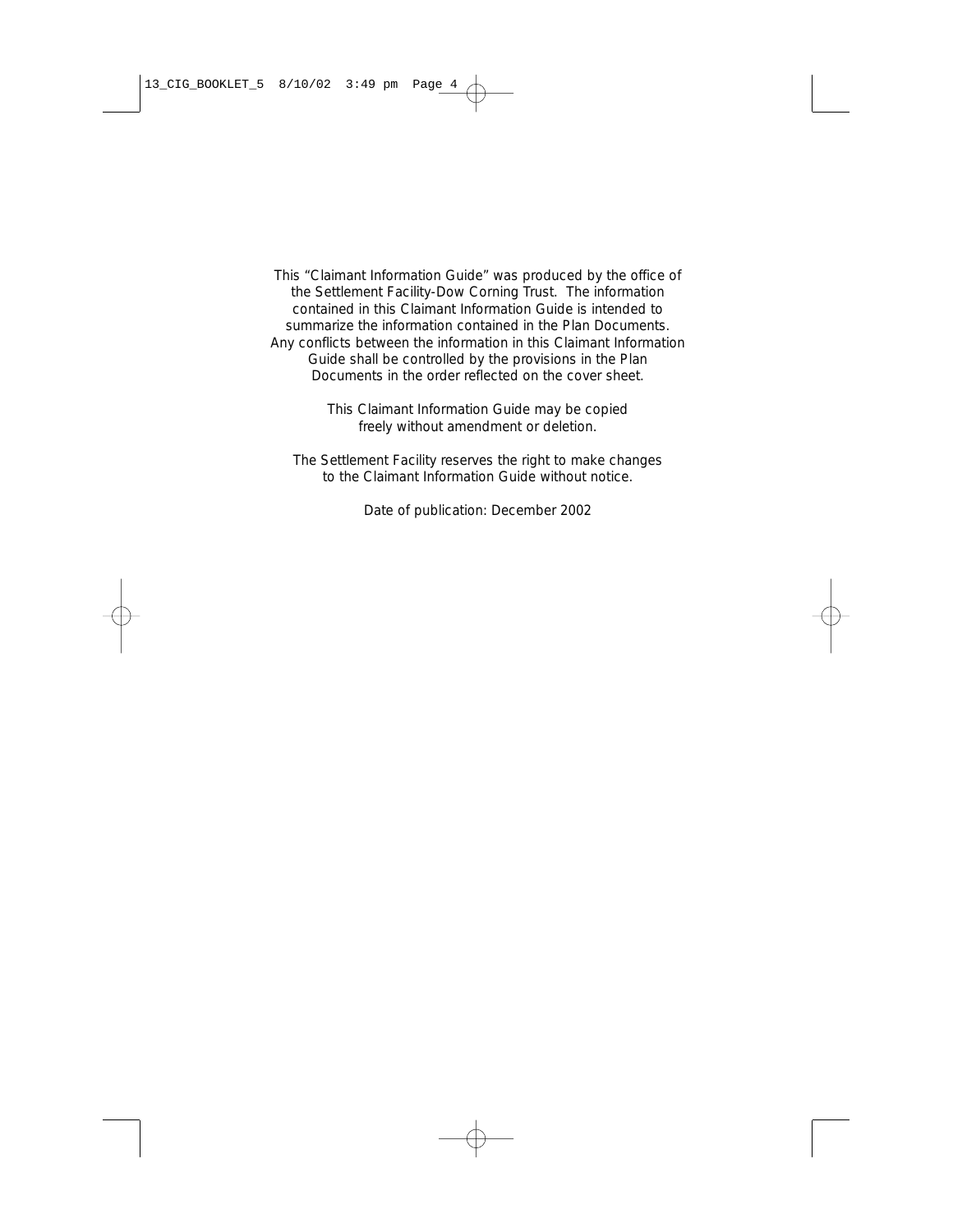# **CLAIMANT INFORMATION GUIDE DOW CORNING BREAST IMPLANT CLAIMANTS (CLASS 5)**

This "Claimant Information Guide" provides the most current information about the Settlement Options and criteria for receiving payment for Dow Corning breast implant claimants (Class 5). Please use only these materials when you complete your Claim Forms.

# **TABLE OF CONTENTS**

| <b>SECTION 1</b>  | <b>GENERAL INFORMATION ABOUT THIS CLAIMS PACKAGE/</b>                                                                      |  |
|-------------------|----------------------------------------------------------------------------------------------------------------------------|--|
| <b>SECTION 2</b>  |                                                                                                                            |  |
| <b>SECTION 3</b>  | REJECTING THE SETTLEMENT OPTION TO FILE A LAWSUIT                                                                          |  |
| <b>SECTION 4</b>  |                                                                                                                            |  |
| <b>SECTION 5</b>  |                                                                                                                            |  |
| <b>SECTION 6</b>  |                                                                                                                            |  |
| PART A            | CRITERIA FOR THE \$5,000 EXPLANT PAYMENT ACCOMODATIONS AND THE 35,000 EXPLANT PAYMENT                                      |  |
| PART B            |                                                                                                                            |  |
| <b>SECTION 7</b>  |                                                                                                                            |  |
| PART A            | CRITERIA AND DEADLINES FOR THE RUPTURE PAYMENT [11] [11] [11] [11] [11] [22]                                               |  |
| PART B            | THE MEDICALLY CONTRAINDICATED EXCEPTION TO                                                                                 |  |
| PART C            | THE INDIVIDUAL REVIEW PROCESS FOR THE RUPTURE PAYMENT [1] [1] [1] 1] THE INDIVIDUAL REVIEW PROCESS FOR THE RUPTURE PAYMENT |  |
| <b>SECTION 8</b>  |                                                                                                                            |  |
| <b>SECTION 9</b>  | <b>GENERAL DEADLINES/DELIVERY METHODS/EFFECTIVE</b><br>DATE/DEADLINES TO APPLY FOR SETTLEMENT BENEFITS  29                 |  |
| PART A            | DEADLINES TO RETURN THE PARTICIPATION<br>FORM/DELIVERY METHODS                                                             |  |
| PART B            |                                                                                                                            |  |
| PART C            | DEADLINES TO APPLY FOR SETTLEMENT PAYMENTS 31                                                                              |  |
| <b>SECTION 10</b> |                                                                                                                            |  |
| <b>SECTION 11</b> |                                                                                                                            |  |
| <b>SECTION 12</b> | CLAIMS FILED ON BEHALF OF AN ESTATE OF A DECEASED                                                                          |  |
| <b>SECTION 13</b> |                                                                                                                            |  |
|                   |                                                                                                                            |  |
|                   |                                                                                                                            |  |
|                   |                                                                                                                            |  |
|                   |                                                                                                                            |  |
|                   |                                                                                                                            |  |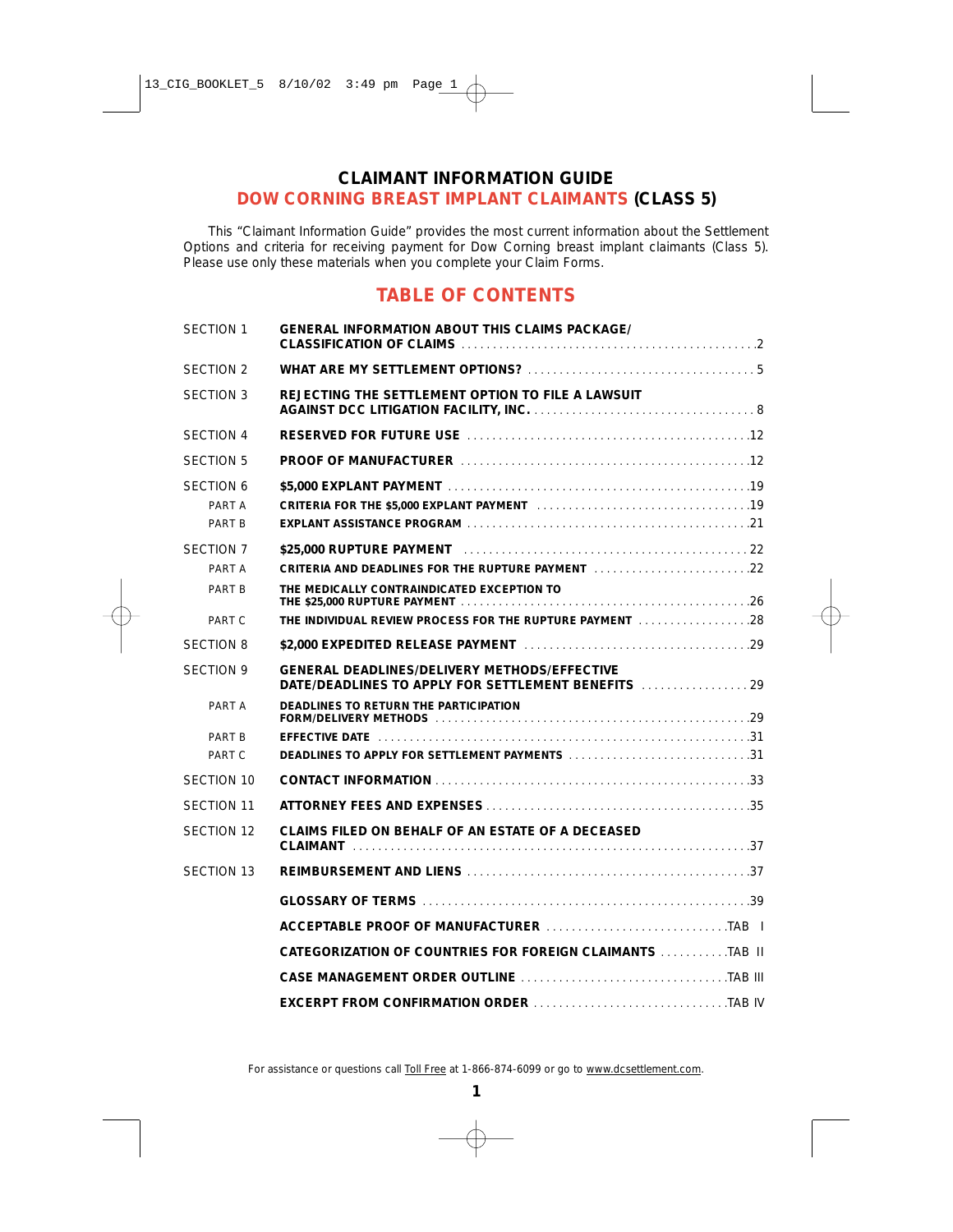# **SECTION 1 – GENERAL INFORMATION ABOUT THIS CLAIMS PACKAGE/CLASSIFICATION OF CLAIMS**

# **Q1-1. What documents are in the Claims Package?**

The Claims Package for Class 5 Dow Corning breast implant claimants includes the following eight (8) documents. If you are missing any of these, call the Settlement Facility Toll Free at 1-866-874-6099.

- 1. Settlement Facility Newsletter, Vol. 2
- 2. "Participation Form" and instructions (the white edge)
- 3. "Proof of Manufacturer Form" and instructions (the blue edge)
- 4. "\$5,000 Explant Payment Claim Form" and instructions (the yellow edge)
- 5. "\$25,000 Rupture Payment Claim Form" and instructions (the green edge)
- 6. "Expedited Release or Disease Payment Claim Form" and instructions (the red edge)
- 7. This Claimant Information Guide
- 8. The Disease Claimant Information Guide.

The Claim Forms in this package (items 3.-6. above) are the forms you use to apply for settlement payments.

# **Q1-2. I completed claim forms in the original global settlement and/or the Revised Settlement Program ("RSP"). Do I need to fill out another Claim Form now?**

**Yes. You must fill out the Claim Forms in this Claims Package.** However, if you have already sent medical records to the MDL Claims Office, then you do not have to re-send the same medical records. The Settlement Facility will have access to all records you submitted to the MDL Claims Office.

**Q1-3. My friend didn't receive a Claims Package. Can I copy mine and give it to her?** 

No. **Do not copy your Claim Forms for someone else to use**. Tell her to call the Settlement Facility Toll Free at 1-866-874-6099.

# **Q1-4. My friend received a Claims Package, but it has different Claim Forms and documents than are in my Claims Package. Are there different Claims Packages?**

Yes, there are seven (7) different Claims Packages for seven (7) different types of claimants. The different types of claimants are defined in Q1-5.

# **Q1-5. What are the seven (7) different types of claimants?**

Claims are classified based on your 1) citizenship or country of residence, 2) the location where you received your implant, and 3) the type of implant listed on your Proof of Claim form (i.e., breast, hip, TMJ, etc.).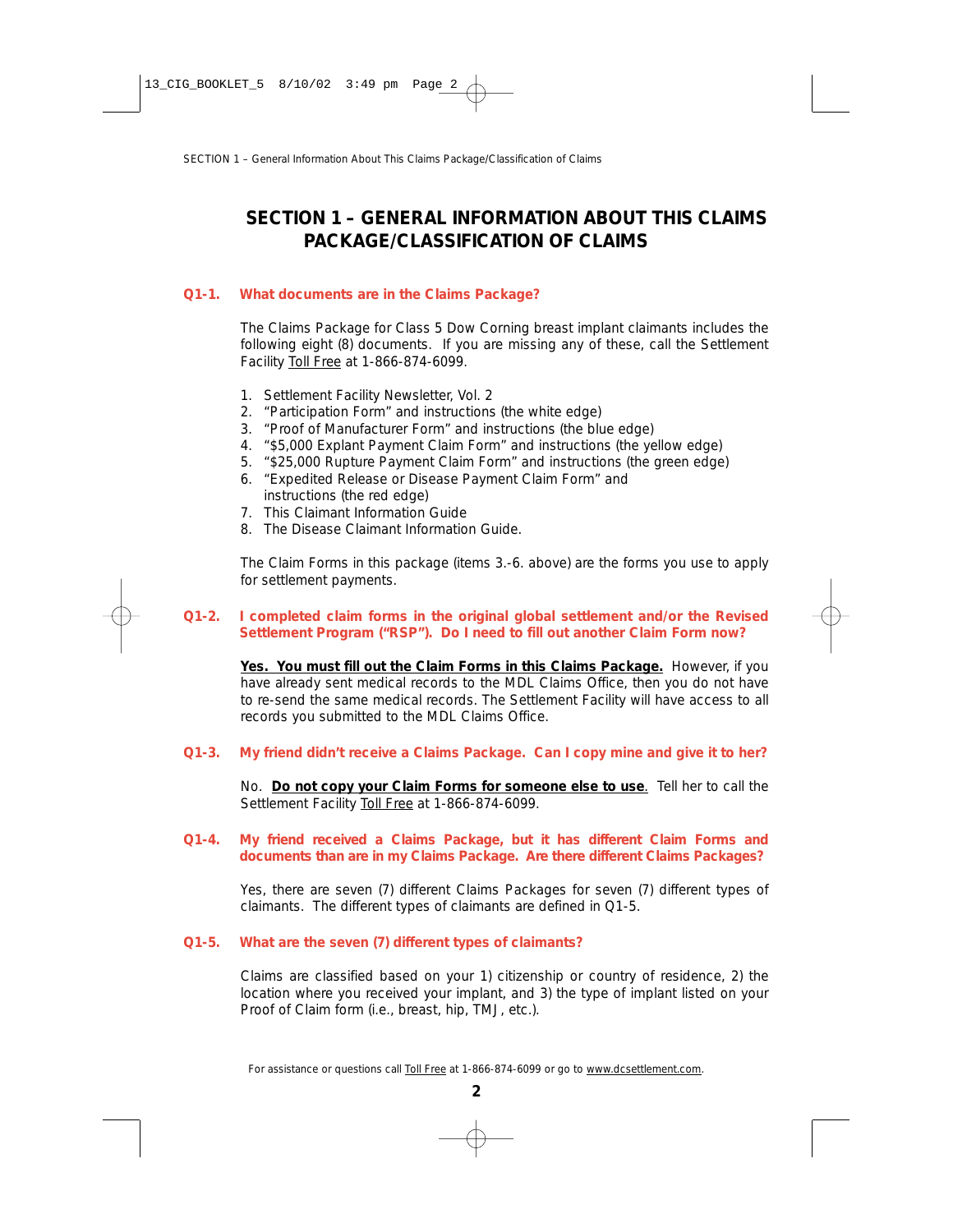The different types or Classes of claimants are:

*Class 5* **(Domestic Dow Corning Breast Implant Claimants)** - if you were implanted with a Dow Corning breast implant and either you are a U.S. citizen or resident alien, or your Dow Corning implant was implanted in the U.S., then you are a member of Class 5.

*Class 6* **(Foreign Dow Corning Breast Implant Claimants)** - if you were implanted with a Dow Corning breast implant, it was implanted outside of the U.S., and you are not a citizen of the U.S. or a resident alien within the U.S., Puerto Rico, or the territories and possessions of the U.S., then you are a member of Class 6. There are six (6) subclasses in Class 6:

*Class 6.1* - you reside in one (1) of the countries listed in Category 1 or 2 on the chart located at Tab 2.

*Class 6.2* - you reside in one (1) of the countries listed in Category 3 or 4 on the chart located at Tab 2.

*Class 6A* - you are a member of the Class of plaintiffs in a class action filed in the province of Quebec.

*Class 6B* - you are a member of the Class of plaintiffs in a class action filed in the province of Ontario.

*Class 6C* - you are a member of the Class of plaintiffs in a class action filed in the province of British Columbia. The Class includes resident claimants in British Columbia who did not opt out of the class action as well as those claimants who are residents of any province of Canada other than British Columbia, Quebec and Ontario who timely elected to be bound by the British Columbia class action.

*Class 6D* - you are a resident of Australia or received your implants in Australia, and you timely elected to participate in the Australia Breast Implant Settlement Option on your ballot on the Amended Joint Plan in 1999.

*Classes 6A-6D* are governed by specific definitions contained in the class action settlements and judgments relating to these Classes. Membership in these Classes is based on residence at specific periods of time. If you are a member of one (1) of these Classes, you will receive a separate notice.

*Class 7* **(Silicone Material Claimants/Foreign Gel Claimants)** - if you were implanted with a silicone gel breast implant after January 1, 1976 and before January 1, 1992 from either Baxter, Bioplasty, Bristol, Cox-Uphoff, Mentor, Koken, Silimed, Societe Prometel, or Medasil Surgical, and you have never had a Dow Corning implant, then you are a member of Class 7 regardless of your country of residence or citizenship.

*Class 9* **(Domestic Dow Corning Other Products Claimants)** - if you were implanted with an eligible Dow Corning implant (other than a breast implant) listed in Tab 1, Part II, and are a U.S. citizen or resident alien, or if your eligible Dow Corning implant was implanted in the U.S., then you are a member of Class 9.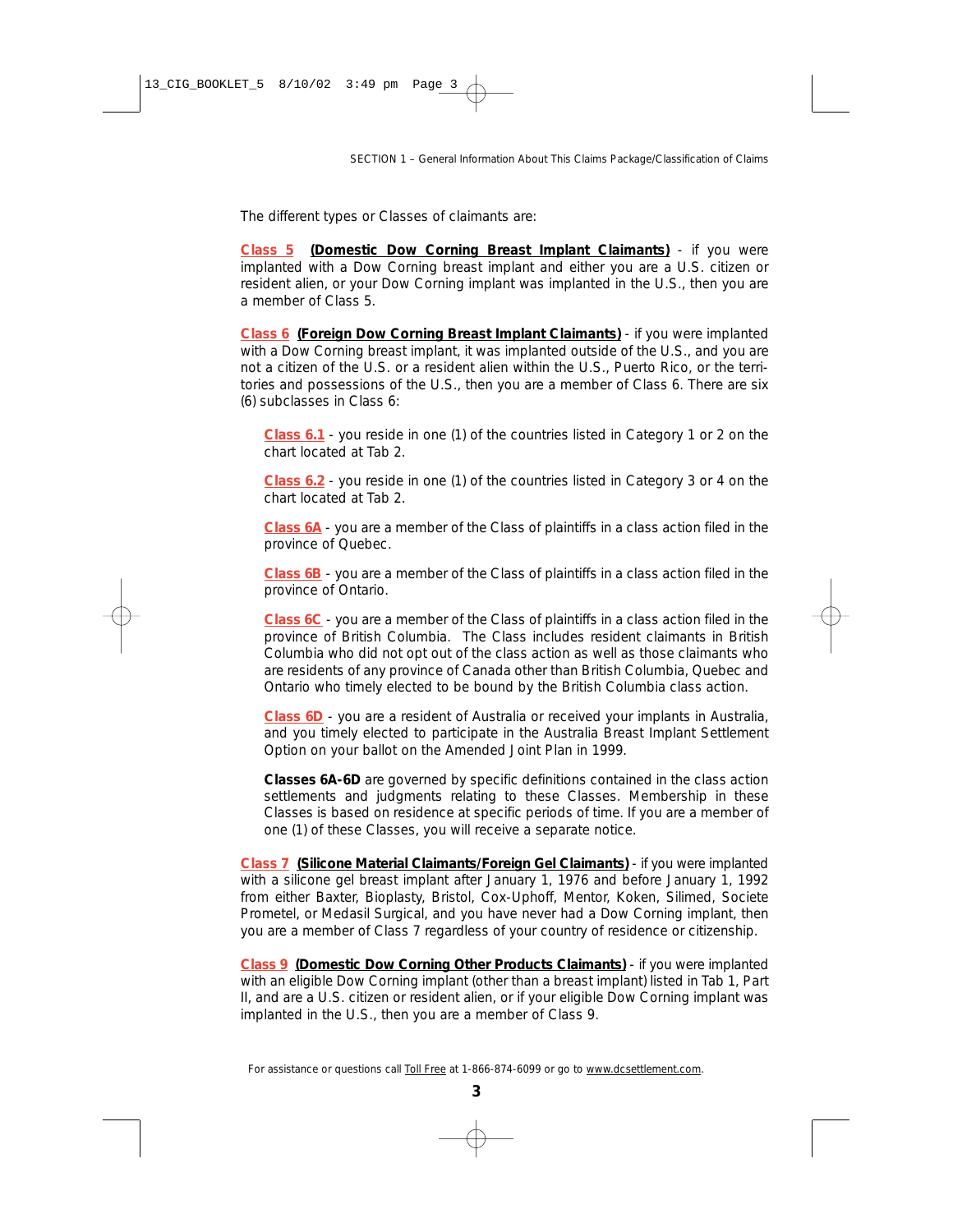*Class 10* **(Foreign Dow Corning Other Products Claimants)** - if you were implanted with an eligible Dow Corning implant (other than a breast implant) listed in Tab 1, Part II, and it was implanted outside of the U.S., and you are not a citizen of the U.S. or a resident alien within the U.S., Puerto Rico, or the territories and possessions of the U.S., then you are a member of Class 10. There are two (2) subclasses in Class  $10<sup>°</sup>$ 

*Class 10.1* - you reside in one (1) of the countries listed in Category 1 or 2 on the chart located at Tab 2.

*Class 10.2* - you reside in one (1) of the countries listed in Category 3 or 4 on the chart located at Tab 2.

# **Q1-6. What is my initial classification?**

Based on the information you provided on your Proof of Claim form, you have initially been placed in Class 5 for Domestic Dow Corning Breast Implant Claimants.

# **Q1-7. Where can I find a list of the eligible implants for each of these Classes?**

Tab 1, Part I to this Claimant Information Guide lists the eligible Dow Corning breast implants for Classes 5, 6.1 and 6.2.

Tab 1, Part II lists the eligible Dow Corning implants for Classes 9, 10.1 and 10.2.

Tab 1, Part III lists the eligible silicone gel breast implants for Class 7.

# **Q1-8. Where can I find a list of the categories of countries for Classes 6.1, 6.2, 10.1 and 10.2?**

Tab 2 to this Claimant Information Guide lists the categories of countries for each of these Classes.

# **Q1-9. I have a Dow Corning breast implant (Class 5) and a Dow Corning TMJ implant (Class 9). Can I belong to both of these Classes? What Claim Forms should I complete?**

In this example, you can apply for benefits from both Class 5 (Domestic Dow Corning Breast Implant Claimants) and Class 9 (Domestic Dow Corning Other Products Claimants). You may complete Claim Forms for each Class.

#### **Q1-10. I have a Dow Corning breast implant (Class 5) and a Bristol silicone gel breast implant implanted in 1985 (Class 7). Can I recover benefits from both Classes 5 and 7?**

No. You are only eligible for benefits from Class 5. You are not eligible for payment from Class 7. If you are in Class 5, you cannot also be in Class 7.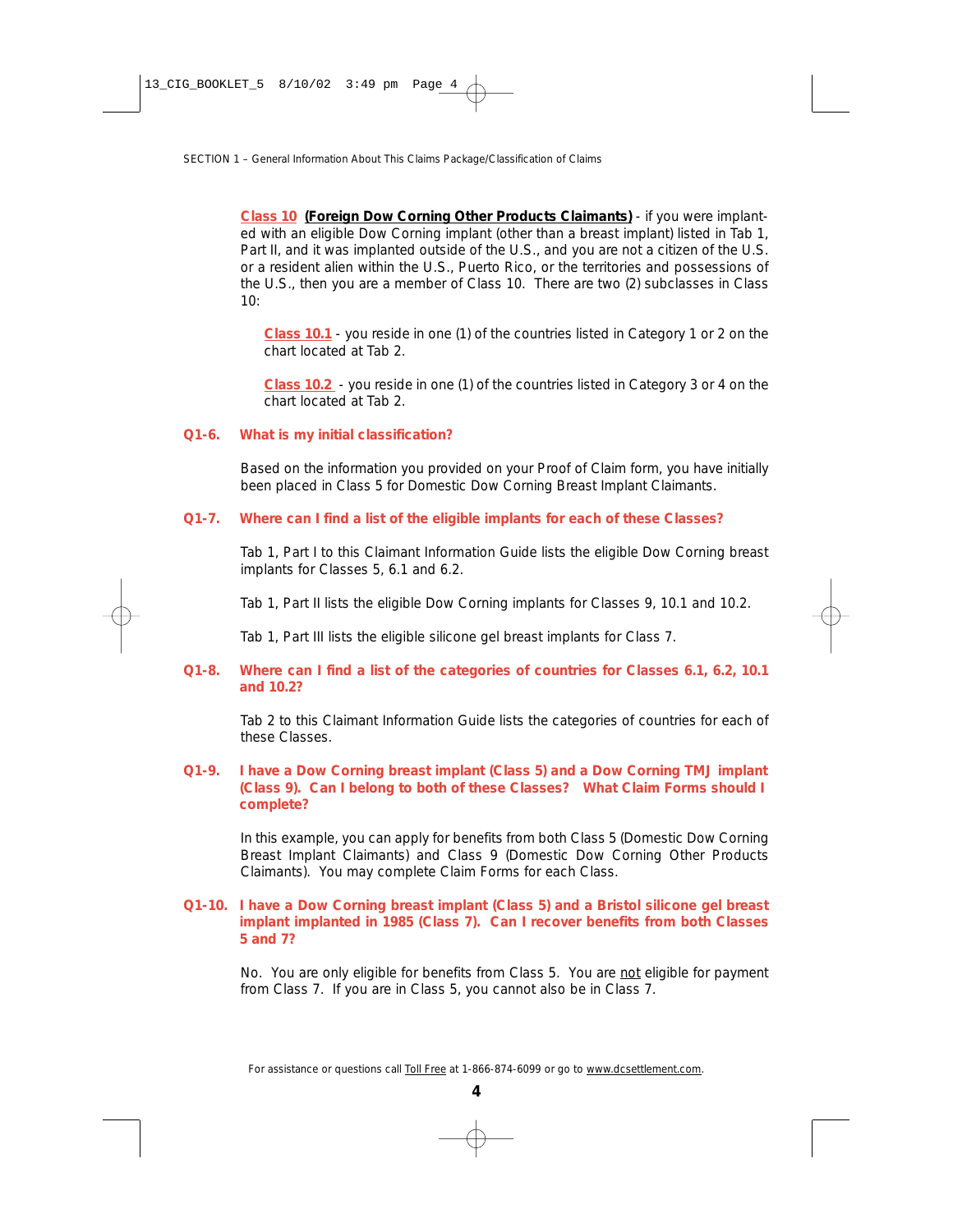# **Q1-11. What if I don't belong in Class 5 because none of my breast implants were made by Dow Corning? Should I fill out these Claim Forms anyway?**

No. If you do not have a Dow Corning breast implant, then you are not eligible for settlement benefits in Class 5. Complete and return the Participation Form, but do not fill out the other Claim Forms. Call the Settlement Facility Toll Free at 1-866-874-6099. There may be deadlines running to opt out and litigate or to apply for benefits in your appropriate Class, so call the Settlement Facility as soon as possible.

# **SECTION 2 – WHAT ARE MY SETTLEMENT OPTIONS?**

# **Q2-1. If I choose to settle my claim, what are the available settlement benefits?**

You have three (3) Settlement Options. You can receive payment for all of them:

- **1. \$5,000 Explant Payment** -To receive the \$5,000 Explant Payment, submit medical records that show that your Dow Corning breast implant was removed after December 31, 1990 and on or before ten (10) years after the Effective Date. You are not eligible if you received silicone gel breast implants after your Dow Corning breast implants were removed. *(Read Section 6 for more information on the Explant Payment.)*; *and*
- **2. \$25,000 Rupture Payment** -To receive the \$25,000 Rupture Payment (including a Premium Payment), submit medical records on or before two (2) years after the Effective Date that show that your Dow Corning silicone gel breast implant was removed and was ruptured. *(Read Section 7 for more information on the Rupture Payment.)*; *and*
- **3. (A) \$2,000 Expedited Release Payment** -To receive a \$2,000 Expedited Release Payment, simply submit the Proof of Manufacturer Form (the blue edge) and medical records or documents that show that you were implanted with a Dow Corning breast implant. Also, complete and submit the Expedited Release Payment Claim Form (the red edge) on or before three (3) years after the Effective Date. *(Read Section 8 for more information on the Expedited Release Payment.)*;

# **OR**

**(B) Disease Payment** - To receive a Disease Payment ranging from \$12,000 to \$300,000 (including a Premium Payment), submit medical records that show that you have one (1) of the eligible diseases or conditions and that you have an eligible disability or meet the severity criteria for that disease or condition. If you become more ill in the future, you may be able to apply for additional payment from the Increased Severity Fund depending on the disease option that you were approved for. *(Read the Disease Claimant Information Guide for more information about the Disease Payment.)*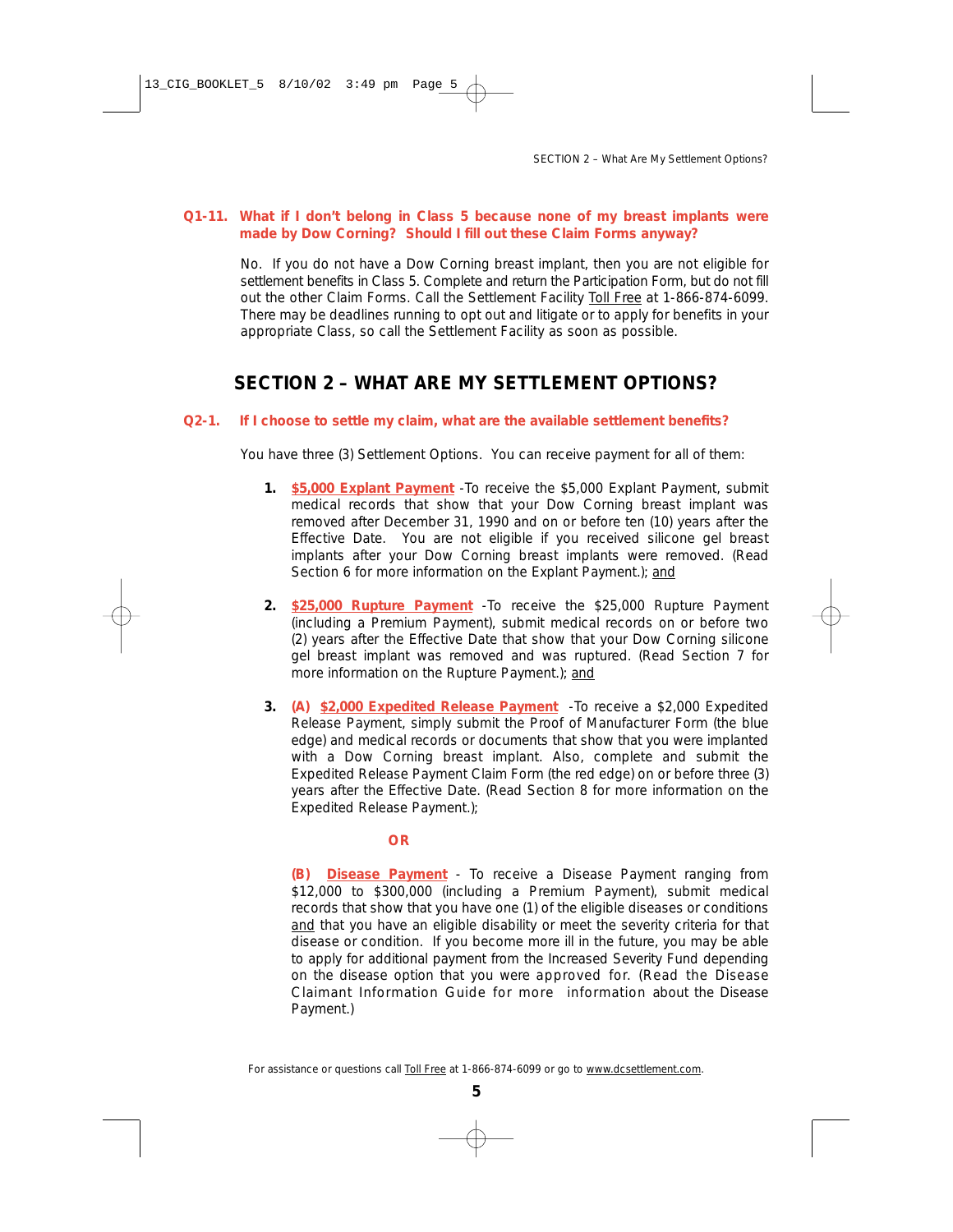# **Q2-2. What are the payment amounts for settlement benefits?**

The payment grid is listed below:

| <b>Class 5 Settlement Options</b>                                      | Base<br>Payment<br>(U.S.) | Premium<br>Payment<br>(U.S.) | Total<br>(U.S.) |
|------------------------------------------------------------------------|---------------------------|------------------------------|-----------------|
| <b>Explant Payment Option</b>                                          | \$5,000                   | N/A                          | \$5,000         |
| Rupture Payment Option                                                 | \$20,000                  | \$5,000                      | \$25,000        |
| <b>Expedited Release</b><br>Payment Option                             | \$2,000                   | N/A                          | \$2,000         |
| Disease Payment<br>Option 1: Disability C or D                         | \$10,000                  | \$2,000                      | \$12,000        |
| Disease Payment<br>Option 1: Disability B                              | \$20,000                  | \$4,000                      | \$24,000        |
| Disease Payment<br>Option 1: Disability A                              | \$50,000                  | \$10,000                     | \$60,000        |
| Disease Payment<br>Option 2: GCTS Severity B                           | \$75,000                  | \$15,000                     | \$90,000        |
| Disease Payment<br>Option 2: GCTS Severity A<br>or PM/DM               | \$110,000                 | \$22,000                     | \$132,000       |
| Disease Payment<br>Option 2: Systemic Sclerosis<br>or Lupus Severity C | \$150,000                 | \$30,000                     | \$180,000       |
| Disease Payment<br>Option 2: Systemic Sclerosis<br>or Lupus Severity B | \$200,000                 | \$40,000                     | \$240,000       |
| Disease Payment<br>Option 2: Systemic Sclerosis<br>or Lupus Severity A | \$250,000                 | \$50,000                     | \$300,000       |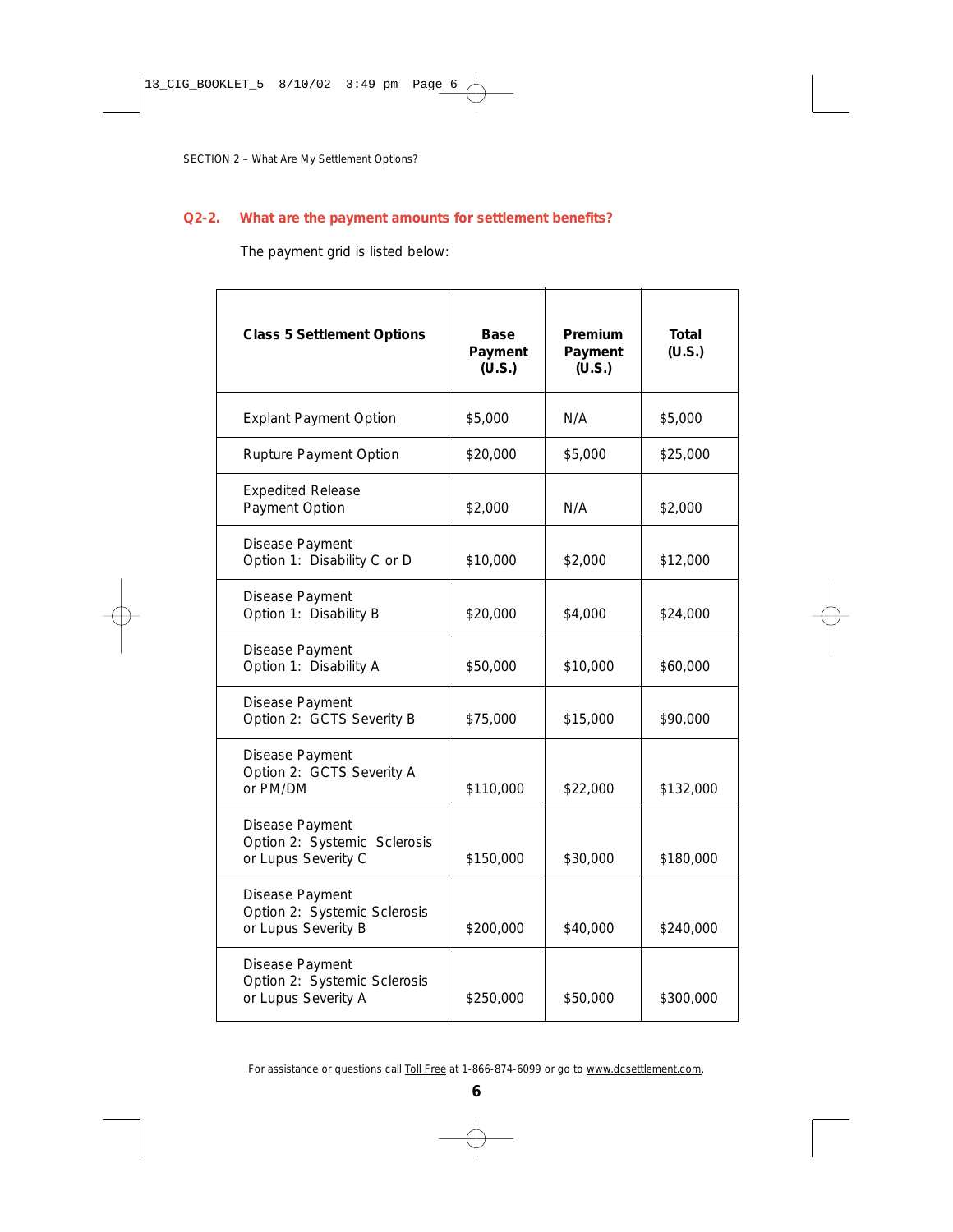#### **Q2-3. Can I apply for and receive payment for more than one (1) Settlement Option?**

Yes. You can apply for and, if eligible, recover for all three (3) Settlement Options: Explant, Rupture and Expedited Release or Disease.

**Q2-4. The last time I submitted medical records for my claim was in 1994. Since that time, I have been examined and treated by additional doctors. Can I submit these additional medical records and have them considered as part of my claim?**

Yes.

#### **Q2-5. What are the Base Payments mentioned in the chart in Q2-2?**

Payments to personal injury and other claimants are categorized based on the level of priority assigned to them in the Plan Documents. Base Payments are the highest priority payments and will be the first type of payments made from the Settlement Facility.

#### **Q2-6. What are the Premium Payments mentioned in the chart in Q2-2?**

Premium Payments are another category of payments. They are lower in priority than Base Payments and other First Priority Payments. Premium Payments include the 20% additional payment on approved Disease claims, increased severity payments, and the \$5,000 additional payment on approved Rupture claims.

#### **Q2-7. When will Base and Premium Payments be made?**

Base Payments will be made after a claim has been reviewed and approved by the Settlement Facility and after the Effective Date. Premium Payments will be made after the District Court determines that all Base Payments and higher priority payments have been or can be paid or adequate provision has been made to assure these payments. The Settlement Facility cannot determine at this time when Premium Payments can be made.

#### **Q2-8. I read somewhere that the payments will be made over sixteen (16) years? Is this true? Will my claim be paid out over sixteen (16) years?**

No, payments for approved claims will not be paid over sixteen (16) years. Approved claims in the Settlement Facility will be paid as soon as reasonably practicable after the Effective Date.

#### **Q2-9. Will Base Payments be made in installments or in a single lump sum?**

Generally, Base Payments will be paid in one (1) lump sum. The Finance Committee and District Court have the ability to pay Base Payments in installments. This means that Disease Option 1 claims greater than \$25,000 (U.S.) and Disease Option 2 payments greater than \$100,000 (U.S.) could be made in two (2) installments.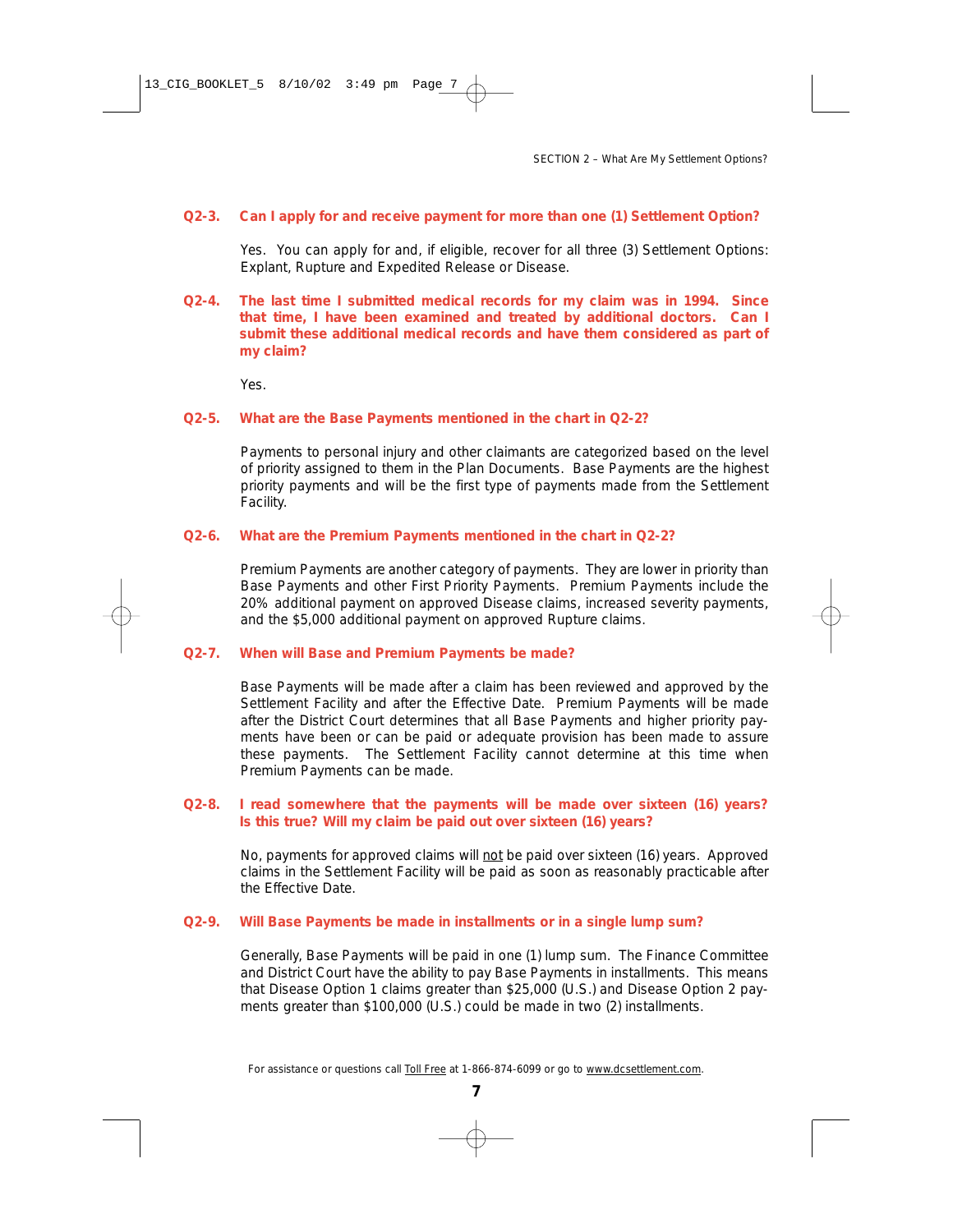# **Q2-10. Can Base Payments ever be reduced or "ratcheted" like in the original global settlement?**

Because the aggregate amount available to settling claims in the Settlement Facility is capped, the Amended Joint Plan does not guarantee each individual claimant's payment. This means that if the value of all settling claims exceeds the funds available, payment amounts would have to be reduced to assure a fair distribution among all settling claims. Dow Corning and the Tort Claimants' Committee, who negotiated the Plan, believe that the amount of funding provided will be sufficient to pay approved claims at the settlement amounts for both Base and Premium Payments and that, if there is any risk of reduced payments, it is most probable that the reduction would apply to the Premium Payment.

# **SECTION 3 – REJECTING THE SETTLEMENT OPTION TO FILE A LAWSUIT AGAINST DCC LITIGATION FACILITY, INC.**

# **Q3-1. What is DCC Litigation Facility, Inc.?**

DCC Litigation Facility, Inc. is a corporation that was created to defend lawsuits filed by claimants who reject the settlement benefits. (These claims are referred to as optout claims.) DCC Litigation Facility, Inc. is the entity that has assumed all liabilities of Dow Corning, its shareholders, and other "Released Parties" for personal injury claims arising from certain Dow Corning products including breast implants.

# **Q3-2. What does it mean to file a lawsuit and try my case against DCC Litigation Facility, Inc.?**

If you reject the Settlement Option, you must file a lawsuit in the U.S. District Court in Michigan and try your case against DCC Litigation Facility, Inc. You are strongly encouraged to consult with an attorney prior to making this decision. If you file a lawsuit, you must follow the Case Management Order. If you reject the settlement benefits, then:

- ♦ You will not be eligible for any settlement benefits from the Settlement Facility. This means that you cannot apply for Explant, Rupture, Expedited Release or Disease payments.
- ♦ Your choice to reject the settlement benefits is permanent. You cannot return to the Settlement Option in the future or receive any settlement benefits from the Settlement Facility. If you lose your case, you cannot return to the Settlement Option, and you cannot receive any payment.
- ♦ You will have the burden of proving that your breast implant caused your disease or other problems. DCC Litigation Facility, Inc. will contest your claim that your implant caused your disease or other problems.
- ♦ Your case will not be set for trial until the District Court certifies that you have met the requirements in the Case Management Order and are ready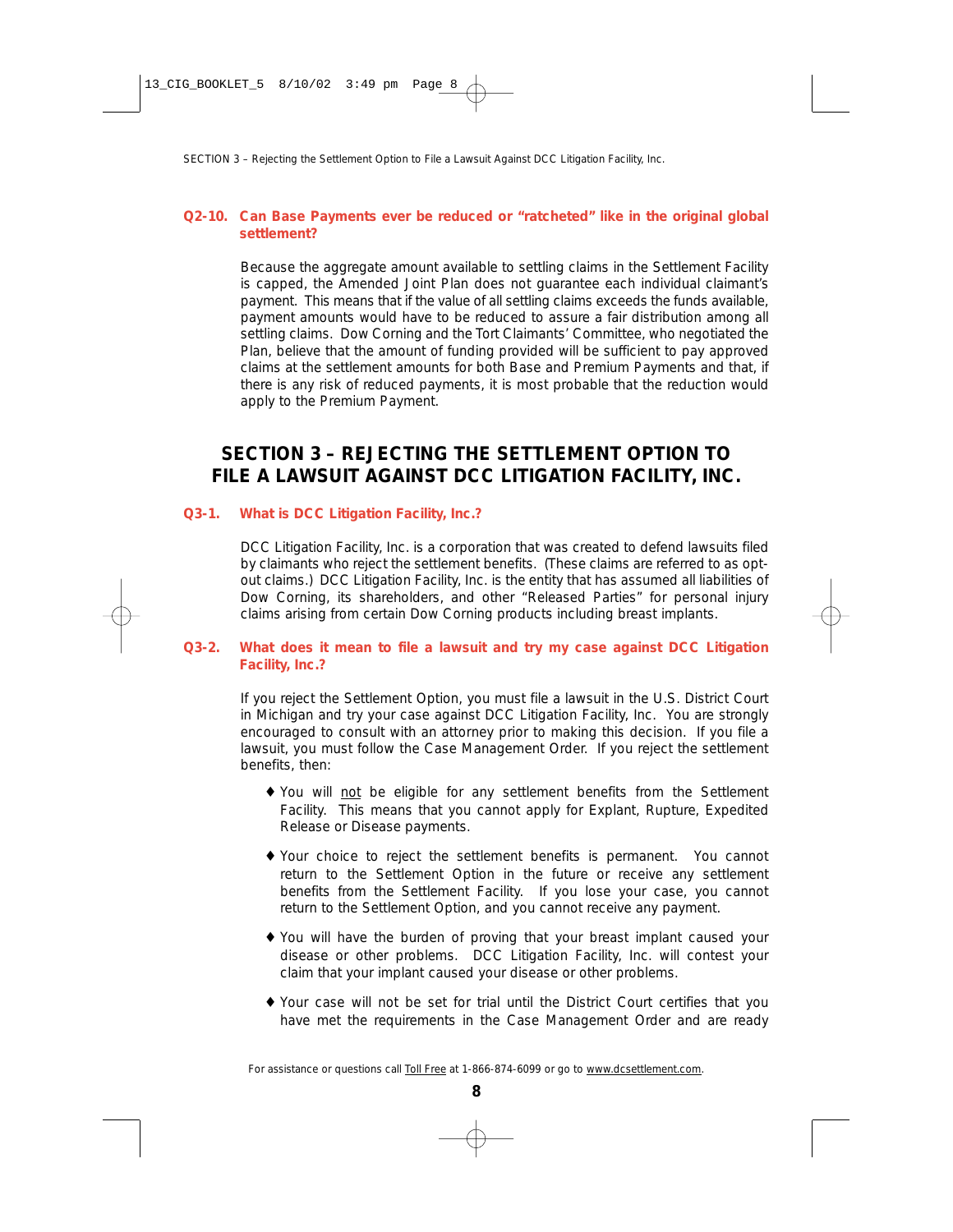to proceed to trial. The trial will be either in the Eastern District of Michigan, the federal district court in the district where your claim arose, or in an appropriate state court as defined in the Case Management Order.

- ♦ Other than filing your lawsuit within the deadline in the Case Management Order, no litigation will be permitted until after the Plan of Reorganization becomes effective. The "Effective Date" occurs after all appeals are concluded, there is a confirmed Plan of Reorganization, and other conditions described in the Plan Documents have been met. The litigation option will take more time and effort on your part than the Settlement Option, since it often takes years before cases are set for trial.
- ♦ You will not be permitted to recover punitive damages.
- ♦ You must file a lawsuit in court against DCC Litigation Facility, Inc. (unless you have a previous action pending). The lawsuit must follow the procedures and deadlines established in the Case Management Order Sections 5(a) and 5(f). Read the Case Management Order and MDL Orders 40, 44 and 44A and other applicable MDL Orders (the MDL orders are located at www.fjc.gov/BREIMLIT/mdl926.htm).
- ♦ If you do not file your lawsuit by the deadline in the Case Management Order or any applicable statute of limitation, your case will be dismissed and barred forever, and you will not be able to recover any payment.
- ♦ You must comply with case specific discovery requirements set out in Section 9(b) and Section 11 in the Case Management Order. These include — as in any litigation — responding to interrogatories, producing your relevant medical records, and appearing for depositions.
- ♦ Pursuant to Section 10 in the Case Management Order, the MDL documents and depositions located in the National Depository, and the report of the 706 Panel (including any depositions) may be used in your individual trials in accordance with the Federal Rules of Evidence and various orders of the MDL court. Additional non-case specific discovery will be allowed only if recommended by the Special Master and approved by the federal court for the Eastern District of Michigan.
- ♦ Your identity and Proof of Claim form will be publicly available and will not be confidential as it will be if you choose the Settlement Option. Claims in the Settlement Option will be confidential.

# **Q3-3. Where are the rules for filing a case against DCC Litigation Facility, Inc.?**

Read the Case Management Order Outline at Tab 3, or the entire CMO at www.dcsettlement.com.

# **Q3-4. What court has jurisdiction over cases against DCC Litigation Facility, Inc.?**

Judge Denise Page Hood of the United States District Court, Eastern District of Michigan, has jurisdiction over all claimants who reject the Settlement Option.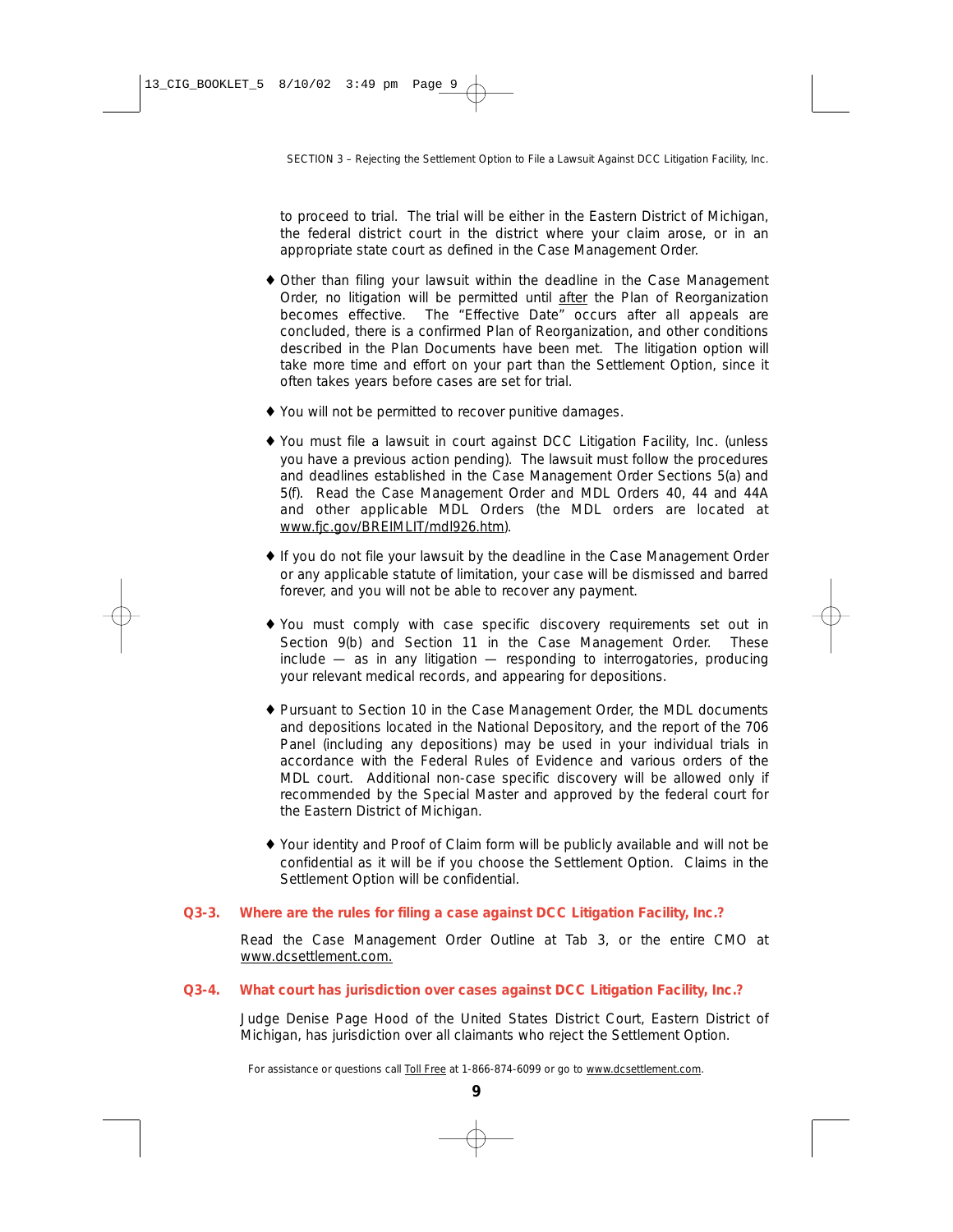# **Q3-5. How much money is allocated to DCC Litigation Facility, Inc.?**

There is a cap of \$400 million Net Present Value available to pay all defense costs, administrative costs, and costs of judgments and/or settlements for opt out personal injury claimants.

#### **Q3-6. Is there a cap or limit on how much I can recover on my individual claim?**

The Plan Documents do not place a limit on any individual litigation recovery. However, if the total value of resolved claims against DCC Litigation Facility, Inc. exceeds \$400 million (Net Present Value), the Finance Committee will have authority to recommend reductions in payments to claimants who rejected the Settlement Option. In no event will more than \$400 million (Net Present Value) be allotted to pay claims against DCC Litigation Facility, Inc.

## **Q3-7. What should I do before I make my decision to settle or file a lawsuit against DCC Litigation Facility, Inc.?**

Read this entire Claimant Information Guide and the Case Management Order carefully to understand what will be required of you. If you are represented by an attorney, consult with your attorney before you make a decision. If you do not have an attorney, you are strongly encouraged to obtain one if you decide to reject the Settlement Option.

The Settlement Facility and the Claims Assistance Program cannot advise you on what decision you should make and cannot give you any legal advice. If you choose the Settlement Option, you are not required to have an attorney to submit a claim for benefits. However, if you are represented by an attorney, contact your attorney regarding your claim.

# **Q3-8. My husband wants me to file a lawsuit, but I want to settle my claim in the Settlement Facility. Can he file a lawsuit if I choose to settle?**

No. If you choose to settle your claim, your spouse cannot file a lawsuit.

#### **Q3-9. If I decide to file a lawsuit but later change my mind, can I apply for settlement benefits?**

When we receive your Participation Form stating that you are rejecting settlement benefits and are filing a lawsuit, we will send you a letter confirming your decision. You will have thirty (30) days from the date on that letter to inform us if you made a mistake or change your mind and want to settle your claim. After that thirty (30) day time period has expired, you will not be able to change your mind and apply for settlement payments.

# **Q3-10. I have a breast implant made by Dow Corning (Class 5) and a silicone gel breast implant from Bristol (Class 7). Can I file a lawsuit for my Dow Corning breast implant and receive settlement benefits from Class 7 for my Bristol silicone gel breast implant?**

No.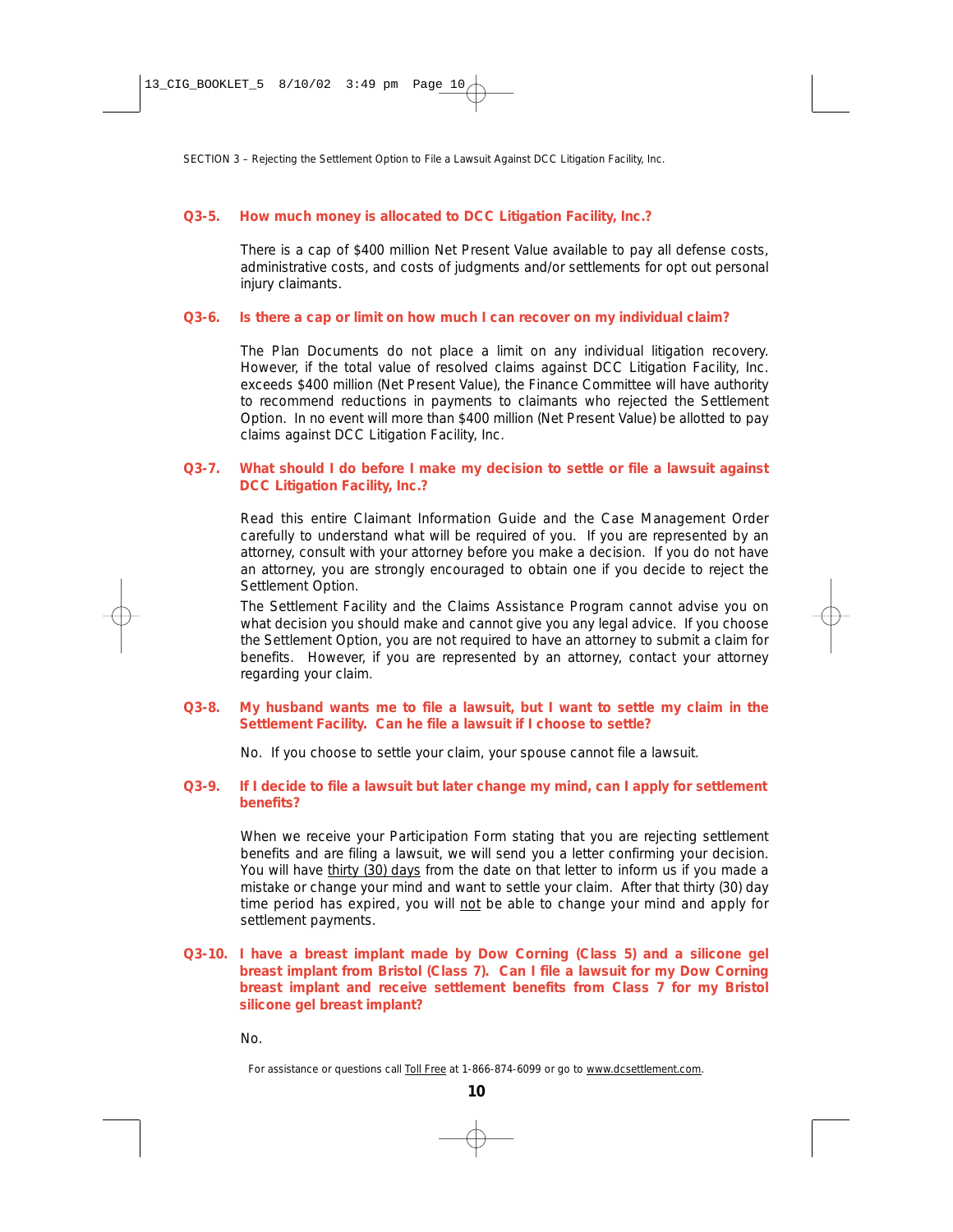# **Q3-11. I have a Dow Corning breast implant (Class 5) and a Dow Corning TMJ implant (Class 9). Can I file a lawsuit just for my TMJ implant?**

Yes.

# **Q3-12. I don't have a disease now, but I'm concerned that I may develop one in the future. If I reject the settlement benefits, do I have to file a lawsuit now or can I wait and file a lawsuit a couple of years from now if I become ill?**

Sections 5(a) and (f) in the Case Management Order provide that if you have a manifested injury as of the Effective Date, then you must file a lawsuit (unless one is already pending) within sixty (60) days after your opt out decision is final. If you do not have a manifested injury as of the Effective Date, then you must file a lawsuit either a) one hundred eighty (180) days after your illness or symptoms of sufficient severity to support a disease payment have become manifest or b) the fifteenth (15th) anniversary of the Effective Date, whichever comes first.

# **Q3-13. What is a "manifested injury?"**

A manifested injury means that you have an illness or symptoms of sufficient severity to support a disease payment under either Disease Option 1 or Disease Option 2.

# **Q3-14. If I do not have a manifested injury of disease as defined above but I have a ruptured Dow Corning breast implant, what is the deadline for me to file a lawsuit against DCC Litigation Facility, Inc.?**

If you are not a minor, you must file a lawsuit within sixty (60) days after your opt-out decision is final.

#### **Q3-15. The Participation Form asks for information about my implant and case. Do I have to fill this out?**

Yes. This information will assist the District Court and DCC Litigation Facility, Inc. in identifying your case and file. It may also be used to determine if you have a presently manifested injury, which triggers the time period to file your lawsuit.

# **Q3-16. The Participation Form has a place for my attorney to sign. Does my attorney have to sign this Form for me to file a lawsuit? What if (s)he won't sign?**

If you are represented by an attorney, consult with your attorney about your decision. Your attorney is supposed to sign the Participation Form stating that (s)he has consulted with you. If your attorney refuses to sign, you can still submit it and it will be valid.

#### **Q3-17. Who will be given access to my decision to file a lawsuit? Will it be kept confidential?**

The Participation Forms for all claimants who reject the settlement benefits will be filed in the United States District Court for the Eastern District of Michigan. They will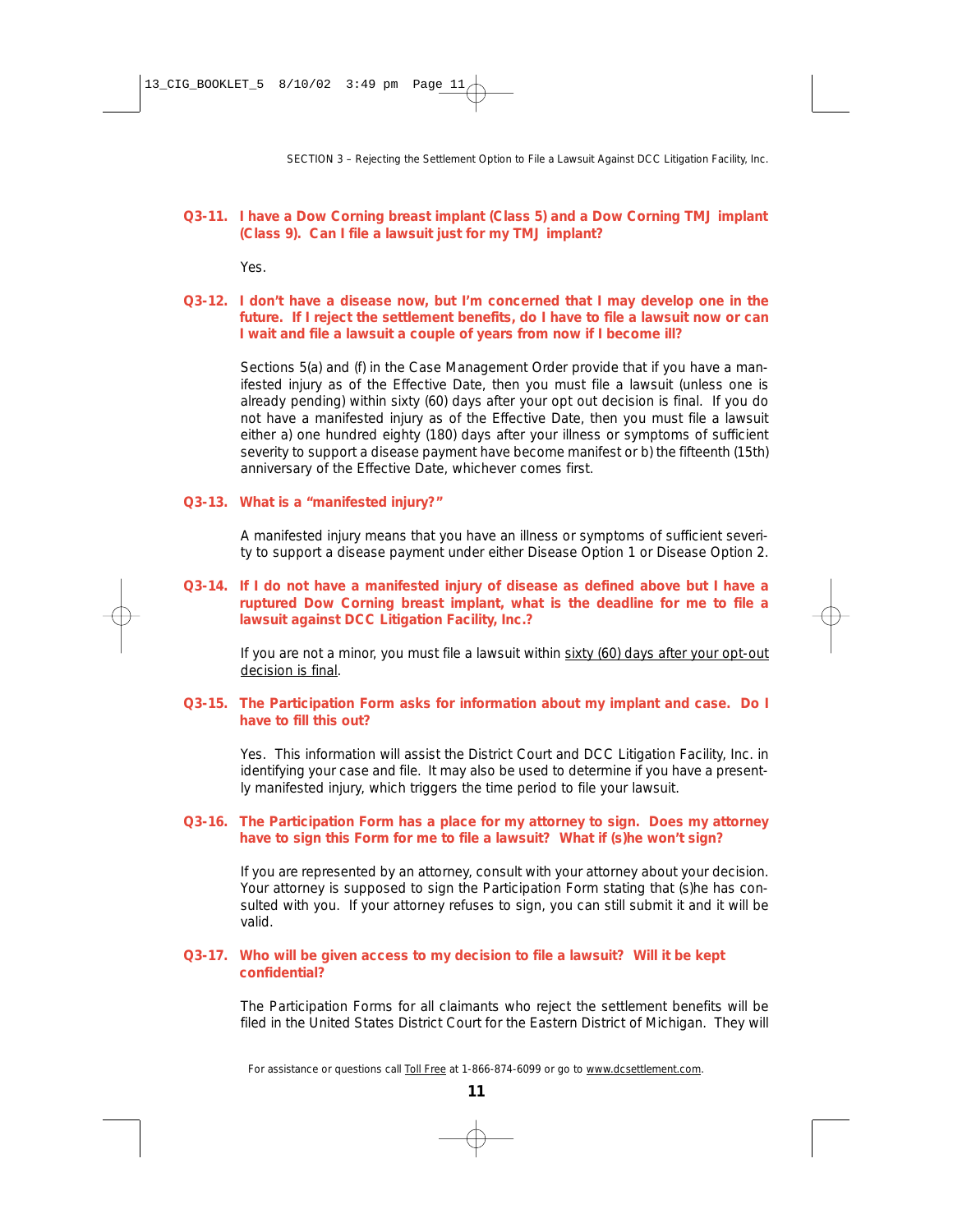become public documents. They will also be provided to the Physicians and Health Care Providers in Classes 12 and 13, as well as to the U.S. Government, as provided for in the Settlement Facility Agreement.

# **Q3-18. I read or received a copy of MDL Order Number 44 and 44A, signed by U.S. District Judge Sam C. Pointer. He dismissed my Dow Corning lawsuit in 1998. Does this mean that I am not eligible to participate in the Settlement Program?**

Judge Pointer entered MDL Order 44 on April 6, 1998 and Order 44A on September 21, 1998. These Orders dismissed pending lawsuits filed by breast implant claimants against Dow Corning and/or its Shareholders. The cases listed in Orders 44, 44A and other orders, which are listed at the MDL 926 website (www.fjc.gov/BREIMLIT/mdl926.htm), were dismissed without prejudice. If you were a plaintiff in one (1) of the cases listed in either Order 44 or 44A, you are still eligible to participate in the Settlement Facility. However, if you reject the settlement benefits, you may have to refile a new lawsuit. Read Section 3 of this Claimant Information Guide and the Case Management Order Outline carefully.

# **SECTION 4 – RESERVED FOR FUTURE USE**

# **SECTION 5 – PROOF OF MANUFACTURER**

# **Q5-1. Why do I need to submit the Proof of Manufacturer Form (the blue edge) and medical records or documents that show I was implanted with a Dow Corning breast implant?**

To settle your claim and receive payment for Explant, Rupture, and Expedited Release or Disease, you will need to submit the Proof of Manufacturer Form and medical records or documents that show that you currently have or used to have a Dow Corning breast implant.

#### **Q5-2. How can I get a copy of my medical records and documents to show who made my breast implant?**

Read through this Section and Tab 1, Part I carefully to understand the medical records or documents you need to obtain. Contact the doctor or hospital where your implants were implanted and request a copy of your medical records. Those records often list a brand name, catalog number, implant label, or other identifying information about the breast implant you received. You may need a "certified copy" of these medical records. Your doctor's office or hospital will know what this means. *(Read Q5-13 for a definition of certified copy.)*

Compare the information in your medical records with the information in this Section to see if it matches the criteria for a Dow Corning breast implant. If it does not match, check Tab 1, Part III to determine if your breast implant was made by Baxter, Bioplasty, Bristol, Cox-Uphoff (CUI), Mentor, Koken, Silimed, Societe Prometel or Medasil.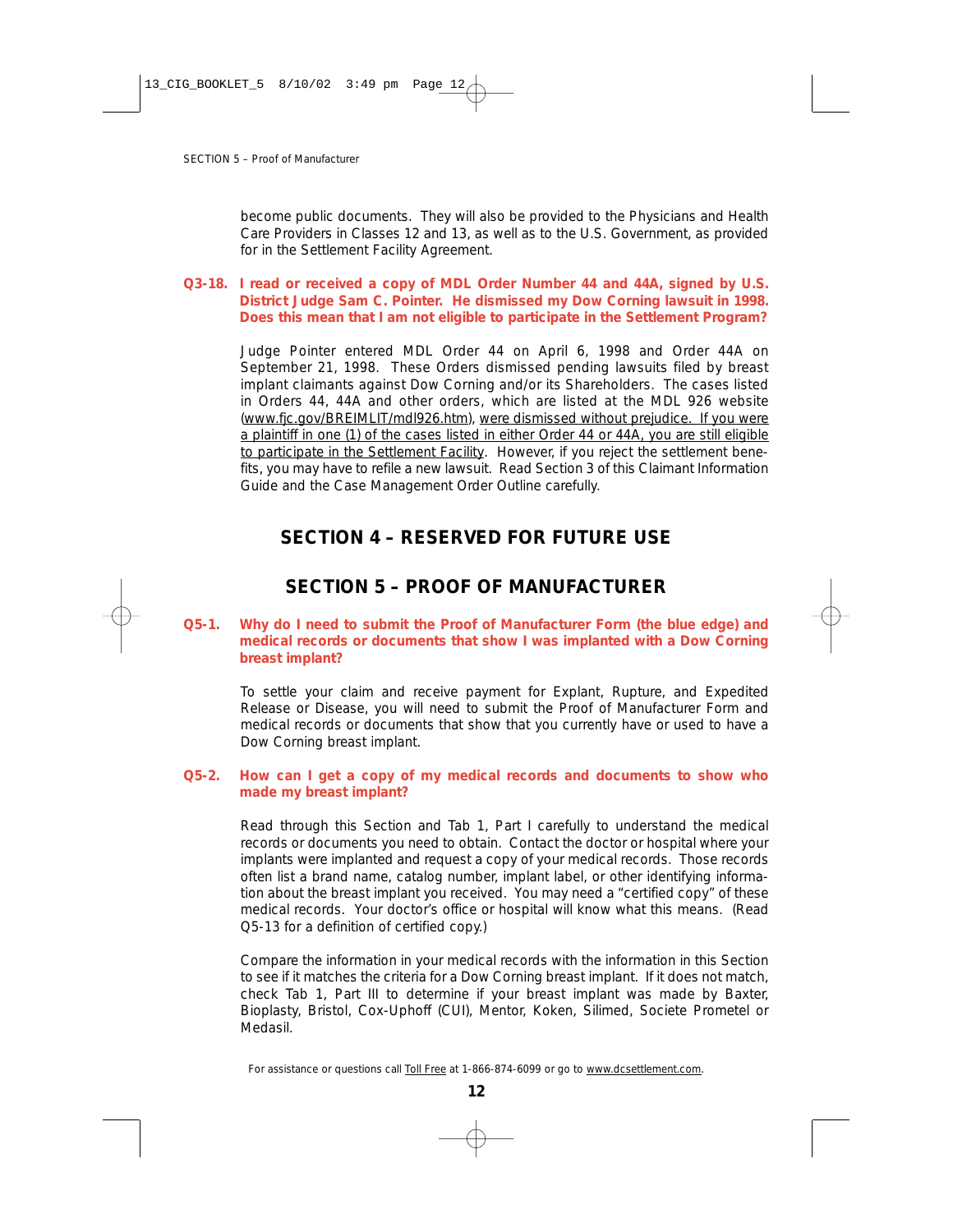#### **Q5-3. What medical records or documents can I submit to show that Dow Corning made my breast implant?**

A complete list of acceptable medical records and documents is in the Proof of Manufacturer Form Instructions.

#### **Q5-4. What brand names are acceptable for Dow Corning breast implants?**

A complete list of acceptable brand names is in Tab 1, Part 1. It is also in the Proof of Manufacturer Form Instructions.

#### **Q5-5. Are there brands that are not acceptable proof of a Dow Corning breast implant?**

Yes. The following types of references in medical records or documents are not acceptable proof:

- **1.** Your medical records say "silastic-type" in all lower-case letters and do not have any other identifying information.
- **2.** Your medical records say "silastic" in all lower-case letters and the implants were implanted after 1969.
- **3.** Your medical records say "Cronin" and show that the implants were implanted in 1972 or later.
- **4.** Your medical records or proof say "Mueller, V. or V. Mueller" and show that the implants were implanted prior to 1968 or after August 31, 1974.
- **5.** Your medical records or proof refer to brands or names other than those listed at Question 5 in the Proof of Manufacturer Form Instructions or those listed at Tab 1, Part I for Dow Corning breast implants.

#### **Q5-6. Are there other words or references I may look for in my medical records to show that my breast implant was made by Dow Corning?**

Yes. You can look for "Unique Identifiers" described in Q5-7 and Q5-8 or for lot or catalog numbers as described in Q5-9.

#### **Q5-7. What are the "Unique Identifiers" for Dow Corning breast implants? Are they acceptable proof that Dow Corning manufactured the breast implant?**

Unique Identifiers are a list of features or characteristics that are unique to Dow Corning breast implants. If your breast implants are removed and examined by the explanting physician or other physician or appropriate professional and (s)he points out specific characteristics of the breast implant that are on the list below in Q5-8, then this is acceptable proof that you had a Dow Corning breast implant.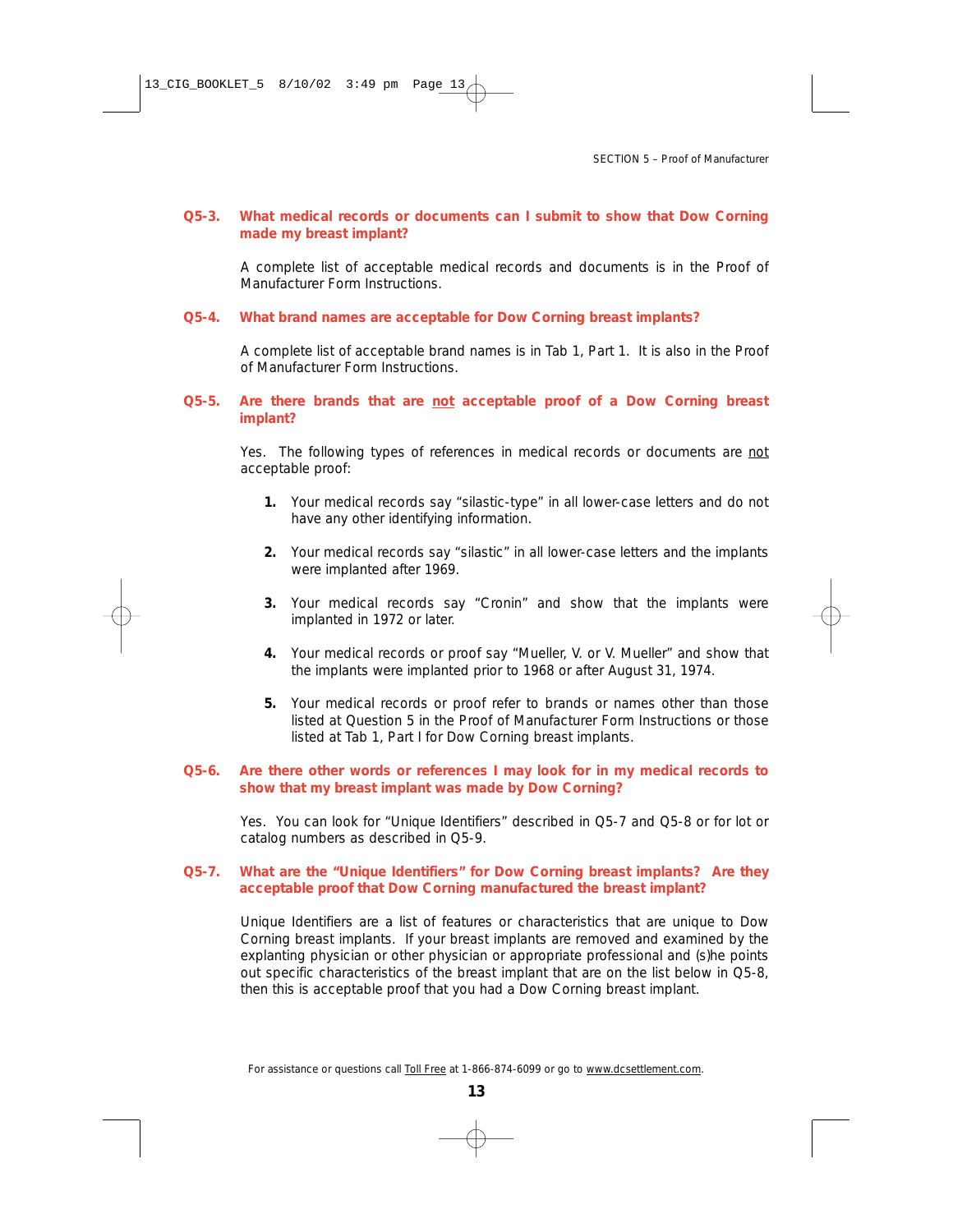# **Q5-8. What "Unique Identifiers" are acceptable proof of a Dow Corning breast implant?**

The following Unique Identifiers of a Dow Corning breast implant shall be considered as acceptable proof where the removed implants are examined by a physician who identifies the manufacturer or brand:

- **1.** For implantations or implants manufactured between 1969 and 1973 a high profile contour "ski slope" design implant with Dacron® fixation patches on the posterior with the upper portion of the implant being concave and the bottom portion convex. If the fixation patch has detached from the implant, then the Settlement Facility shall accept and shall deem as acceptable proof a photograph of the implant showing an imprint consisting of 3-4 linear impressions of the Dacron® mesh embedded in the elastomer shell.
- **2.** An implant with fixation patches where white Dacron® knit mesh loops were either sewn or bonded to the elastomer patch surface with the fixation patches in turn bonded to the envelope posterior. Products with the following configurations of fixation patches are acceptable:
	- (i) For implants implanted or manufactured between 1963 and 1965, a single large Dacron® mesh-reinforced fixation patch covering all or almost all of the posterior implant surface of a silicone gel-filled implant with a prominent non-everted peripheral seam where the fixation patch is constructed of Dacron® mesh-reinforced silicone elastomer sheeting to which non-embedded Dacron® mesh had been sewn with Dacron® sutures (1963-1965).
	- (ii) For implants implanted or manufactured between 1963 and 1969, four (4) Dacron® mesh-reinforced fixation patches, one (1) in each quadrant on the posterior implant shell, asymmetric or symmetric, with a distinct peripheral seam everted or non-everted, where the fixation patches are constructed of Dacron® mesh-reinforced silicone elastomer sheeting to which non-embedded Dacron® mesh has been sewn with Dacron® sutures.
	- (iii) For implants implanted or manufactured between 1968 and 1982, two (2) to five (5) circular Dacron® mesh fixation patches on the posterior implant shell of the embedded/pleated design, consisting of a clear elastomer disc about 22-25mm diameter, with a pattern of embedded Dacron® mesh in a pleated pattern, with the actual Dacron® mesh present or absent.
	- (iv) For implants implanted or manufactured between 1968 and 1976, a dumbbell-shaped Dacron® mesh-reinforced fixation patch on the posterior implant shell, together with one (1), three (3), or four (4) additional round fixation patches on the implant shell. Internal to the dumbbellshaped fixation patch are either two (2) round shell holes (one larger than the other) separated by a slit in the shell, or a single round shell hole.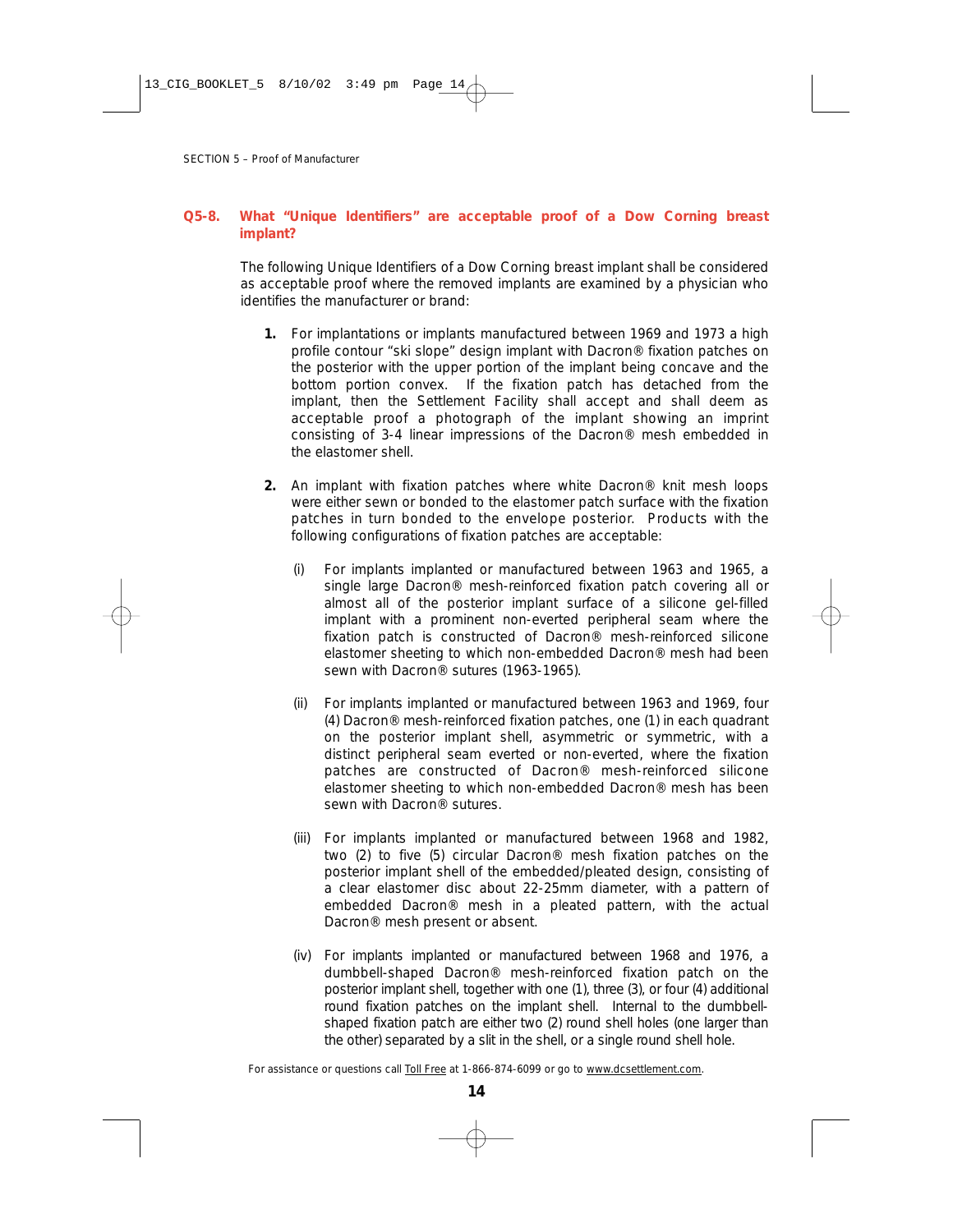- **3.** For implants implanted or manufactured between 1971 and 1975, an eccentrically placed racetrack (oval) shaped posterior shell patch, Dacron® mesh-reinforced, outside the implant shell. Internal to the patch are either two (2) round shell holes (one larger than the other) separated by a slit in the shell, or a single round shell hole.
- **4.** A leaflet valve consisting of a proximal round part, attached to which is a distally rounded leaflet valve. The junction of the proximal and distal parts of the valve is also rounded (flared). (This identifier applies to saline implants implanted or manufactured between 1979-1984; and to gel/saline implanted between 1981-1992.)
- **5.** An implant having one (1) of the following as an imprinted logo on the posterior (for double-lumen implants such markings are only present on the inner lumen patch):
	- (i) DOW CORNING (1978 to 1992)
	- (ii) SILASTIC II (1981 to 1992)
	- (iii) DOW CORNING WRIGHT (1989 to 1992).
- **6.** An implant with both a) Mandrel Code and b) Designation Number imprinted together on the posterior centered or near the patch of the implant envelope. These shell markings consist of a single letter or one (1) or two (2) numerals approximately 4mm height with a close-by series of three (3) or four (4) approximately 2mm height numerals. For double-lumen implants such markings will be on both shells. The following Mandrel Codes and Designation Numbers are acceptable:
	- (i) Mandrel Codes (numbers 1-16, 20, 30, 40, 50, 60 or single uppercase letters A-R) (1969 to 1992); *and*
	- (ii) Mandrel Designation Numbers three (3), or rarely four (4), digit numbers where the characters are between 1/16 inch and 5/64 inch, 1.5 mm to 2.0 mm in height (1974 to 1992).
- **7.** An implant with a 1.7 inch-long orientation bar (a linear raised strip of elastomer permanently bonded to the posterior of the shell of contour shaped implants) aligned with the long axis of the implant (1975 to 1986).
- **8.** An implant (SILASTIC® MSI) with a surface covered by tiny micro pillars (1989 to 1992).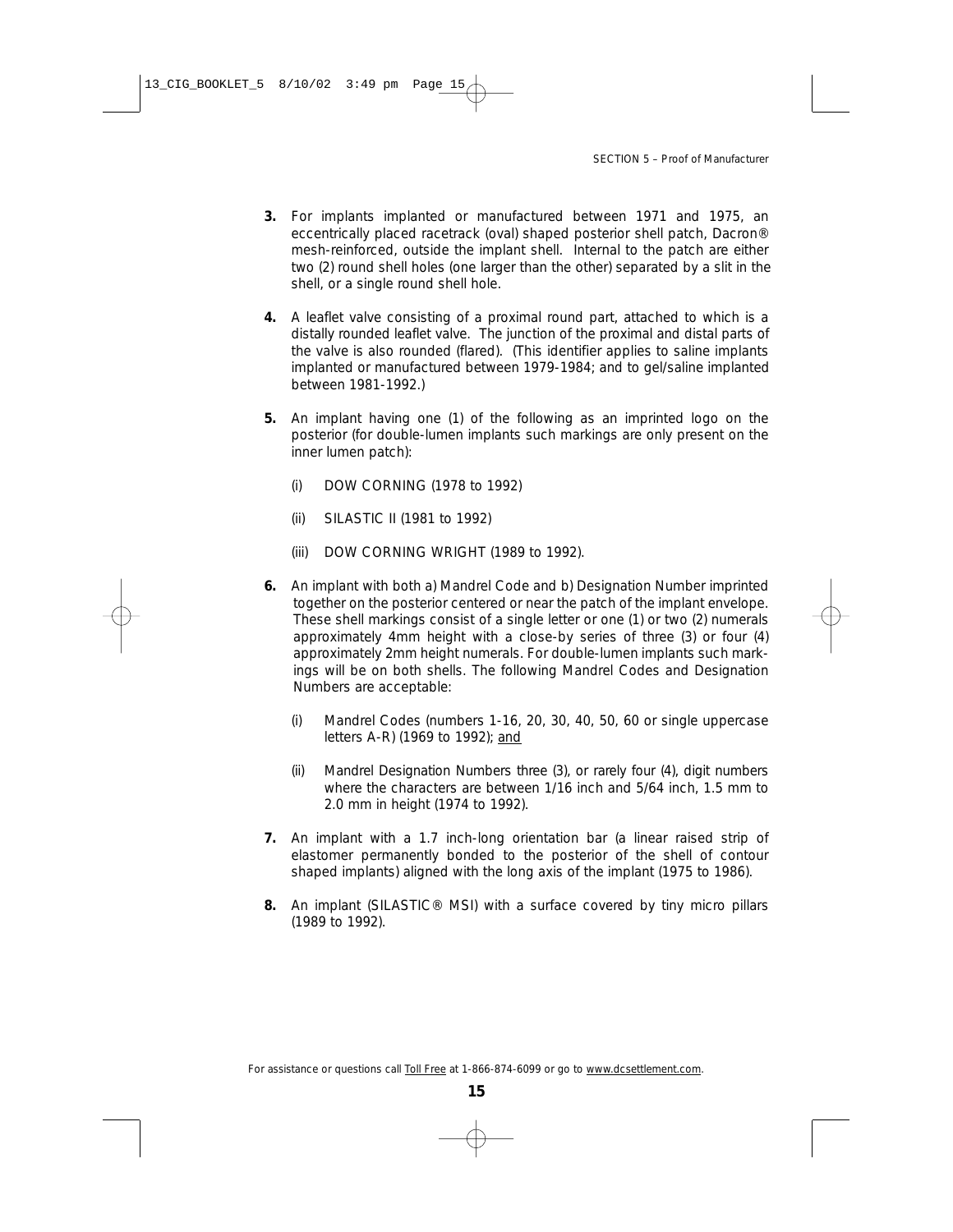# **Q5-9. What are the lot and catalog numbers for Dow Corning that are mentioned in Q5-6?**

Implant catalog numbers were listed in sales and other brochures. In general, each number represented a particular implant model and size. Customers (doctors' offices, clinics, and hospitals) used these numbers when ordering implants. Lot numbers facilitate traceability to original production records. Essentially every medical device sold by Dow Corning had a lot number and a catalog number. These numbers were frequently recorded in patients' medical records for the implant surgery. The combination of the lot number and the catalog number represents a unique batch of a particular product size and configuration. To determine if the numbers in your medical records match those for Dow Corning or another manufacturer, call the Claims Assistance Program Toll Free at 1-866-874-6099.

#### **Q5-10. What are "control" numbers?**

The implants Dow Corning sold were labeled with catalog numbers and lot numbers. Dow Corning did not assign "control" numbers to implants. However, as part of their own inventory management system, some hospitals, clinics, and doctors' offices may have assigned unique control numbers to each implant as it was received. These control numbers might have been recorded on contemporaneous inventory control sheets with specifics about the implant (such as manufacturer, brand, catalog, and lot numbers) and the name of the patient receiving it.

# **Q5-11. What medical records and documents are unacceptable as proof of manufacturer?**

Examples of unacceptable proof of a Dow Corning breast implant include:

- **1.** Your own recollection (or that of a friend or a relative) regarding the brand name or manufacturer of your breast implants.
- **2.** Records from the International Implant Registry.
- **3.** Identifying reports from a physician who examined your breast implants during or after removal surgery, if identifiers not on the list of Unique Identifiers are the basis of the identification, or the physician fails to specify the characteristics assumed to be unique, or the physician merely opines, based on his or her experience, that the breast implant was made by a certain manufacturer.
- **4.** A non-contemporaneous statement by the implanting physician, attempting to supply the acceptable proof listed in the Proof of Manufacturer Form Instructions but qualifying the affirmative statement concerning the type of implant used in a particular patient by phrases like "if I remember correctly" or "to the best of my memory." Statements from medical personnel describing their typical or general practices concerning implant usage during a given time period will be unacceptable proof. (For example, a statement from the doctor's nurse that "we usually used Dow Corning implants" is *unacceptable proof*.)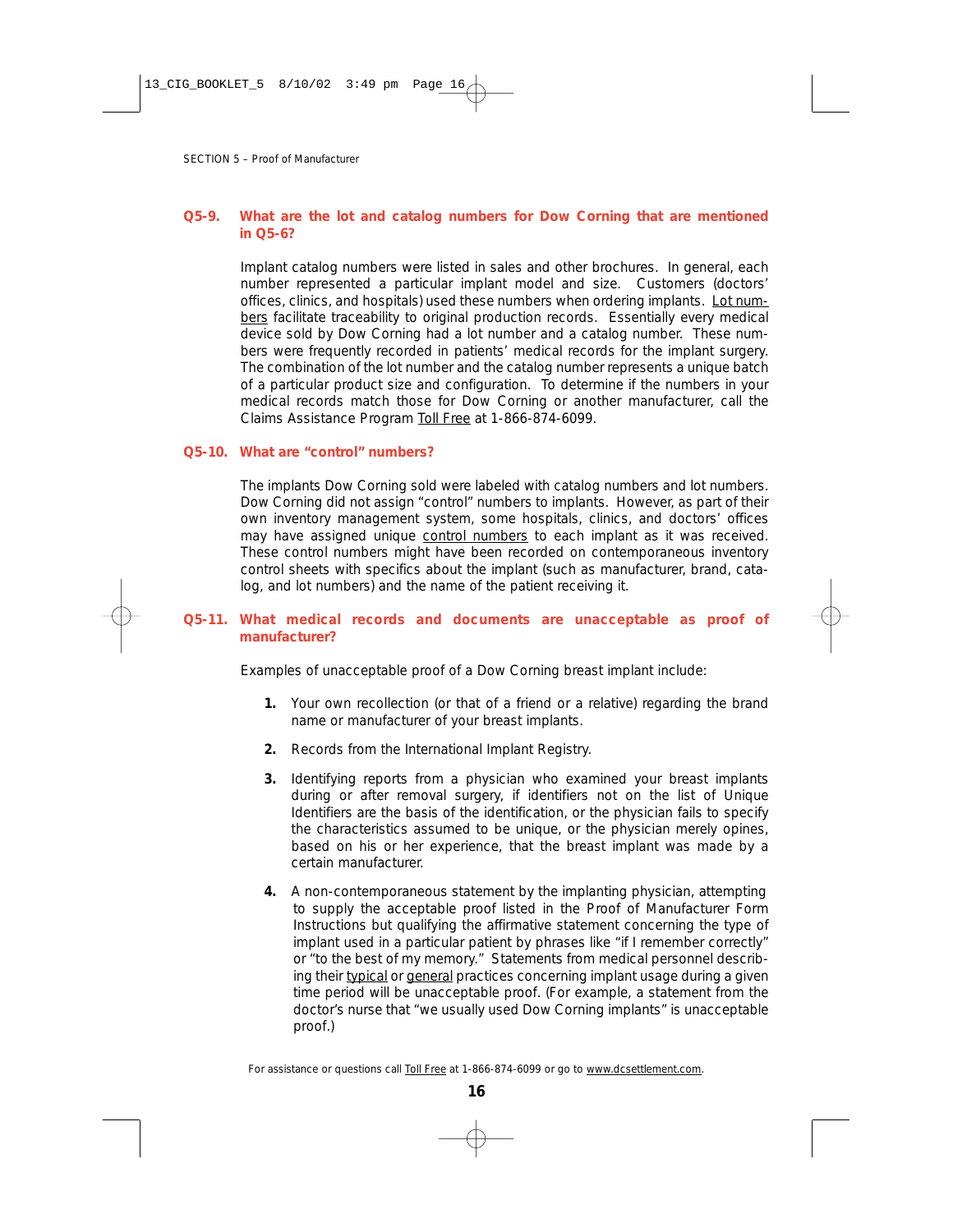- **5.** A non-contemporaneous statement by your implanting physician, attempting to provide the acceptable proof listed in the Proof of Manufacturer Form Instructions that does not name you as a person receiving a particular type or brand of implant will be treated as unacceptable proof.
- **6.** Records indicating the brand or manufacturer of implants the surgeon planned to use, without confirmation from the implanting physician (or in records relating to the implant surgery) that type of implant was actually used.

#### **Q5-12. What types of problems or deficiencies are there for proof of manufacturer?**

Several minor deficiencies may be found in proof that would otherwise be acceptable. These minor deficiencies include:

- **1.** You submit acceptable proof of a Dow Corning breast implant but do not submit a Proof of Manufacturer Form. It is necessary to submit the completed and signed Proof of Manufacturer Form.
- **2.** You fail to provide a certified copy of medical records for acceptable proof outlined in the Proof of Manufacturer Form Instructions.
- **3.** An affirmative statement from the implanting physician has been submitted, but the physician failed to provide the basis for his/her conclusion that you received a certain brand of implants. (S)he must write a statement explaining why (s)he believes you received a certain brand of implants.
- **4.** Medical records have been submitted, but there is no identification on the records themselves indicating that these records relate to you. You will need to obtain a certified copy of the medical records from your implanting physician's office or hospital verifying that the medical records are yours.
- **5.** The Settlement Facility needs confirmation that the statement or proof you submit came from the physician or someone on the treating facility or physician's staff.
- **6.** The proof you submit has contradictory evidence of the brand of implant you received. For example, the operative report lists one brand, but you submitted a label of another brand, and both types of proof refer to the same surgery.
- **7.** You submit a photograph of a breast implant showing one (1) of the Unique Identifiers, but you do not provide a statement from the explanting physician identifying the implant in the photograph as the one (s)he removed from you. You need to obtain this statement from the physician.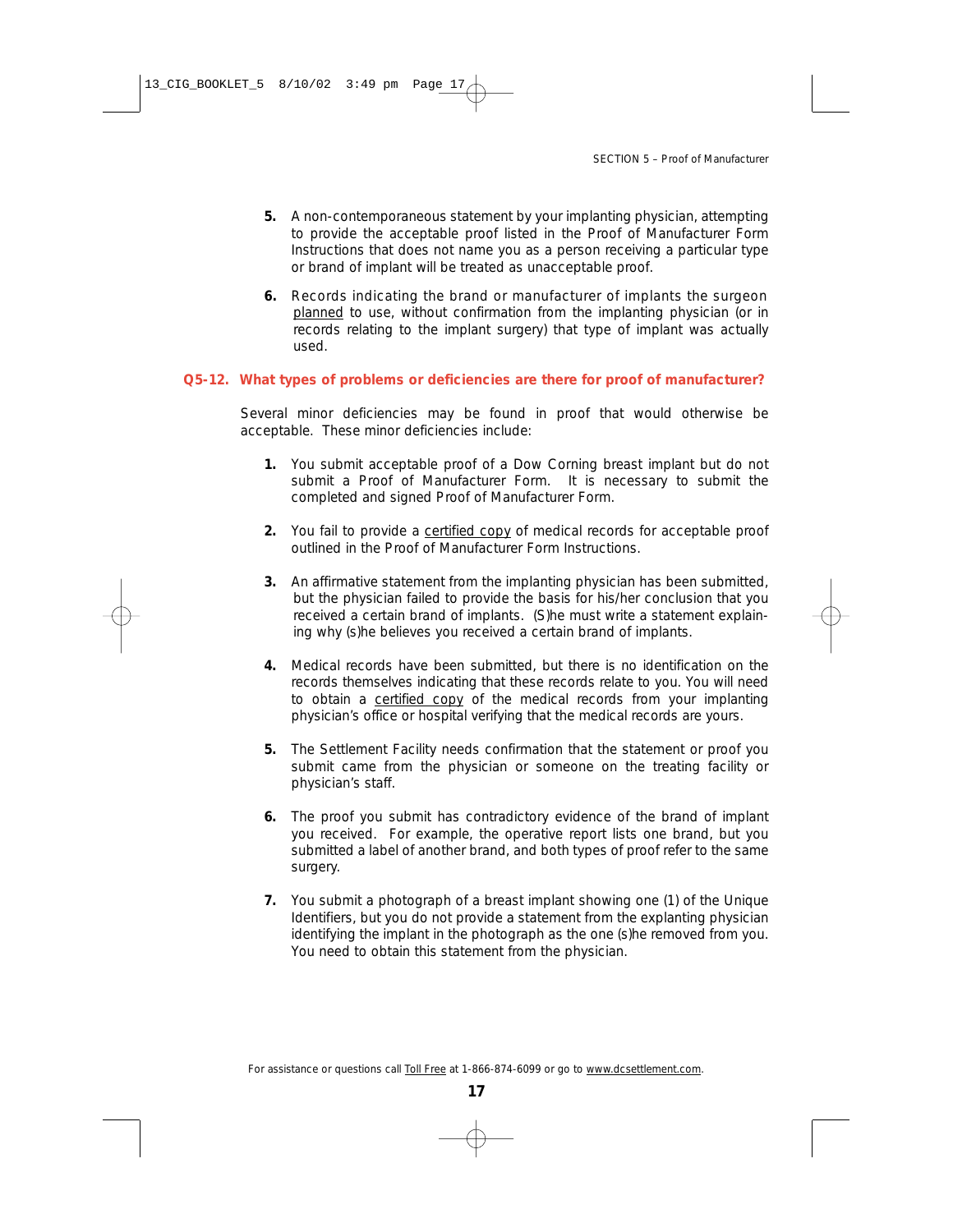#### **Q5-13. What is a "certified copy" of my medical records?**

A certified copy is a copy of records with a certificate attached, usually signed by the custodian of records for that office or facility, affirming that the attached pages are true and accurate copies of records in a particular patient's file.

#### **Q5-14. What is an implant package label? How can I recognize it?**

An implant package label is a label made by the manufacturer with pre-printed information about the breast implant. The label will almost always have the name of the manufacturer, the type of breast implant (saline, for example), the catalog number, and the lot number. Doctors frequently placed these implant labels in a patient's medical files following the implant surgery.

#### **Q5-15. What does "Cronin" refer to? Is that the name of a breast implant?**

"Cronin" is not the name of a breast implant, but of a plastic surgeon — Dr. Thomas Cronin — from Houston, Texas who developed silicone gel breast implants in conjunction with Dow Corning. As a result, breast implants were frequently referred to as "Cronin implants" in medical records prior to 1972. Dow Corning has agreed only for purposes of the Settlement Option to accept the name "Cronin" as acceptable proof of a Dow Corning breast implant if it was used during or between 1963 and 1971.

#### **Q5-16. I remember my doctor telling me (or my relative or a friend) that I had Dow Corning breast implants. Can I rely on that as acceptable proof?**

No.

#### **Q5-17. What if I can't get my medical records (for example, the doctor has since died, the records were destroyed or lost, or the doctor won't give them to me)? What can I do?**

If you cannot find your implanting physician or his/her office no longer has a copy of your records, you can ask for the name of an appropriate responsible person at that office (such as a nurse, a person in charge of the files or records, or another doctor) who can write a letter stating under oath that you were implanted with a Dow Corning breast implant and stating the basis for this conclusion.

If you cannot locate anyone qualified to write this letter, there may be other ways to show who made your breast implants. For assistance, call the Claims Assistance Program at Toll Free 1-866-874-6099 or e-mail your question to the Settlement Facility at info@sfdct.com.

#### **Q5-18. My proof of manufacturer documents are not covered by the rules above. Can I still submit them?**

You may send in proof — even though it is of a type that is not addressed by the existing rules — if it reliably establishes what kind of implant you received. The Settlement Facility will then advise you if new rules have been adopted to cover your situation or if Dow Corning has decided to accept your type of proof through the confidential measures established by the Claims Assistance Program.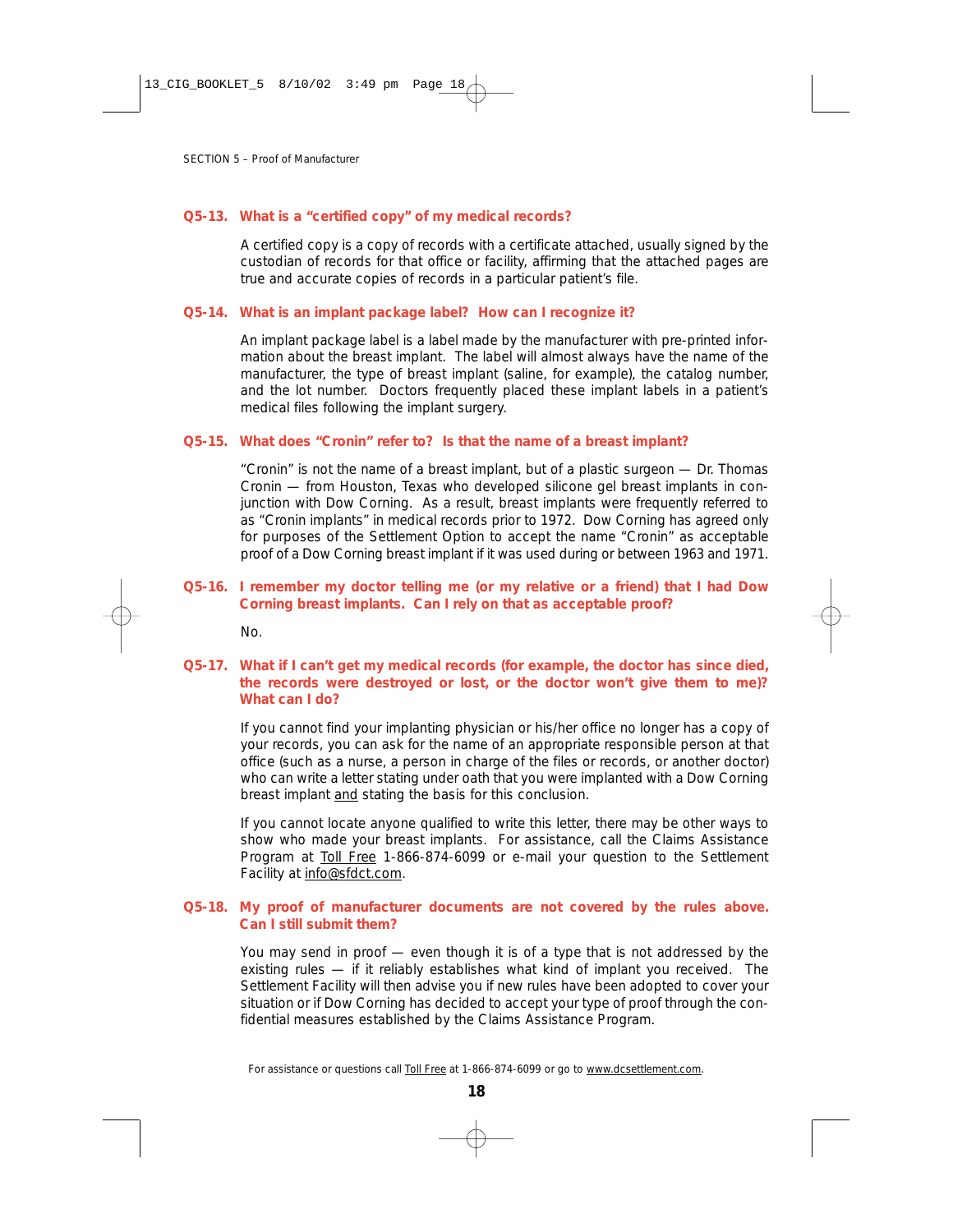## **Q5-19. Can my attorney write the statement describing the efforts (s)he made to get my medical records ?**

Yes.

# **Q5-20. Where can I find information on breast implants made by companies other than Dow Corning?**

The list of acceptable brand names for breast implants made by other companies is listed at Tab 1, Part III. For catalog, serial and lot numbers for non-Dow Corning breast implants, call the Claims Assistance Program Toll Free at 1-866-874-6099 or send a question by e-mail to the Settlement Facility at info@sfdct.com.

**Q5-21. In the RSP my Dow Corning proof consisted of a reference to a "Cronin" breast implant implanted in 1975. As a result, my RSP disease payment was reduced by 50%. Since this is unacceptable proof now (because the reference to Cronin was after December 31, 1971), what can I do?**

Unless you submit medical records or documents described in Question 3 in the Proof of Manufacturer Form Instructions, you cannot recover the remaining 50% of your disease payment.

## **Q5-22. Do I have to provide information on my entire breast implant history, or can I just submit proof for my Dow Corning breast implant?**

You must complete Question 3 — your Breast Implantation History — on the Proof of Manufacturer Form and submit medical records regarding those implants.

#### **Q5-23. Why do I have to submit proof of manufacturer that I also had a silicone gel breast implant from Bristol, Baxter or 3M?**

The Settlement Facility requires this information. If you have another silicone gel breast implant from either Bristol, Baxter or 3M, then your Disease Payment will be reduced by 50%. You may also be eligible for benefits from the RSP for your Bristol, Baxter or 3M breast implant.

# **SECTION 6 – \$5,000 EXPLANT PAYMENT**

# **PART A – CRITERIA FOR THE \$5,000 EXPLANT PAYMENT**

#### **Q6-1. What is the \$5,000 Explant Payment?**

The \$5,000 Explant Payment is for removal of your Dow Corning breast implant(s). To be eligible, your Dow Corning breast implants must be removed after December 31, 1990 and on or before ten (10) years after the "Effective Date." *(Read Q9-5 for more information about the "Effective Date.")*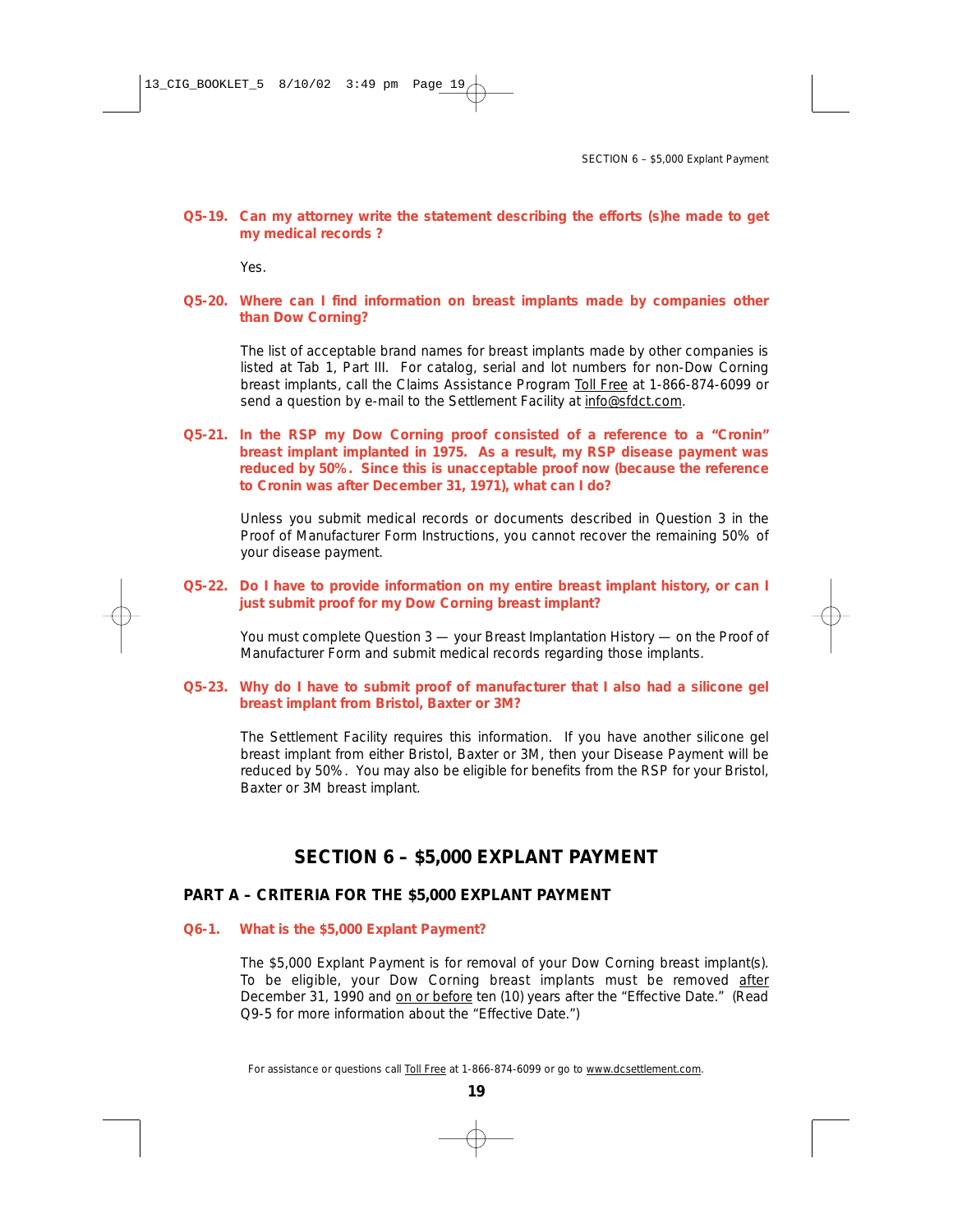# **Q6-2. What documents do I need to submit to qualify for the \$5,000 Explant Payment?**

Read Question 2 in the \$5,000 Explant Payment Claim Form Instructions.

# **Q6-3. I plan to have (or I have just had) my Dow Corning breast implants removed. Should I send the implants to you with my Explant Payment Claim Form?**

No. Do not send any implants to the Settlement Facility unless you are specifically requested to do so. If you were explanted after the Effective Date, then you must use your best efforts to keep the breast implants in your (or your attorney's) possession.

# **Q6-4. Is there a list of plastic surgeons or other qualified physicians who I can contact to remove my Dow Corning breast implants?**

The Settlement Facility does not have a list of physicians or surgeons who are willing to do implant removals and cannot recommend any particular plastic surgeon. You can visit the Tort Claimants' Committee website at www.tortcomm.org for information about how to locate Internet websites on plastic surgery and surgeons.

## **Q6-5. Can I receive payment for explant and other settlement benefits, such as Rupture?**

Yes. Assuming you submit the necessary proof on or before the deadline for each settlement benefit, you may also receive the Rupture and either Expedited Release or Disease payments.

#### **Q6-6. Do I need to have a medical reason for having my implants removed?**

No. The Settlement Facility will not inquire about your reasons for choosing to have your breast implants removed.

# **Q6-7. I have had two (2) sets of Dow Corning breast implants removed after December 31, 1990. Can I receive \$5,000 for each surgery?**

No. The \$5,000 Explant Payment is a one-time payment regardless of the number of eligible explant surgeries you have had or will have.

# **Q6-8. Is the removal of other breast implants such as those made by Mentor or Cox-Uphoff covered by the \$5,000 Explant Payment?**

No. The Explant Payment is available only for the removal of Dow Corning breast implants.

#### **Q6-9. Are there any reductions to the \$5,000 Explant Payment?**

No.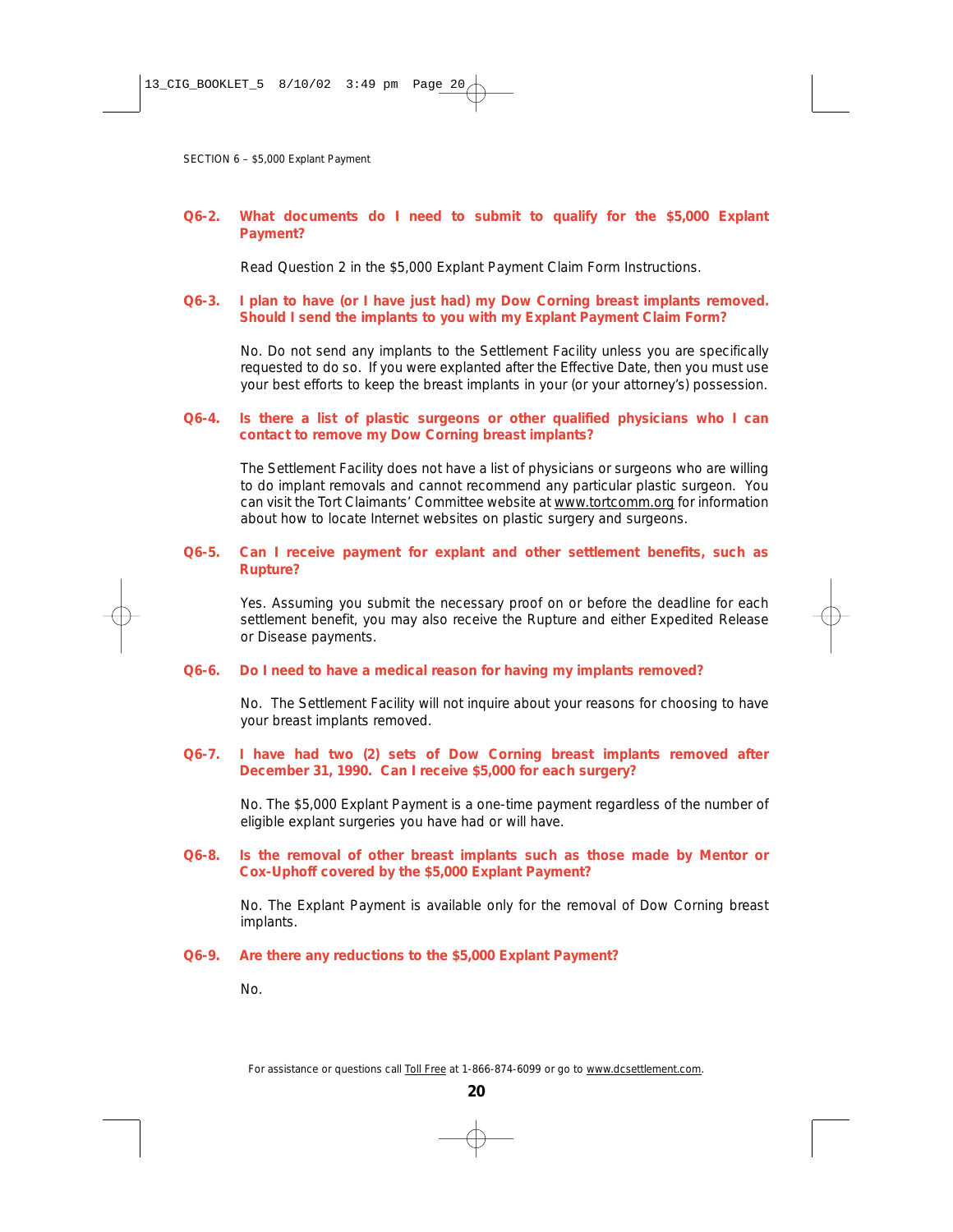**Q6-10. My implant removal surgery cost \$8,000. Can I recover more than the \$5,000 settlement benefit?** 

No, the \$5,000 Explant Payment will not be increased or decreased regardless of the actual costs of your surgery.

**Q6-11. Does the \$5,000 Explant Payment cover the costs of reconstruction?**

No. The Explant Payment is \$5,000 regardless of your actual costs for implant removal or reconstruction.

**Q6-12. My implant removal surgery cost is \$3,000. Will my Explant Payment be \$3,000 or \$5,000?**

The Explant Payment will be \$5,000.

**Q6-13. I had two (2) sets of breast implants. The first (1st) breast implants were Silastic (Dow Corning silicone gel) and were ruptured and removed in 1989. I still have the second (2nd) set of breast implants which will be removed in February 2003. However, I do not have acceptable proof that these were made by Dow Corning. Can I file a Rupture claim for Set A and an explant claim for Set B if the only proof of manufacturer I have is for Set A?**

No. You must file acceptable proof of manufacturer for each set of Dow Corning breast implants for which you are seeking settlement benefits. In this situation, you are seeking settlement benefits for both sets of breast implants, so you must have acceptable proof of manufacturer for both sets of implants.

**Q6-14. My Dow Corning breast implants were removed in 1987. Am I eligible for the \$5,000 Explant Payment?**

No. To be eligible, your Dow Corning breast implants must have been removed after December 31, 1990.

#### **PART B – EXPLANT ASSISTANCE PROGRAM**

**Q6-15. I can't afford to have the implant removal surgery. Is there any financial assistance available so that I can get the Dow Corning breast implants removed?**

Yes. Submit the Proof of Manufacturer Form (the blue edge) and medical records or documents that show that your breast implants were made by Dow Corning, and check Box 2B on the \$5,000 Explant Payment Claim Form (the yellow edge). We will send you information about the Explant Assistance Program.

#### **Q6-16. Do I have to prove that I cannot afford the implant removal surgery to be eligible for the Explant Assistance Program?**

No.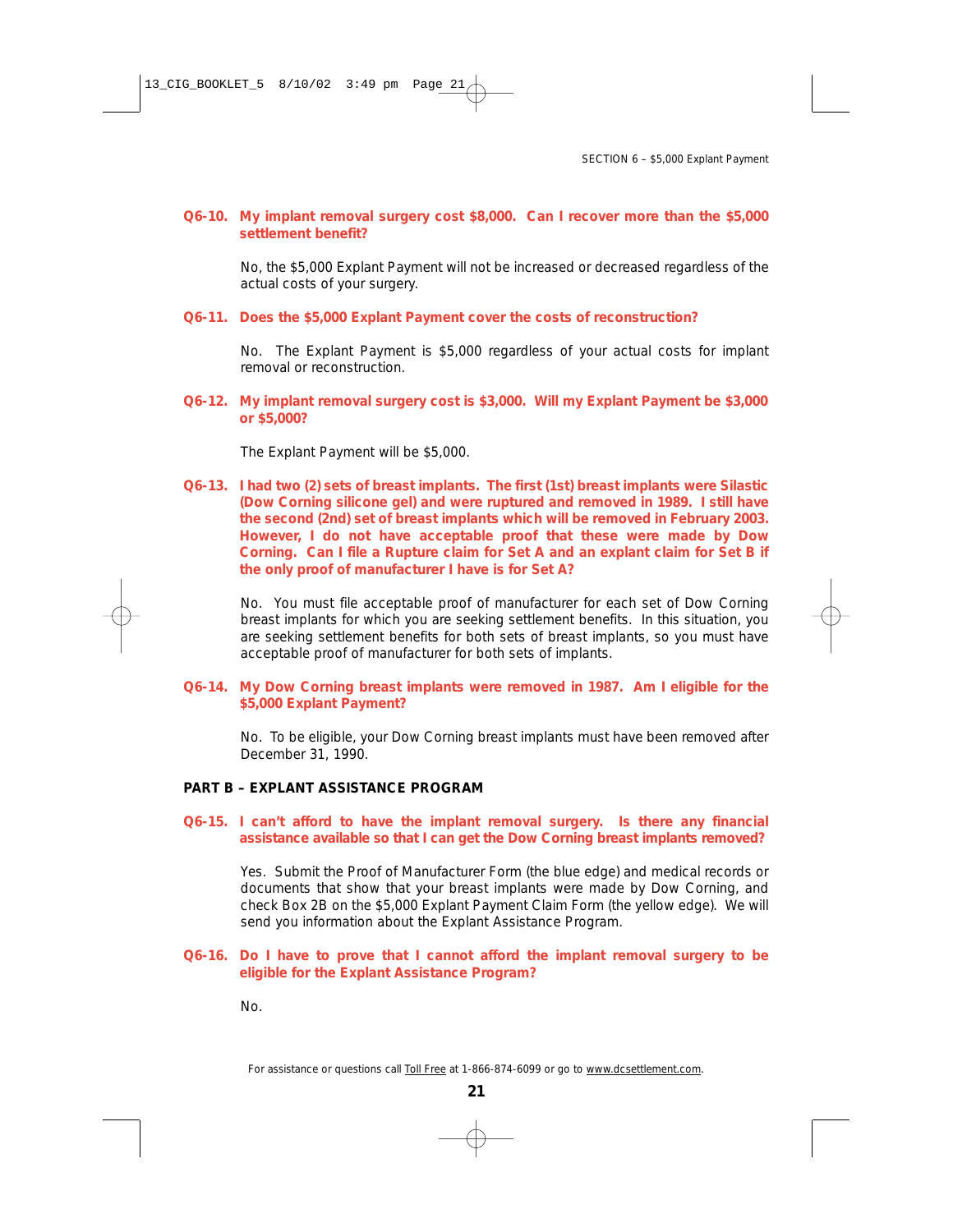#### **Q6-17. Will the Explant Assistance cover all of my surgical costs?**

No. The Explant Assistance Program will pay \$5,000 for the removal of your Dow Corning breast implants under the criteria in Question 2 in the \$5,000 Explant Payment Form Claim Instructions.

#### **Q6-18. If the costs paid to the physician by the Explant Assistance Program are \$4,000, will I be paid the remaining \$1,000 of the \$5,000 Explant Payment?**

Yes, the difference between the actual cost of the surgery and the \$5,000 Explant Payment will be paid to you.

## **Q6-19. My breast implants were removed in 1994 but I did not pay my plastic surgeon for the surgery. He agreed to be paid out of my recovery. Can the Settlement Facility pay him directly for me?**

No. Direct payment to your physician under the Explant Assistance Program is not available to claimants who have already had an explant surgery. Under these facts, it is your responsibility to pay your plastic surgeon.

**Q6-20. If I participate in the Explant Assistance Program, how do I obtain my medical records from the surgery to prove any additional claim such as Rupture?**

We will make arrangements to have your medical records sent to us when your Dow Corning breast implants are removed. We will review them to see if you also qualify for the \$25,000 Rupture Payment.

# **SECTION 7 – \$25,000 RUPTURE PAYMENT**

#### **PART A – CRITERIA AND DEADLINES FOR THE RUPTURE PAYMENT**

#### **Q7-1. What is the \$25,000 Rupture Payment?**

You will receive the \$25,000 Rupture Payment if your Dow Corning *silicone gel* breast implant(s) are removed and are ruptured as defined in Question 4 on the Rupture Payment Claim Form Instructions.

#### **Q7-2. What is the definition of Rupture?**

Read Question 4 on the \$25,000 Rupture Payment Claim Form Instructions.

#### **Q7-3. What do I need to submit to qualify for the \$25,000 Rupture Payment?**

Read Question 3 on the \$25,000 Rupture Payment Claim Form Instructions (the green edge).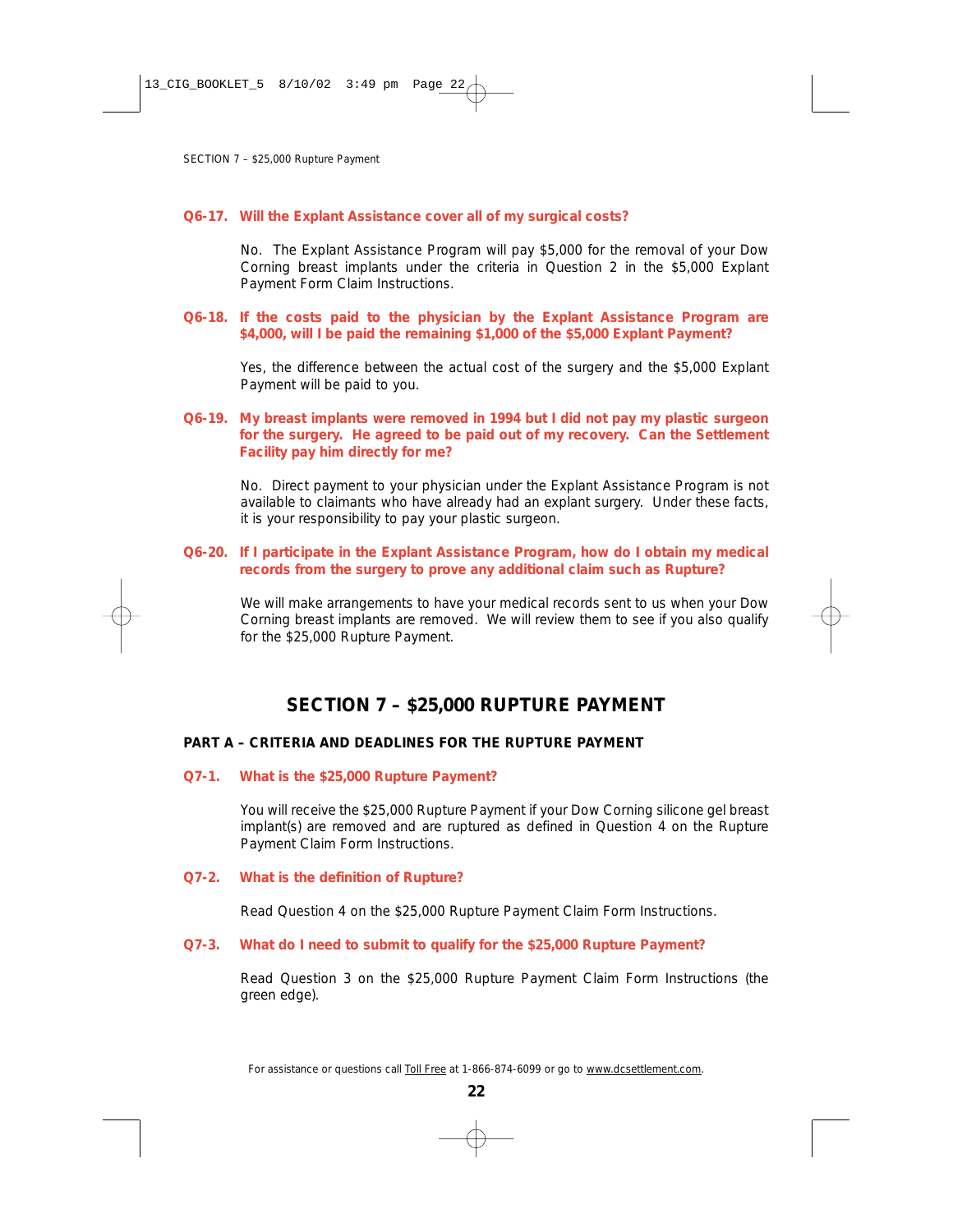# **Q7-4. What type of proof of Rupture is clearly unacceptable?**

There are several types of unacceptable proof of Rupture:

- **1.** Non-contemporaneous statements from medical personnel recalling that your breast implant was ruptured upon explantation, or a similar statement from you (or one of your relatives or a friend);
- **2.** Proof that fails to show that the ruptured breast implant has been surgically removed;
- **3**. Proof that affirmatively reveals that the breast implant was intact before the explant surgery, but was ruptured during the explant surgery;
- **4.** Proof that reveals no Rupture as defined (including proof that shows only gel bleed);
- **5.** Proof that shows that only the saline portion of a double-lumen breast implant ruptured, leaving the gel portion intact;
- **6.** For explantations after January 1, 1992, a pathology report alone, with no contemporaneous operative report.

#### **Q7-5. What types of problems or deficiencies are there for Rupture proof?**

The following are examples of minor deficiencies in Rupture proof:

- **1.** If your Dow Corning breast implant was removed before the Effective Date, you have a minor deficiency if you fail to state whether you have possession of the ruptured implant. If you do have it, you must provide the name and address of the custodian at Question 3 on the Rupture Payment Claim Form (the green edge). You can correct this deficiency by writing a note to the Settlement Facility stating whether you still have your removed breast implant and if so, providing the name and address of the person who has it.
- **2.** If the ruptured implant is removed after the Effective Date, you have a minor deficiency if you fail to provide the Settlement Facility with the required statement from the explanting surgeon (or the hospital pathologist, a physician who assisted in the explantation surgery or from another doctor who examined the removed implant, as provided herein) affirming that, in his or her opinion, the Rupture did not occur during or after the explantation procedure and providing a factual basis for that opinion. You can correct this deficiency by obtaining this statement from your explanting physician or other appropriate person.
- **3.** If you were explanted after January 1, 1992 but did not submit a pathology report or indicate that the pathology report was unavailable, you have a minor deficiency that can be cured by submission of the report or the required statement.
- **4.** If you timely submitted the supporting documents demonstrating Rupture but did not submit a Rupture Payment Claim Form, you have a minor deficiency which can be cured by submitting the Rupture Payment Claim Form (the green edge).

*For assistance or questions call Toll Free at 1-866-874-6099 or go to www.dcsettlement.com.*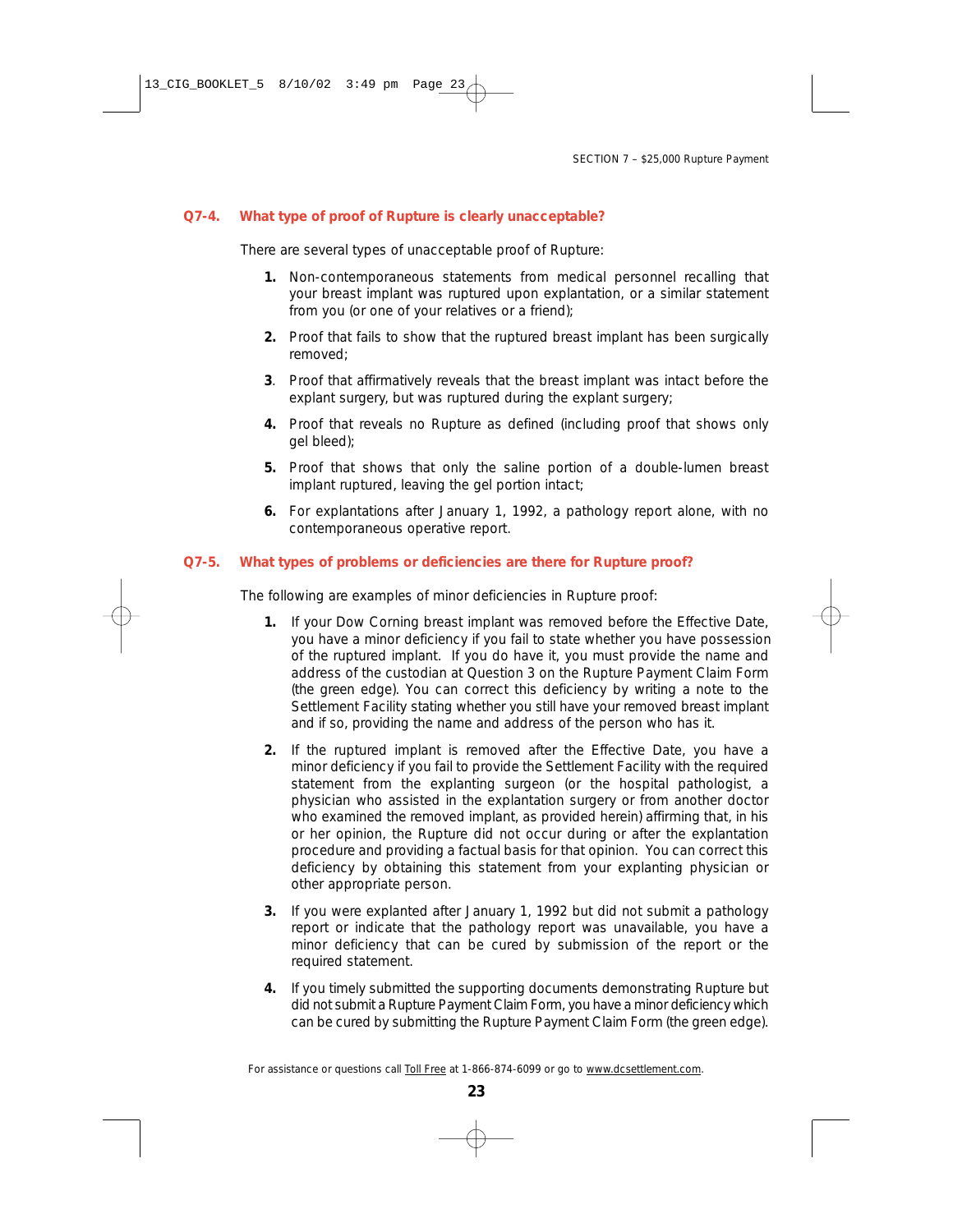# **Q7-6. What is the multiple manufacturer discount for Rupture claims?**

The multiple manufacturer discount for Rupture claims will reduce your \$25,000 Rupture Payment by 50%. For the reduction to apply, all of the following things must be present:

- **1.** You have one (1) or more silicone gel breast implants from either Bristol, Baxter or 3M (see Tab 1, Part III (1.3) for Silicone Material Claimants for information and a list of brand names for Bristol, Baxter and 3M); *and*
- **2.** Your silicone gel Bristol, Baxter or 3M breast implant(s) was/were ruptured; *and*
- **3.** You were classified by the MDL Claims Office as a "current claimant" in the Revised Settlement Program; *and*
- **4.** Your "current disease claim" in the Revised Settlement Program was approved; *and*
- **5.** Your "rupture supplement" in the Revised Settlement Program was approved and paid; *and*
- **6.** You did not opt out of the Revised Settlement Program; *and*
- **7.** Your Rupture Payment claim for your Dow Corning silicone gel breast implant in the Settlement Facility is approved.
- **Q7-7. I opted-out of the RSP after my current disease and rupture claims were approved, and I never received payment under the RSP. I also have a ruptured Dow Corning silicone gel breast implant. Does the 50% multiple manufacturer discount apply to me?**

No.

# **Q7-8. If I receive the \$25,000 Rupture Payment, can I still receive payment for other settlement benefits?**

Yes. Assuming you qualify and meet the deadline for each settlement benefit, you can receive payment for Explant and either Expedited Release or Disease.

#### **Q7-9. Does my operative report have to use the word "Rupture" to have my Rupture claim approved?**

No. Rupture claims will be processed with the understanding that physicians have used and will use different terminology to describe a breast implant that is ruptured. Simply because the relevant record does not use the word "Rupture" is not a basis to deny the Rupture claim. Your medical records must describe the Rupture in a way that it meets the definition of "Rupture" as set out in Question 4 in the \$25,000 Rupture Payment Claim Form Instructions.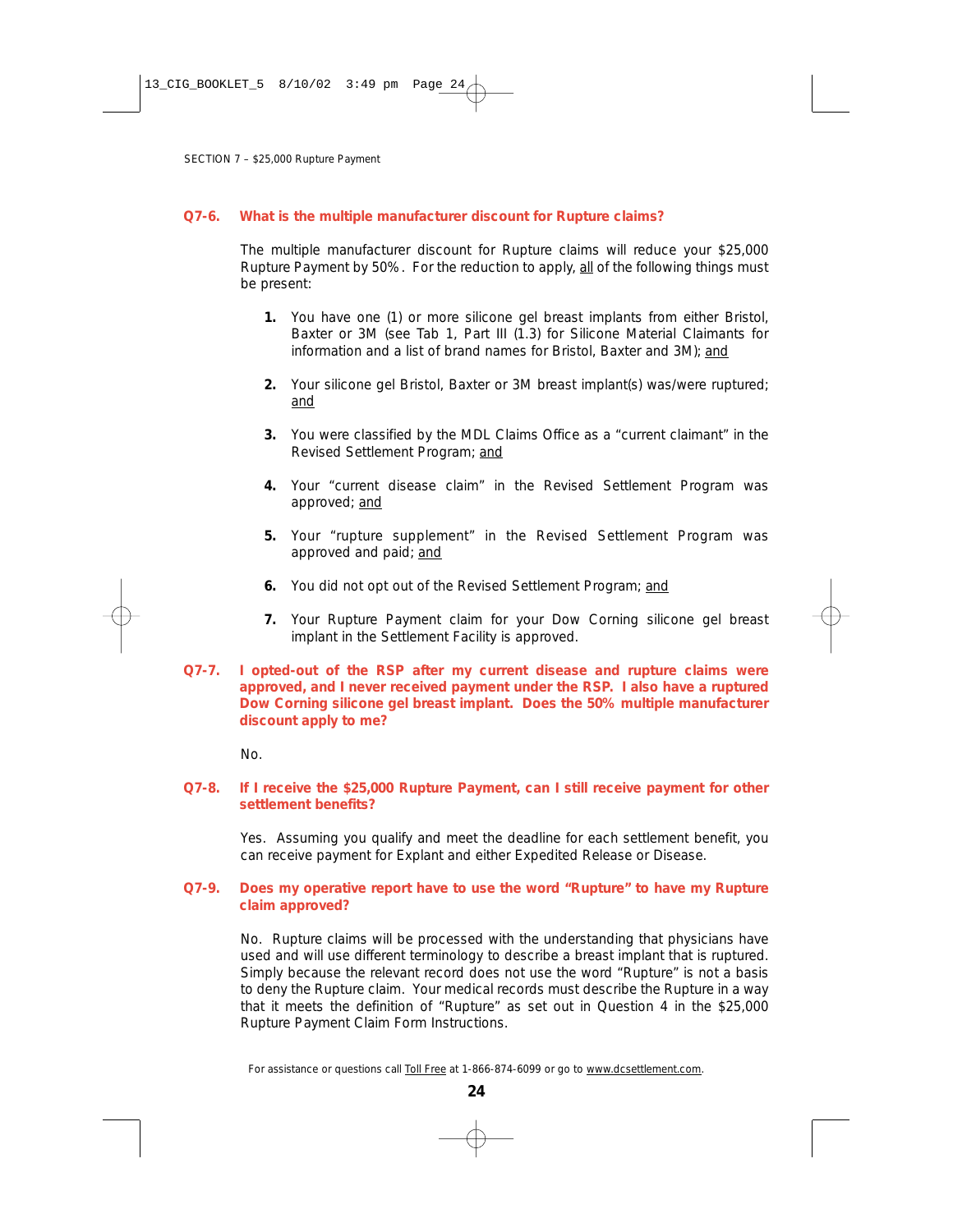**Q7-10. If I had replacement silicone gel breast implants after my ruptured Dow Corning silicone gel breast implants were removed, does this disqualify me from the \$25,000 Rupture Payment?**

No.

**Q7-11. I plan to have my Dow Corning breast implants removed after the Effective Date. Question 3C in the Rupture Payment Claim Form Instructions says that I must submit a statement from the explanting surgeon about the Rupture. What information do you need?**

The statement from the explanting physician must confirm that the Rupture did not occur during the implant removal surgery and must provide the factual basis for his/her opinion that the implant was ruptured. Descriptions about the nature of the destruction of the elastomer envelope and statements like "in light of silicone granuloma formation on the exterior of the biologic capsule" are acceptable.

**Q7-12. I had my breast implants removed but the surgeon who removed them refuses to write a supplemental statement that gives his opinion concerning the date of Rupture or supplying the basis for his opinion that a Rupture occurred. Can another doctor examine the removed breast implants and submit the supplemental statement?**

Yes, if your explanting surgeon refuses to write the statement, you can submit the statement from another physician who examined the removed breast implants.

**Q7-13. Do I have to have my Dow Corning breast implants removed to receive the \$25,000 Rupture Payment?**

Yes, unless you qualify for a very narrow exception called the "Medically Contraindicated Exception" which is explained below at Part B.

**Q7-14. I have a Rupture in each of my Dow Corning breast implants. Can I receive a Rupture Payment for each ruptured breast implant?**

 $N<sub>0</sub>$ 

**Q7-15. I have two (2) implants — an unknown and a Dow Corning breast implant. Can I recover for the Rupture of the unknown implant?** 

No. A Rupture Payment will be made only for the Rupture of a Dow Corning silicone gel breast implant.

**Q7-16. Are ruptured silicone gel breast implants from other companies (non-Dow Corning) such as Mentor or Cox-Uphoff eligible for the Rupture Payment?**

No.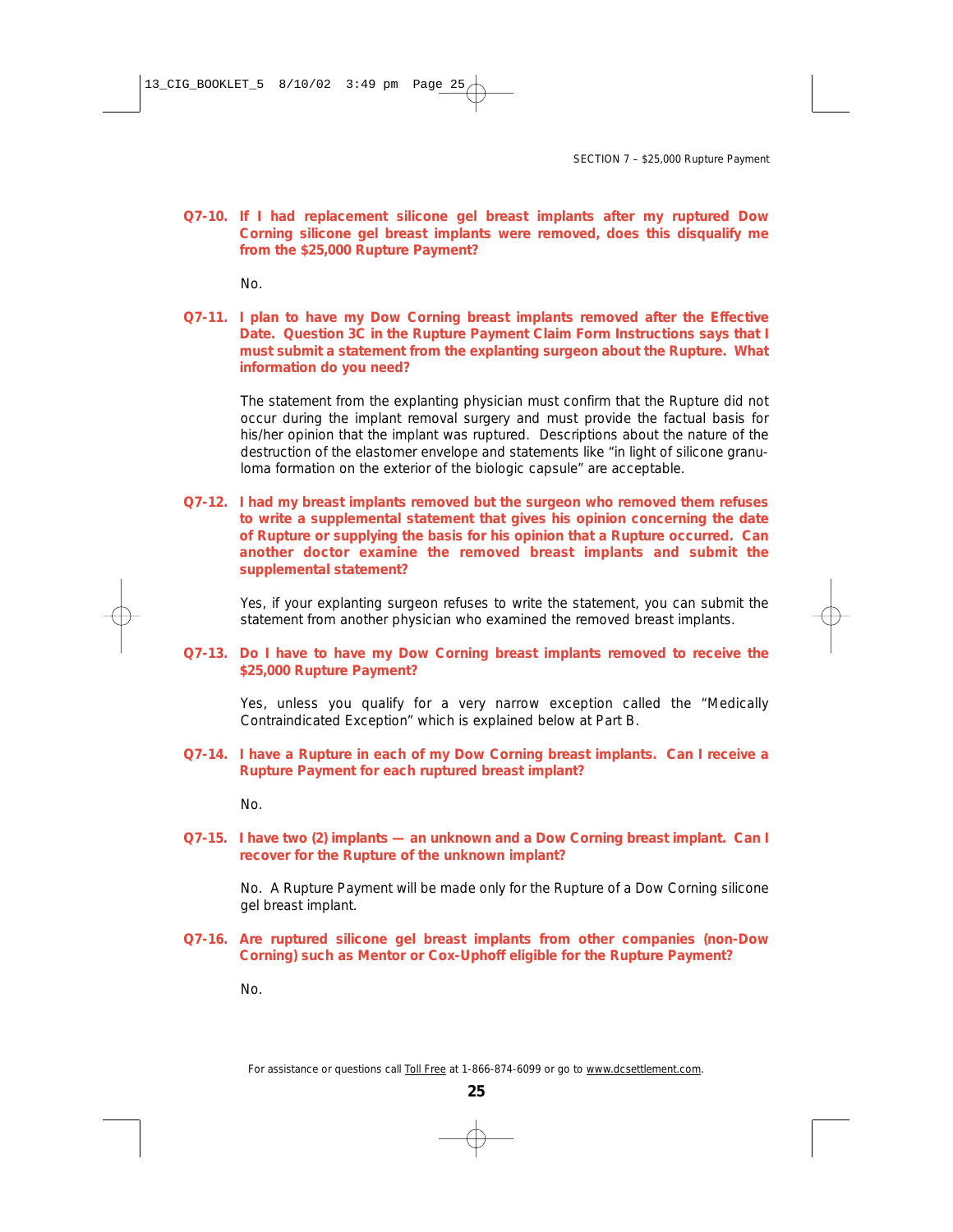**Q7-17. My Dow Corning silicone gel breast implant ruptured in 1972. Am I eligible for the \$25,000 Rupture Payment?**

Yes.

**Q7-18. I cannot afford to get my Dow Corning breast implants removed to find out if they are ruptured. What can I do?**

The Explant Assistance Program, described at Q6-15 above, is available to assist you in having your Dow Corning breast implant removed.

- **Q7-19. Can I make a Rupture claim even though I do not have a disease claim at this time?**
	- Yes. You can make a Rupture claim without filing for a disease claim.
- **Q7-20. I had my implants removed in 1994 but did not keep them. Will that make me ineligible for the \$25,000 Rupture Payment?**

No.

**Q7-21. I had my breast implants removed in 2000 and asked my doctor to keep them. He threw them out. Does this make me ineligible for the \$25,000 Rupture Payment?**

No, you are still eligible. Write a brief statement on the Rupture Payment Claim Form about what happened.

# **PART B – THE MEDICALLY CONTRAINDICATED EXCEPTION TO THE \$25,000 RUPTURE PAYMENT**

**Q7-22. What is the "Medically Contraindicated Exception?"**

This is a very narrow exception intended to apply only if you have a serious chronic medical condition that prevents the removal of your ruptured Dow Corning silicone gel breast implant. Under this exception, you may receive the \$25,000 Rupture Payment without removing your breast implants if you meet all of the criteria listed below:

- **1.** You must have acceptable proof of manufacturer of a Dow Corning breast implant. This proof cannot rest on a Unique Identifier as defined in Q5-8; *and*
- **2.** You must have a written statement and diagnosis by a physician along with supporting medical documentation that describes your serious chronic medical condition that precludes the surgical removal of your ruptured silicone gel Dow Corning silicone breast implant; *and*
- **3.** The medical documentation must contain objective findings that will permit the Claims Administrator to make a determination as to the severity of the condition and diagnosis; *and*

*For assistance or questions call Toll Free at 1-866-874-6099 or go to www.dcsettlement.com.*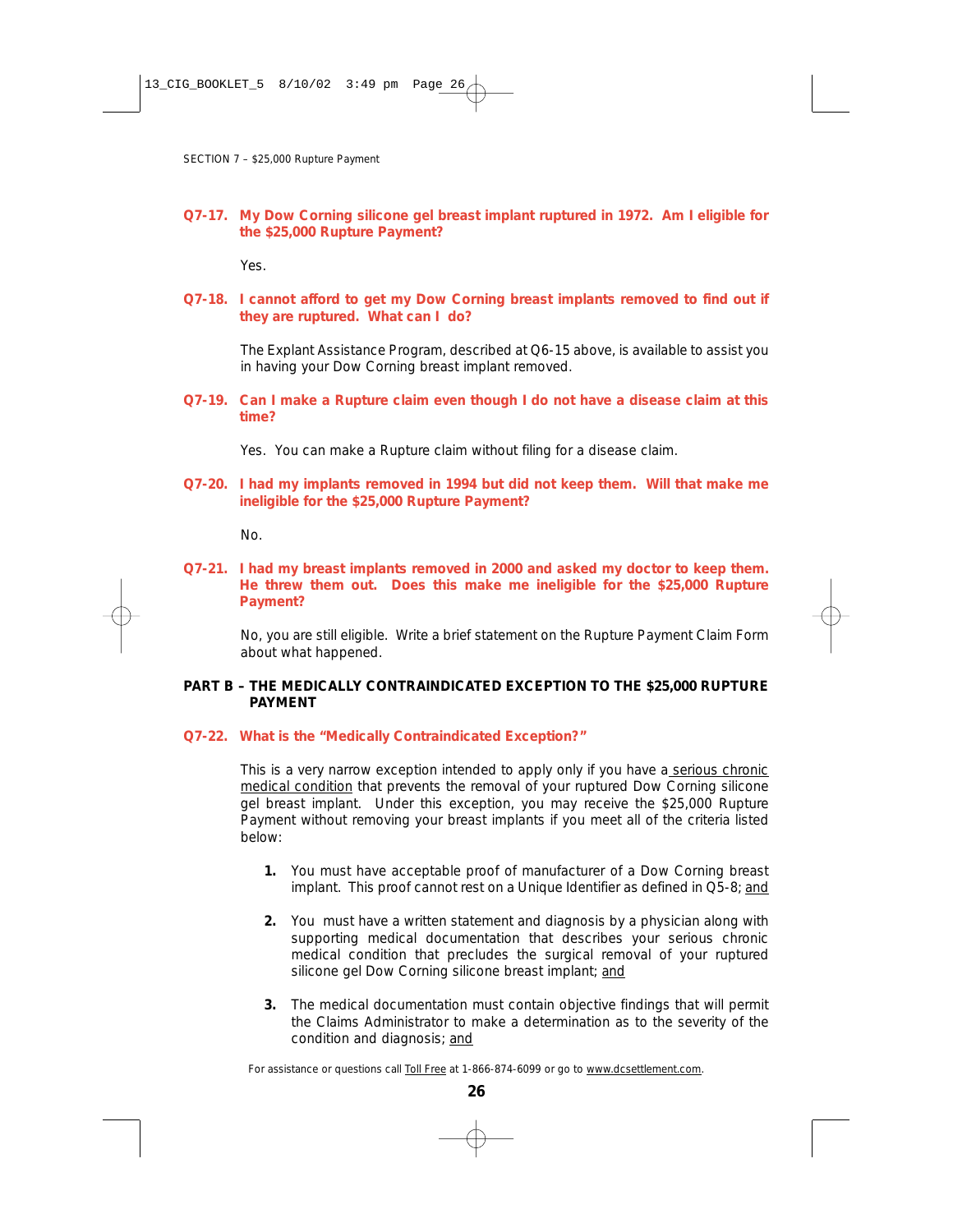- **4.** You must have an MRI, conducted by a qualified facility and read by a qualified radiologist. The MRI must be an appropriately high resolution MRI conducted using dedicated breast coil and applying silicone selective sequences and water suppression sequences as appropriate using fast spin echo technique or its equivalent for these purposes; *and*
- **5.** The MRI must show a definite Rupture (tear or failure of the silicone envelope surrounding the silicone gel portion of the breast implant) confirmed by a finding of definite "linguini" sign, or a double linguini sign (i.e., linguini of both envelopes of a double lumen-type implant) or "C" signs (where "double linguini" and "C" signs are defined in "Magnetic Resonance Evaluation of Breast Implants and Soft-tissue Silicone," Topics in Magnetic Resonance Imaging, 9(2):92-137 (1998)) accompanied by the presence of silicone observable outside of the envelope surrounding the silicone gel (a copy of this article is located at www.dcsettlement.com or you can call the Settlement Facility Toll Free at 1-866-874-6099); *and*
- **6.** The serious chronic medical condition must be present at the time of the MRI discovery of the Rupture and at the time you submit your Rupture claim.

If you meet all of these criteria, the Claims Administrator must then make a specific finding that your medical condition is such that the surgery required to remove the breast implant is "medically contraindicated" as defined below.

#### **Q7-23. What does "Medically Contraindicated" mean?**

Medically contraindicated means that removal of your breast implants is likely, in the exercise of reasonable medical judgment, to result in significant complications or have a significant adverse effect on your medical condition.

# **Q7-24. What serious chronic medical conditions may support a finding under the Medically Contraindicated Exception?**

The following are examples of serious chronic medical conditions that may support a claim under the Medically Contraindicated Exception if all of the appropriate documentation and criteria are present. The Claims Administrator has discretion to accept other similarly serious medical conditions provided that they meet the specific criteria outlined above.

- **1.** Severe Cardiac Condition you experienced a myocardial infarction within six (6) months prior to the time removal surgery would have to occur to make a timely Rupture claim.
- **2.** Pulmonary Condition you have a severe pulmonary impairment such as pulmonary involvement with Systemic Sclerosis, Systemic Lupus, Polymyositis or Dermatomyositis, where such impairments result in a substantially abnormal diffusion capacity (e.g., diffusion capacity of less than 30% of predicted value).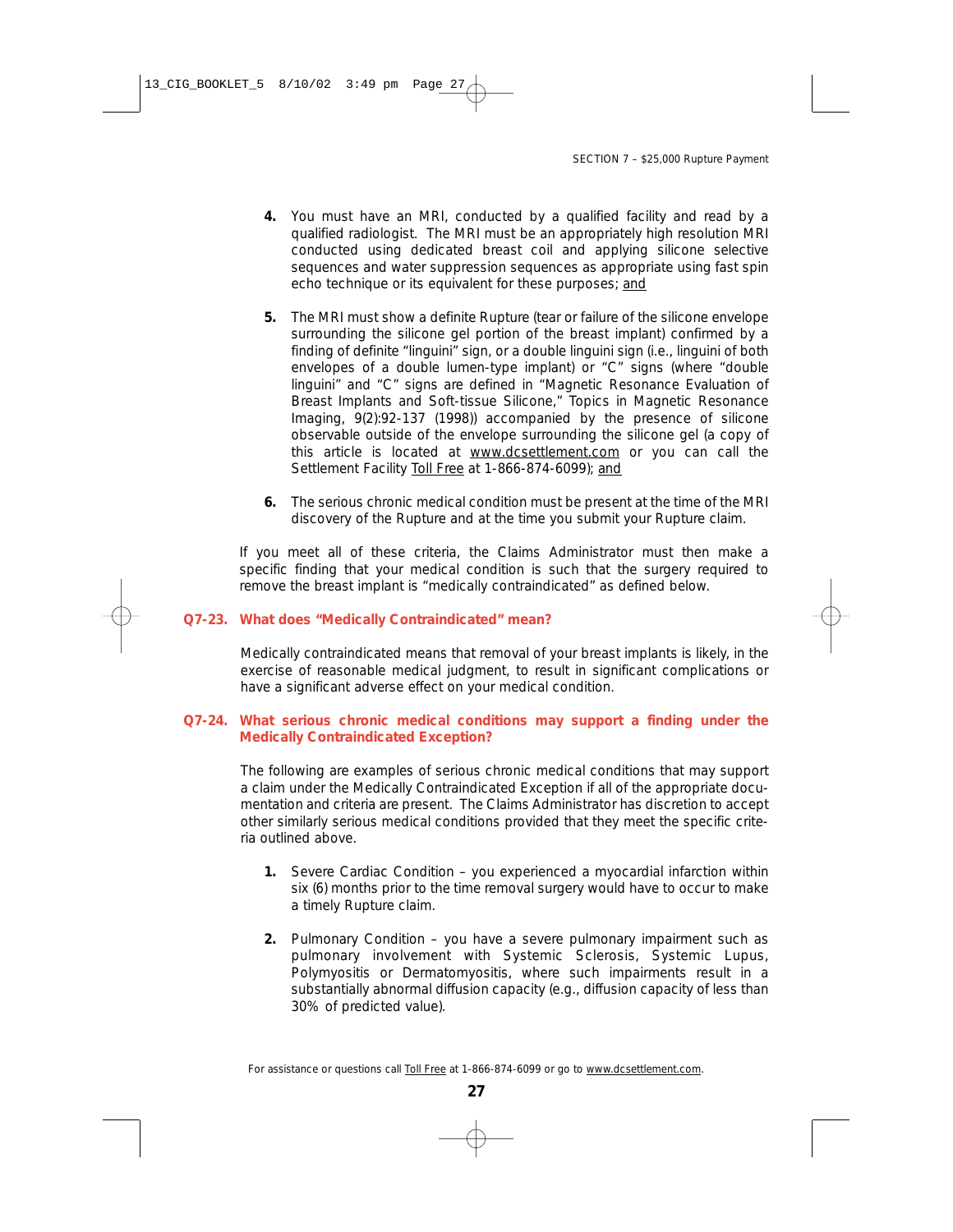**3.** Renal Condition – you have a history of Scleroderma renal crisis, or are on dialysis or have severely reduced renal function with creatine clearance of less than 20 cc/min. measured by an adequate urine collection.

#### **Q7-25. My doctor says that it is not necessary to have the implants removed because (s)he thinks they are intact. Is this medically contraindicated?**

No.

# **PART C – THE INDIVIDUAL REVIEW PROCESS FOR THE RUPTURE PAYMENT**

#### **Q7-26. What is the Individual Review Process for Rupture?**

Read Question 7 on the \$25,000 Rupture Payment Claim Form Instructions.

#### **Q7-27. What is a "reasonable time after explantation?"**

What is a "reasonable time after explantation" cannot be defined with precision but will be considered in light of the specific facts of each case including the proximity to the date of explantation and the circumstances surrounding the removal of the Dow Corning silicone gel breast implant.

#### **Q7-28. What does "visual confirmation of a breach in the elastomer envelope" mean?**

This means that the person who examined your breast implants can see that the elastomer envelope has a tear or other opening in it.

#### **Q7-29. How can I document that I have had silicone migrating along tissue planes?**

Submit any medical records from your doctor or pathologist concerning a finding of silicone outside of the breast capsule (not just outside the breast implant).

#### **Q7-30. What is "distant from the site of breast implantation?"**

What is "distant from the site of breast implantation" cannot be determined with precision but will be considered in light of the specific facts of each case. At a minimum, the silicone must be found outside of the breast capsule (not just outside of the breast implant).

## **Q7-31. What is a "substantial mass of material?"**

What is a "substantial mass" of material cannot be determined by a quantitative measure. There should be more than microscopic droplets of silicone.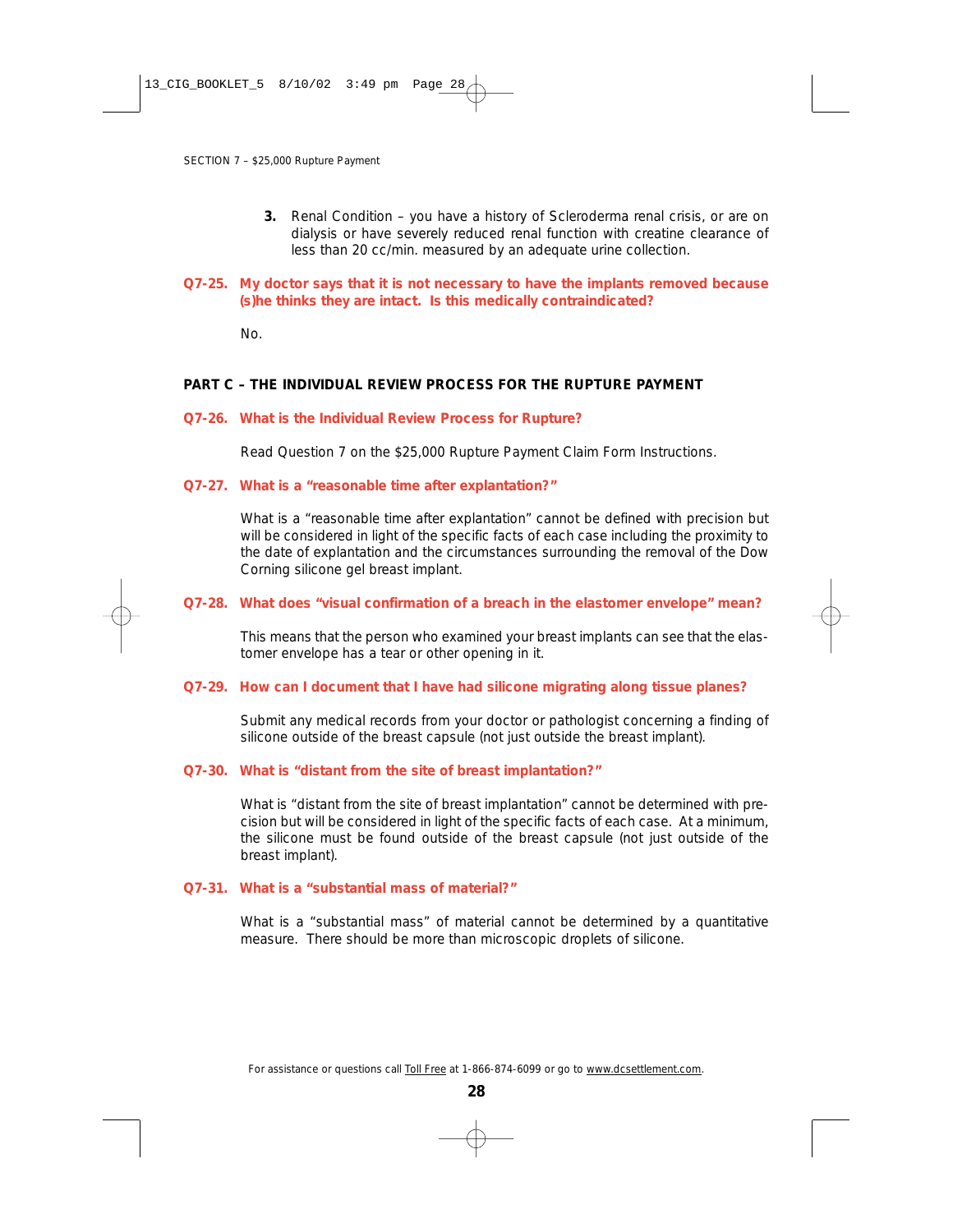## **Q7-32. What type of biopsy can confirm that the material is silicone? My doctor says there is no such test or biopsy.**

The pathology report should contain language that the material found is, in the opinion of the pathologist or other appropriate medical doctor, consistent with a finding of silicone.

# **SECTION 8 – \$2,000 EXPEDITED RELEASE PAYMENT**

#### **Q8-1. What is the \$2,000 Expedited Release Payment?**

You will receive the \$2,000 Expedited Release Payment simply by showing that you were implanted with a Dow Corning breast implant. If you accept this payment, you will not be able to receive a Disease Payment.

**Q8-2. What do I have to submit to qualify for the \$2,000 Expedited Release Payment?**

Read the Instructions for the Expedited Release Payment Claim Form (the red edge).

**Q8-3. If I receive the \$2,000 Expedited Release Payment, can I apply for a disease claim later if I become sick?**

No.

**Q8-4. If I decide to apply for a disease claim and don't qualify, can I then decide to take the \$2,000 Expedited Release Payment?**

Yes. If your disease claim is not approved, you will be offered the \$2,000 Expedited Release Payment.

**Q8-5. If I accept the \$2,000 Expedited Release Payment, will I be able to apply for Explant and Rupture?**

Yes.

# **SECTION 9 – GENERAL DEADLINES/DELIVERY METHODS/ EFFECTIVE DATE/DEADLINES TO APPLY FOR SETTLEMENT BENEFITS**

# **PART A – DEADLINES TO RETURN THE PARTICIPATION FORM/DELIVERY METHODS**

**Q9-1. If I choose to settle my claim (Box 2A on the Participation Form), what is the deadline and what do I have to do?**

If you check Box 2A on the Participation Form, then sign and return the Participation Form (the white edge) on or before fifteen (15) years after the Effective Date. *(Read*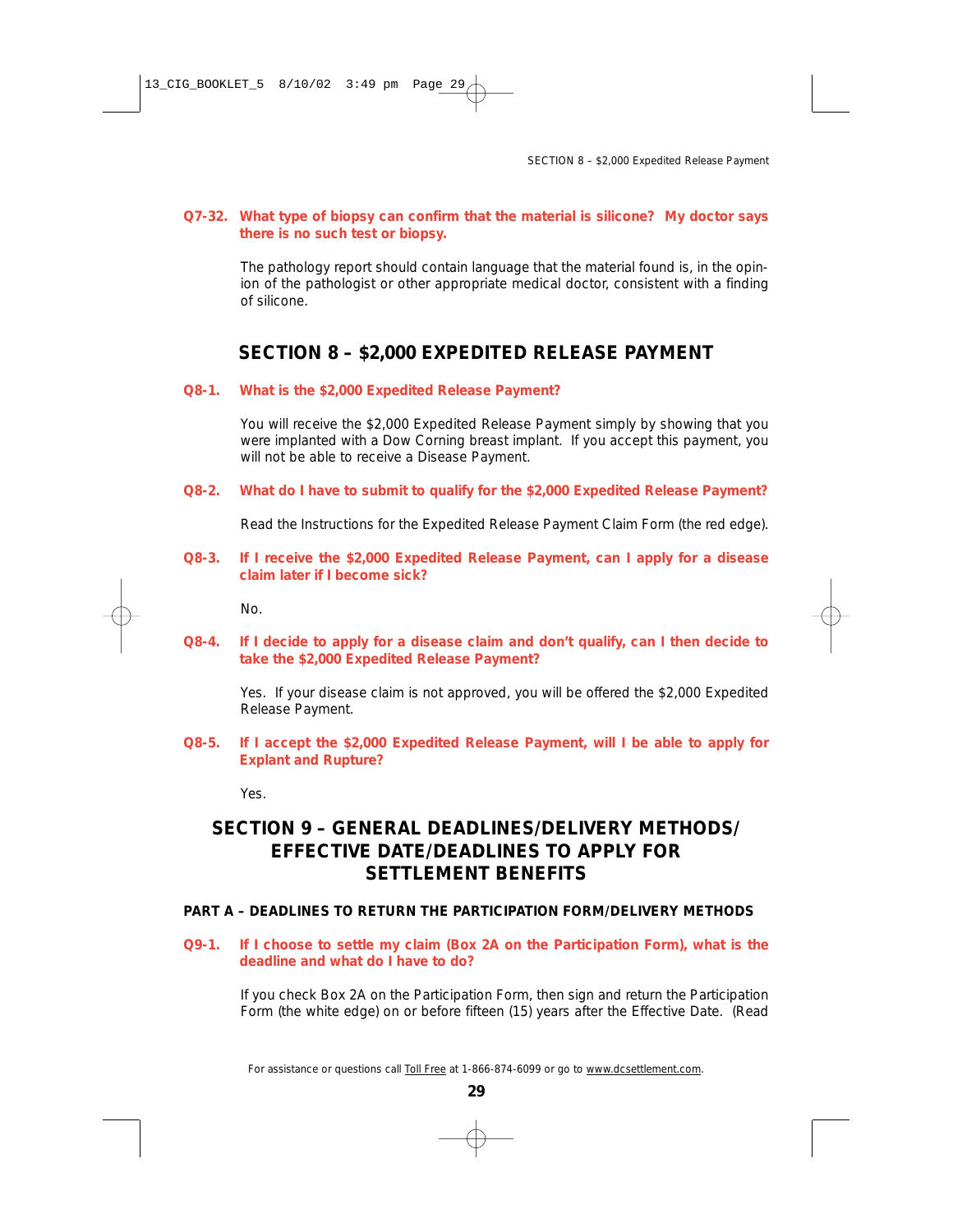*Q9-5 for more information about the Effective Date.)* If you do not return the Participation Form, you will still be able to settle your claim in the Settlement Option by completing and submitting the Claim Forms in your Claims Package. There are separate deadlines for Explant, Rupture, Expedited Release and Disease claims.

# **Q9-2. If I choose to reject settlement and file a lawsuit (Box 2B on the Participation Form), what is the deadline and what do I have to do?**

If you check Box 2B on the Participation Form (the white edge), then you must complete and return the Participation Form (the white edge) on or before [T.B.D.]. *(Read Section 3 for more information.)*

#### **Q9-3. If I choose to withdraw my claim from the bankruptcy case, what do I have to do?**

You must send a letter indicating that you wish to withdraw to the Claims Administrator. Remember to include your signature on all correspondence with the Settlement Facility. There is no deadline to withdraw your claim.

By withdrawing you will no longer be eligible to receive settlement benefits or file a lawsuit against any of the released parties.

# **Q9-4. What are the acceptable methods to mail or deliver my Participation Form to the Settlement Facility?**

Mail or deliver the Participation Form to the Settlement Facility using one (1) of the following three (3) delivery methods:

- **1.** Use a delivery service (e.g., Federal Express, Airborne Express, U.P.S., etc.) and make sure that the airbill or invoice clearly lists the date of mailing as on or before [T.B.D.] if you are withdrawing your claim or on or before [T.B.D.] if you are rejecting settlement and intend to file a lawsuit against DCC Litigation Facility, Inc.; OR
- **2.** Mail the Participation Form by United States certified or registered mail as long as the certified or registered mail is postmarked on or before [T.B.D.] if you are withdrawing your claim or on or before [T.B.D.] if you are rejecting settlement and intend to file a lawsuit against DCC Litigation Facility, Inc. Please check with the U.S. Post Office on how to send a certified or registered letter so that it has the correct postmark (for claimants who reside outside of the U.S., the Settlement Facility will rely on the postmark date used by your country's version of "certified" or "registered" mail); OR
- **3.** If you mail the Participation Form by regular U.S. mail or by using a national mail service in the country in which you reside, then the Participation Form must be *received* by the Settlement Facility by 5:00 p.m. Central Time on or before [T.B.D.] if you are withdrawing your claim and on or before [T.B.D.] if you are rejecting settlement and intend to file a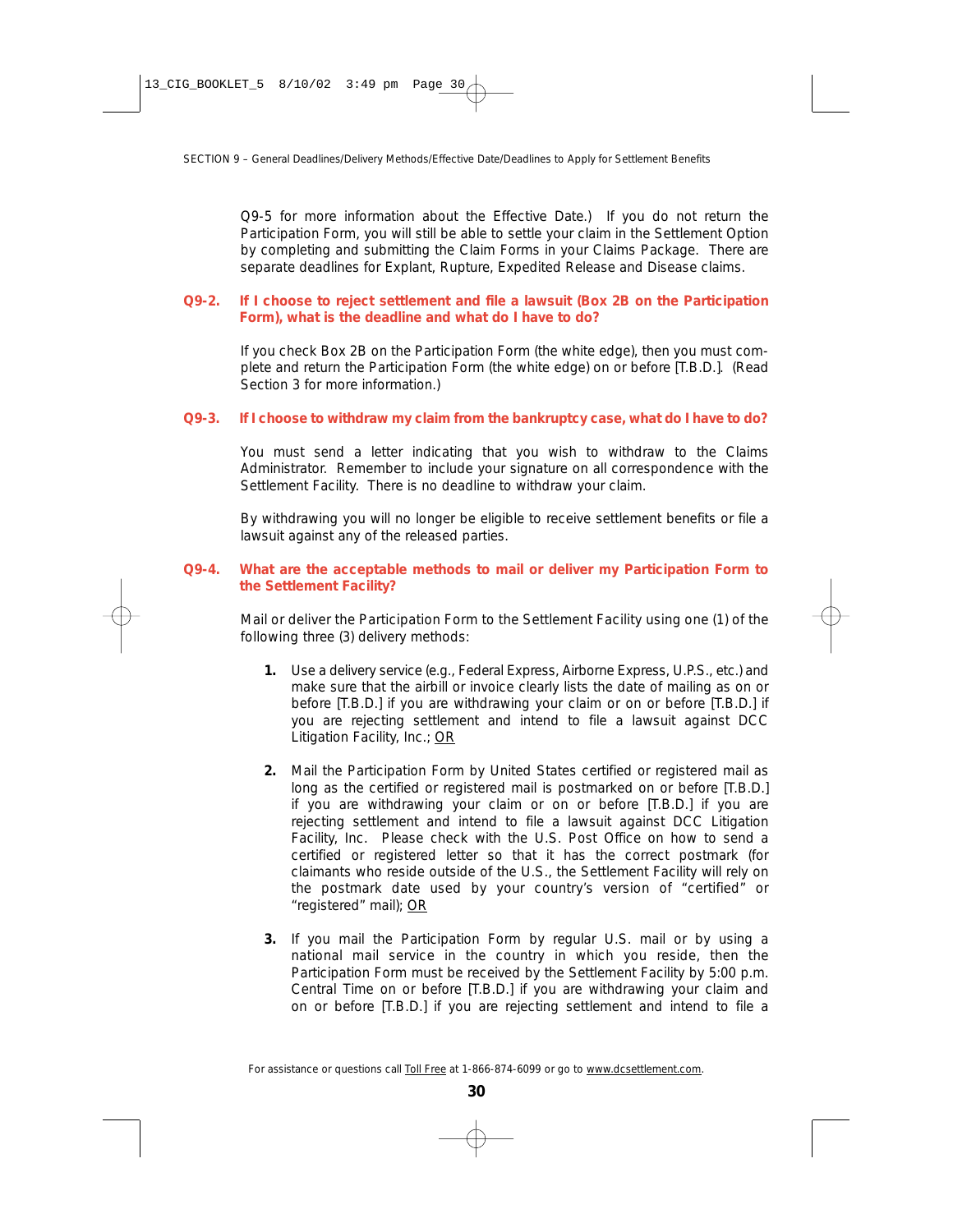lawsuit against DCC Litigation Facility, Inc. It is important to mail your Participation Form early enough so that the Settlement Facility *receives* it on or before the applicable deadline. The postmark date on the envelope will **NOT** be used by the Settlement Facility if you use regular U.S. mail or a national mail service in a country other than the U.S.

# **PART B – EFFECTIVE DATE**

# **Q9-5. What is the Effective Date?**

The Effective Date — which has not yet occurred — is the date when all preconditions listed in the settlement documents (Sections 7.1 and 7.2 of the Amended Joint Plan of Reorganization) have been met. Some of these preconditions include:

- **1.** There is a final order confirming (approving) the Amended Joint Plan of Reorganization of Dow Corning; *and*
- **2.** All appeals of such confirmation must be completed; *and*
- **3.** The order confirming the Amended Joint Plan approves and provides for the implementation of various settlement documents such as the Domestic Health Insurer Settlement Agreement.

Once all of the preconditions are met, the Plan Documents will be signed and there will be an "Effective Date." You will receive a notice in the mail when the Effective Date occurs. Settlement payments can then be made on all approved claims.

# **PART C – DEADLINES TO APPLY FOR SETTLEMENT PAYMENTS**

# **Q9-6. What is the deadline to submit my Proof of Manufacturer Form and supporting medical records or documents for proof of manufacturer?**

You must complete and submit your Proof of Manufacturer Form (the blue edge) and supporting medical records or documents on or before fifteen (15) years after the "Effective Date." *(Read Q9-5 for more information about the Effective Date.)* Please note, however, that you can receive payment for Explant, Rupture, and Expedited Release or Disease only after you have first completed and submitted the Proof of Manufacturer Form and medical records or documents.

# **Q9-7. What is the deadline to submit my \$5,000 Explant Payment Claim Form and supporting medical records?**

You must complete and submit the \$5,000 Explant Payment Claim Form (the yellow edge) and supporting medical records on or before ten (10) years after the Effective Date.

# **Q9-8. What is the deadline to submit my Expedited Release Payment Claim Form?**

You must complete and submit the \$2,000 Expedited Release Payment Claim Form (the red edge) on or before three (3) years after the Effective Date.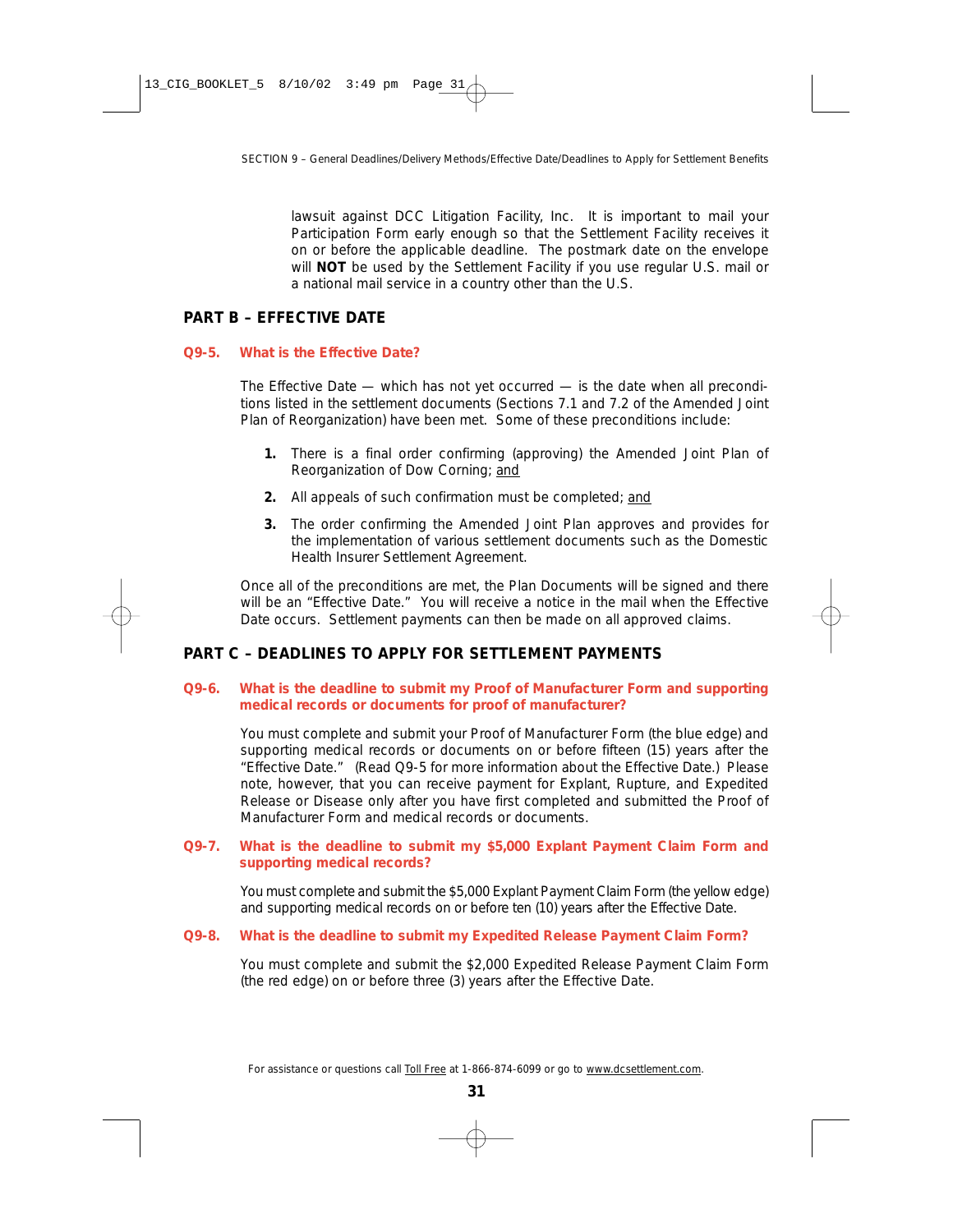# **Q9-9. What is the deadline to submit my \$25,000 Rupture Payment Claim Form and supporting medical records?**

You must complete and submit the \$25,000 Rupture Payment Claim Form (the green edge) and supporting medical records on or before two (2) years after the Effective Date.

#### **Q9-10. What is the deadline to submit my Disease Payment Claim Form and supporting medical records?**

You must submit the Disease Payment Claim Form (the red edge) and supporting medical records on or before fifteen (15) years after the Effective Date. *(Read the Disease Claimant Information Guide for more information.)*

# **Q9-11. What are the acceptable methods to mail or deliver my Claim Forms to the Settlement Facility?**

Mail or deliver the Claim Forms to the Settlement Facility using one (1) of the following three (3) delivery methods:

- **1.** Use a delivery service (e.g., Federal Express, Airborne Express, U.P.S., etc.) and make sure that the airbill or invoice clearly lists the date of mailing as on or before the deadline; OR
- **2.** Mail the Claim Forms by U.S. certified or registered mail as long as the certified or registered mail is postmarked on or before the deadline. Please check with the U.S. Post Office on how to send a certified or registered letter so that it has the correct postmark (for claimants who reside outside of the U.S., the Settlement Facility will rely on the postmark date used by your country's version of "certified" or "registered" mail); OR
- **3.** If you mail the Claim Forms by regular U.S. mail or by using a national mail service in the country in which you reside, then the Claim Forms must be received by the Settlement Facility by 5:00 p.m. Central Time on or before the deadline. It is important to mail your Claim Forms early enough so that the Settlement Facility receives them on or before the deadline for that settlement benefit. The postmark date on the envelope will **NOT** be used by the Settlement Facility if you use regular U.S. mail or a national mail service in a country other than the U.S.

#### **Q9-12. What if a deadline falls on a Saturday, Sunday or federal holiday?**

If a deadline falls on a Saturday, Sunday or federal holiday, the deadline is the next business day.

# **Q9-13. What are the deadlines to correct problems on my claim submission?**

If there is a problem with your claim, the Settlement Facility will inform you of the problem in writing. Depending on the type of claim you submitted, the deadline to correct the problem will differ. Review the chart below. If you do not correct the problem within the time frame allowed, then your claim will be denied, and you will not be able to recover payment for that Settlement Option. If you do not correct any problems with your disease claim within the time allowed, then you will be limited in the future to applying for a new compensable condition that manifests after the conclusion of the one (1) year period to cure the deficiency.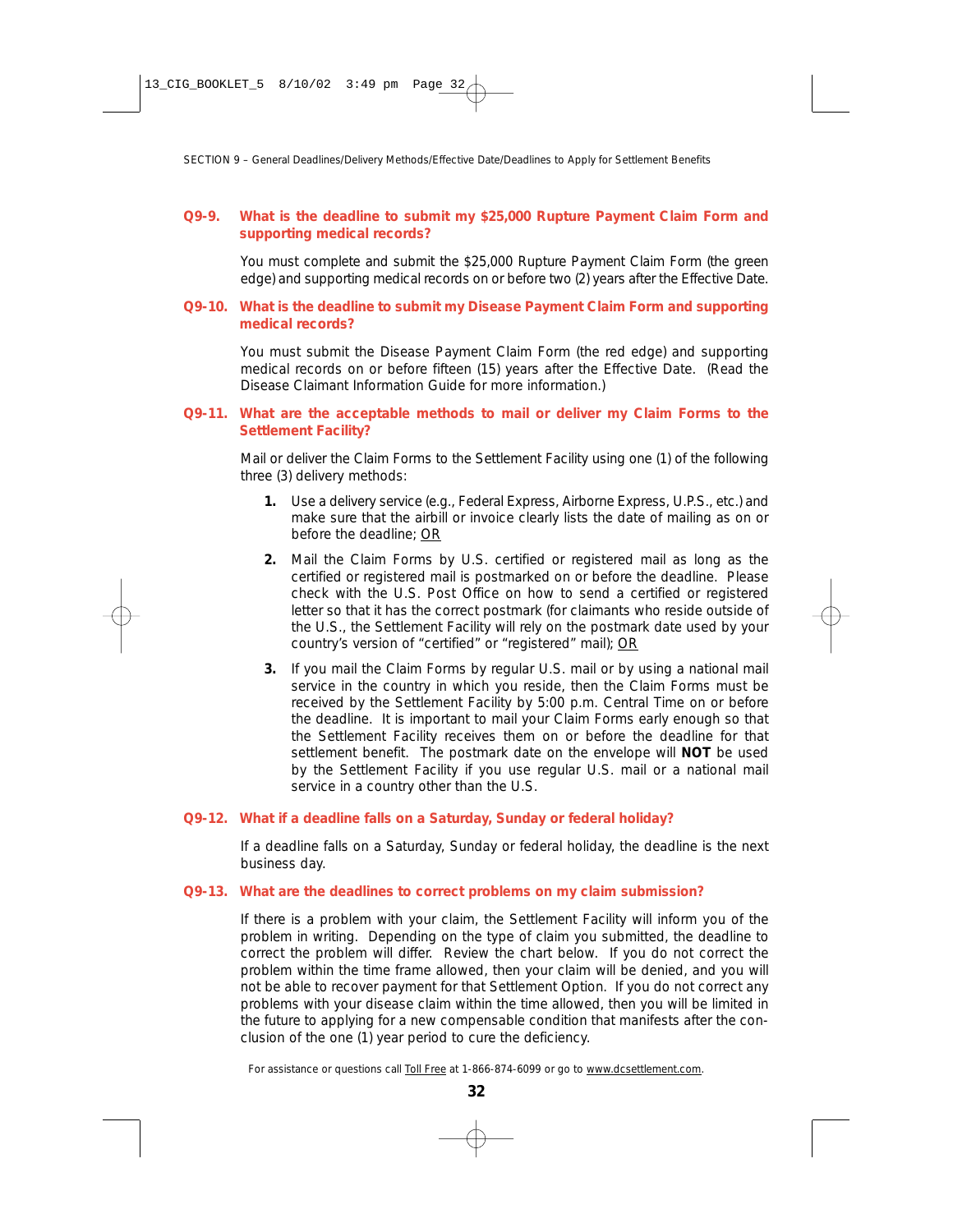| <b>Settlement Option</b> | Time to correct problem                                                        |  |
|--------------------------|--------------------------------------------------------------------------------|--|
| Explant                  | six (6) months from the date of the<br>letter notifying you of the problem     |  |
| Rupture                  | six (6) months from the date of the<br>letter notifying you of the problem     |  |
| <b>Disease</b>           | one (1) year from the date of the<br>letter notifying you of the problem       |  |
| <b>Expedited Release</b> | You must correct the problem by<br>fifteen (15) years after the Effective Date |  |

# **Q9-14. If I move and forget to notify the Settlement Facility in writing, my Notification of Status letter might take days or weeks to be forwarded to my new address. Will any of the time periods and deadlines be extended because of this?**

No, unless your move occurred close in time to the date of the Notification of Status letter in which case the Claims Administrator will review and make individual case determinations. It is your responsibility to notify the Settlement Facility of any address change.

# **Q9-15. I moved and did not notify the Bankruptcy Court or Settlement Facility of my new address and I missed the deadline to file the Participation Form to elect to withdraw or litigate. Can I file it now?**

No. You have an affirmative obligation to update your address with the Settlement Facility and the Bankruptcy Court.

# **SECTION 10 – CONTACT INFORMATION**

#### **Q10-1. How can I contact the Settlement Facility with a question?**

Call 1-866-874-6099 Toll Free or send a question by e-mail to the Settlement Facility at info@sfdct.com.

#### **Q10-2. What is the mailing address of the Settlement Facility?**

All Claim Forms and correspondence to the Settlement Facility should be sent to the following address:

Settlement Facility-Dow Corning Trust P.O. Box 52429 Houston, TX 77052-2429

For overnight delivery address, use: Settlement Facility-Dow Corning Trust 3100 Main Street, Suite 700 Houston, TX 77002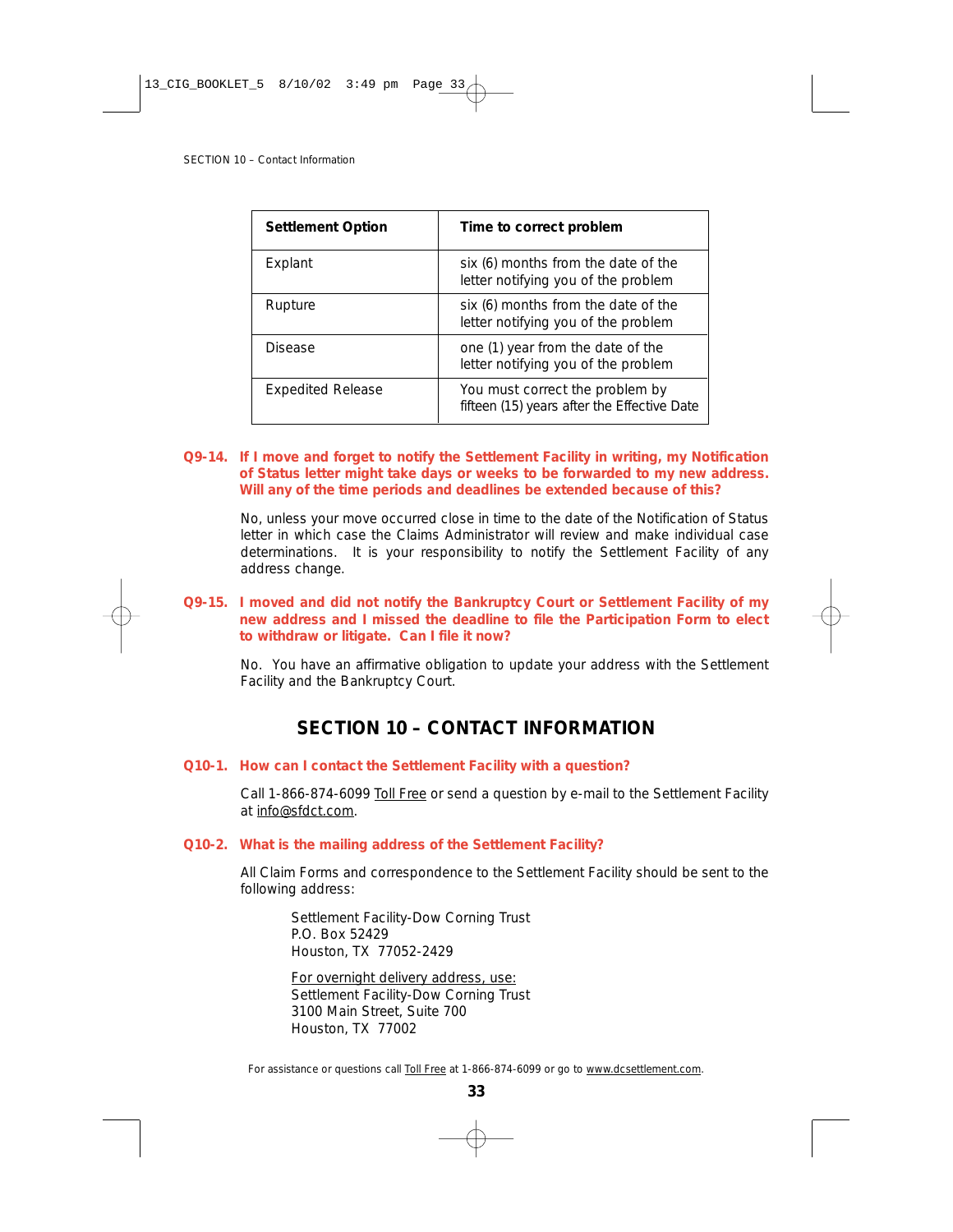### **Q10-3. Can I check the status of my claim on the Settlement Facility website?**

No. As of the date of the publication of this Claimant Information Guide, the Settlement Facility's website did not permit the checking of individual claims. However, the Settlement Facility hopes to make that service available. Please check our website at www.dcsettlement.com.

#### **Q10-4. Can I e-mail my completed Claim Forms to the Settlement Facility?**

No.

#### **Q10-5. Can I fax my Claim Forms and documents to the Settlement Facility?**

No, unless you have received written permission from the Settlement Facility beforehand.

#### **Q10-6. How can I contact the Tort Claimants' Committee?**

The Tort Claimants' Committee ("TCC") has a website that you can visit at www.tortcomm.org. You can also send them an e-mail at info@tortcomm.org. If you do not have access to a computer or the Internet, you can write to the TCC at:

Tort Claimants' Committee P.O. Box 61406 Houston, TX 77208-1406.

#### **Q10-7. Can I contact the Tort Claimants' Committee for legal assistance on my claim?**

No. The Tort Claimants' Committee cannot act as your attorney or advise you on your case or claim.

### **Q10-8. I moved since I sent my proof of claim to the Bankruptcy Court. Can I e-mail my new address to you or give it to you over the telephone?**

No. Changes in address must be made in writing, signed by you or your attorney or representative. There is a place on your Claim Forms to indicate that your name, address or other personal information has changed since your last contact with the Bankruptcy Court or MDL Claims Office.

#### **Q10-9. I sent my Proof of Claim form to the Bankruptcy Court in 1997. I have since married and changed my name. How can I update my file with my new married name?**

Changes in name must be made in writing, signed by you or your attorney or representative. There is a place on your Claim Forms to indicate that your name, address or other personal information has changed since your last contact with the Bankruptcy Court or MDL Claims Office. If you have more than one (1) name change, please list all former names that are associated with your Social Security Number on a separate piece of paper and return this with your Participation Form or Claim Form.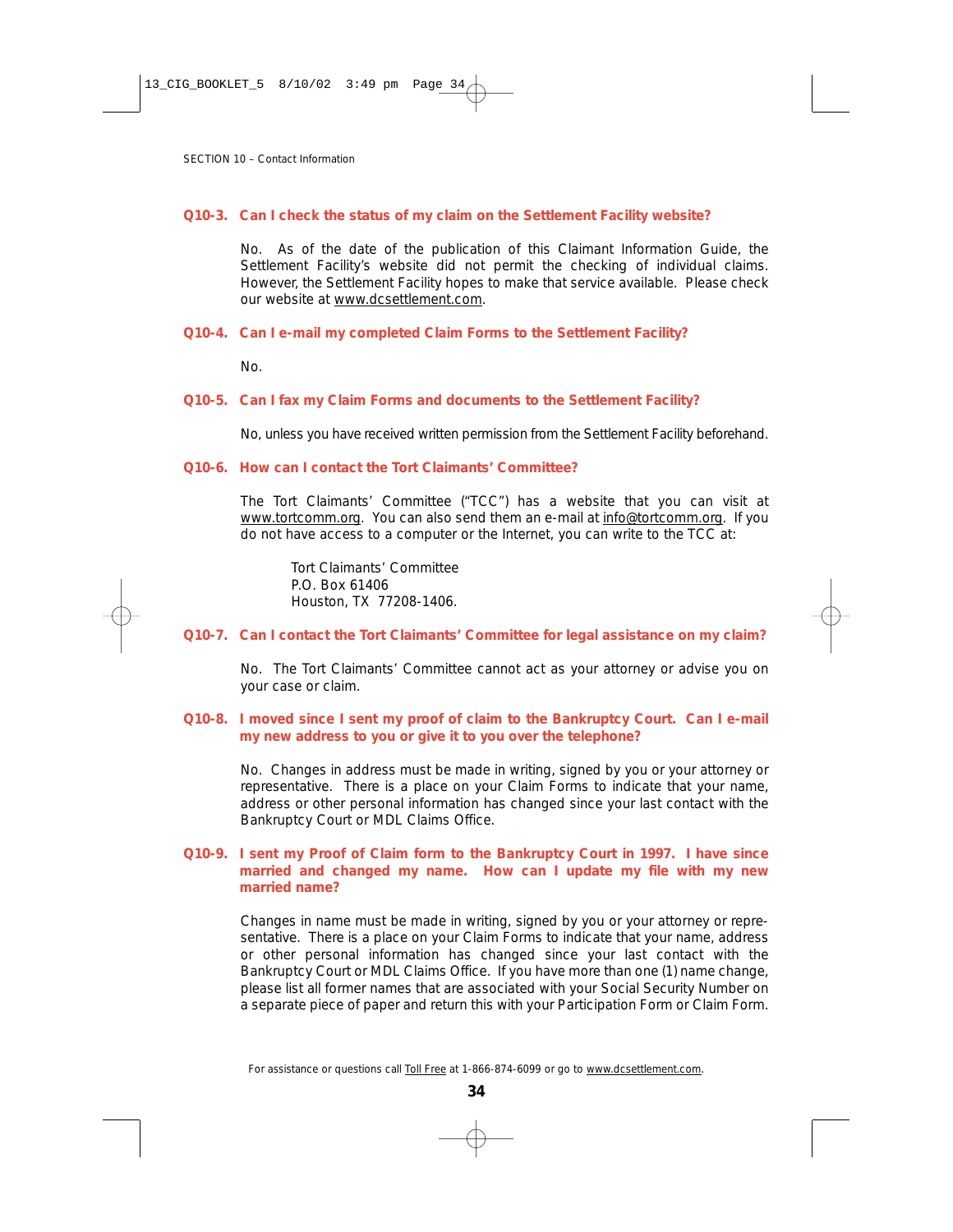## **SECTION 11 – ATTORNEY FEES AND EXPENSES**

#### **Q11-1. What attorney fees are allowed on my settlement benefits?**

Fees charged by an attorney cannot exceed the sum of —

- **1.** 10% of the first \$10,000;
- **2.** 22.5% of the next \$40,000; and
- **3.** 30% of the amount in excess of \$50,000 paid.
- **Q11-2. Are attorneys fees allowed on the \$5,000 Explant Payment?**

No.

### **Q11-3. Are attorneys fees allowed on the \$2,000 Expedited Release Payment?**

No, but certain expenses may be deducted as described in Q11-4.

### **Q11-4. What expenses can my attorney deduct from any payments I receive from the Settlement Facility?**

Certain expenses — if allowable under applicable state law and the individual arrangement between you and your attorney — can be charged against your payment if they are solely attributable to your claim or case. Chargeable expenses are limited to the following types of cost incurred on your behalf: medical evaluation expenses, expenses incurred in obtaining copies of your medical records, medical bills paid on your behalf, court costs, court reporter expenses, expert witness fees, expenses of medical witnesses, and travel costs incurred for depositions or court appearances in your case.

**Q11-5. Can my attorney be reimbursed out of my \$5,000 Explant Payment for out-of-pocket expenses (s)he paid on my behalf? (These expenses were** *not* **related to my explantation surgery; they have to do with things like ordering copies of my medical records, delivery services, long-distance calls, and the like.)**

No.

**Q11-6. If my attorney paid more than \$5,000 to help me pay to have my breast implants taken out, is (s)he entitled to keep my \$5,000 Explant Payment?**

Yes, if your attorney paid that money for the surgery for which your Explant Payment was made and has not been reimbursed.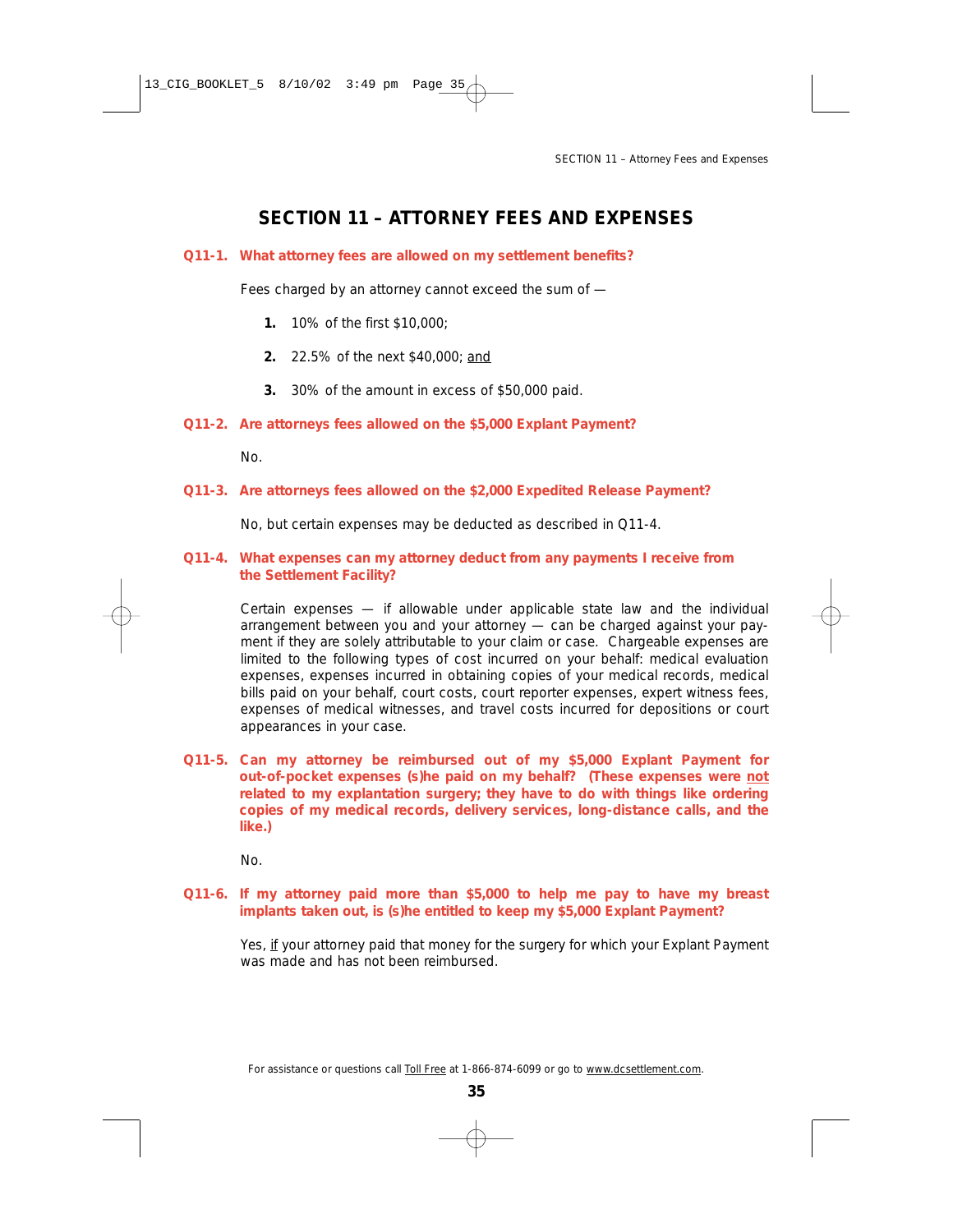### **Q11-7. I was approved in the RSP for ACTD Level "A" at \$50,000. However, this amount was reduced to \$25,000 because I also had a Dow Corning breast implant. My attorney received \$4,375 from the \$25,000 for his fees. Does the amount I recovered in the RSP count toward the attorney fee schedule in this settlement program or does the calculation start over at 10% of the first \$10,000?**

Your recovery from the RSP is included here for purposes of calculating your attorney fees. If you recovered the remaining \$25,000 on your ACTD "A" claim from the Settlement Facility, attorney fees would be calculated as follows: 10% of the first \$10,000 or \$1,000 in attorneys fees, plus 22.5% of \$40,000 or \$9,000. Thus, the total attorneys fees on your combined \$50,000 recovery are \$10,000. Since your attorney has already received \$4,375 in fees from your RSP award, (s)he would receive an additional \$5,625 in attorneys fees from your Dow Corning award.

#### **Q11-8. I had an attorney but now want to handle the claim myself. What do I need to do?**

Write a letter to the Settlement Facility asking that your attorney be removed as the attorney of record. The Settlement Facility will notify the lawyer and (s)he may then assert a lien on any recovery you may receive. Be sure to put your full name and social security number on the letter. If your attorney continues to assert a claim for a fee for the earlier representation, any benefit check will be made jointly payable to you and your attorney.

### **Q11-9. If I choose to litigate against DCC Litigation Facility, Inc., how much can my attorney keep for fees?**

Generally, the payment of your attorney's fees will be governed by the individual agreement between you and your attorney and any applicable state law.

#### **Q11-10. I opted-out of the RSP, but I want to settle my claim for my Dow Corning breast implant in the Settlement Facility. What attorney fees will I be responsible for from my payment from the Settlement Facility?**

Fees charged by an attorney cannot exceed the sum of:

- 1. 10% of the first \$10,000;
- 2. 22.5% of the next \$40,000; and
- 3. 30% of the amount in excess of \$50,000 paid.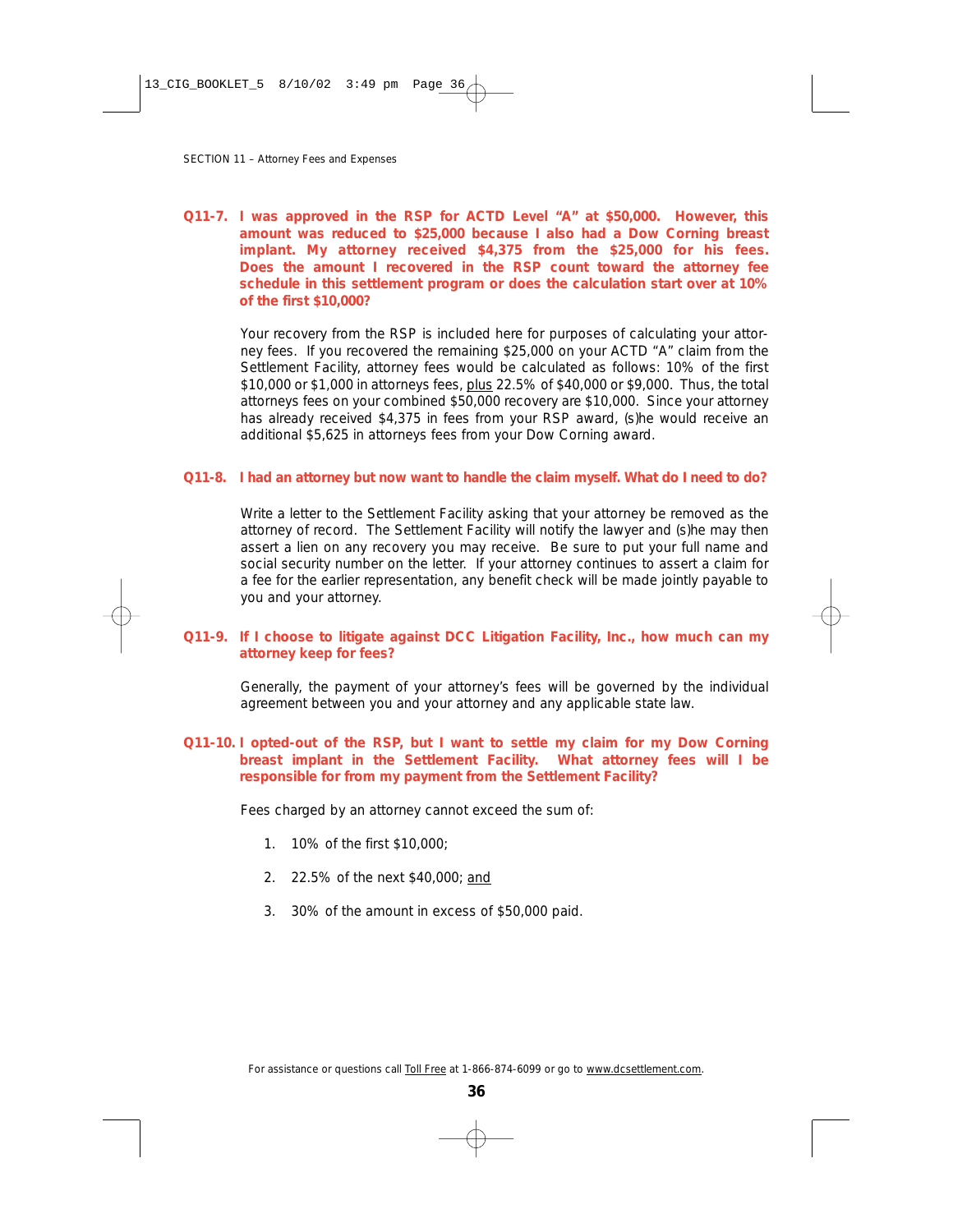## **SECTION 12 – CLAIMS FILED ON BEHALF OF AN ESTATE OF A DECEASED CLAIMANT**

### **Q12-1. My wife/mother died several years ago. What do I need to do to file a claim on behalf of her estate?**

Only the properly appointed executor or administrator of an estate can file a claim, so you will need to provide the Settlement Facility with evidence that you have been appointed to serve in one of those capacities.

#### **Q12-2. How can I be appointed as executor or administrator of the estate?**

This is a matter of state law in each individual state. The Settlement Facility cannot tell you what it will take to be appointed in your state. Contact the Probate Court for the city or county in which you live and ask for the information or speak with an attorney in your county or state for additional information.

### **Q12-3. It may take some time to get the right papers appointing me as the executor or administrator. Can my wife's (or mother's) claim be processed now without this appointment?**

The Settlement Facility can accept and process the claim but we cannot pay the claim until we receive the proper papers showing that you have been appointed the executor or administrator of her estate.

### **Q12-4. Can the Claims Assistance Program help me with probate issues?**

No. The Claims Assistance Program cannot advise you concerning probate or guardianship matters. This is a matter of state law.

## **SECTION 13 – REIMBURSEMENT AND LIENS**

### **Q13-1. What is the agreement that was reached with the health care providers, and how does it affect me?**

An agreement was reached between the Plan Proponents (Dow Corning and the Tort Claimants' Committee) and certain domestic health insurers which provides a separate fund for insurers to recover. Settling health insurers are required to release any claims for reimbursement or subrogation against any personal injury claimant. To determine if your insurer is one of the settling health insurers, call the Settlement Facility Toll Free at 1-866-874-6099. If your health insurer is a settling insurer, you will not be required to reimburse or repay that insurer with any settlement benefits you recover in the Settlement Facility.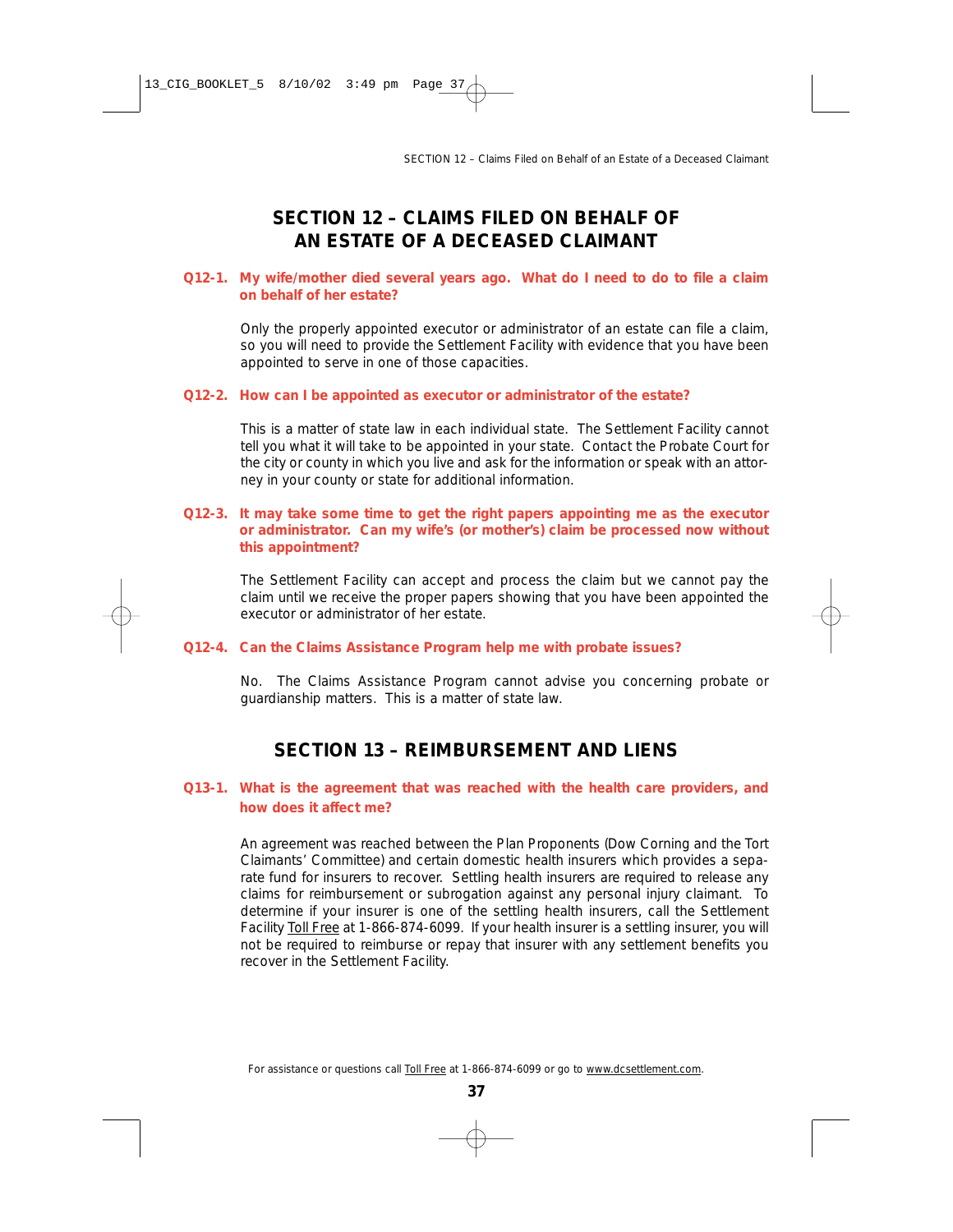### **Q13-2. My insurance company paid for 80% of the cost of my implant removal surgery. Can I still receive the Explant Payment?**

Yes. If your insurance company settled its claims against Dow Corning, the insurance company cannot file a claim for reimbursement against any of your settlement benefits and/or require you to reimburse or repay the insurance company for any medical expenses paid on your behalf.

#### **Q13-3. My insurance company is not on the list of settling insurers. What effect does that have on my claim?**

If your insurance company did not settle its claims against Dow Corning, it may request that the Settlement Facility notify the insurance company when payment of your claim has been approved. Although this notice will not delay the payment of your claim, it will place your insurance company on notice of your settlement and they may attempt to recover any amount of your settlement payment directly from you in accordance with the insurance contract. For further information concerning this, consult your own attorney.

#### **Q13-4. My former attorney indicated that he might file a lien claim for out-of-pocket expenses and fees. If he does file a claim, how will that be handled?**

If your attorney files a lien claim, the Settlement Facility will notify you and advise you of the procedures to handle resolution of the issue and the processing of any settlement check.

**Q13-5. If my former attorney filed a lien against me in the RSP, is it still valid in the Settlement Facility?**

No.

**Q13-6. I had Dow Corning Silastic II breast implants that were implanted after November 1, 1986. I was eligible to participate in Dow Corning's Product Replacement Expense Program (P.R.E.P.) and received a payment of \$600. Will that amount be deducted from any of my settlement payments that I may receive from the Settlement Facility?**

No. Payments received under Dow Corning's P.R.E.P. will not be deducted from any of the settlement benefits available from the Settlement Facility.

**Q13-7. My Dow Corning breast implants ruptured. I was able to have the implants removed by participating in the Dow Corning Removal Assistance Program. I received \$1,200 for my uninsured medical expenses. Will that amount be deducted from any of my settlement payments that I may receive from the Settlement Facility?**

Yes. Payments received under Dow Corning's Removal Assistance Program will be deducted from any allowed amount of your settlement benefits from the Settlement Facility.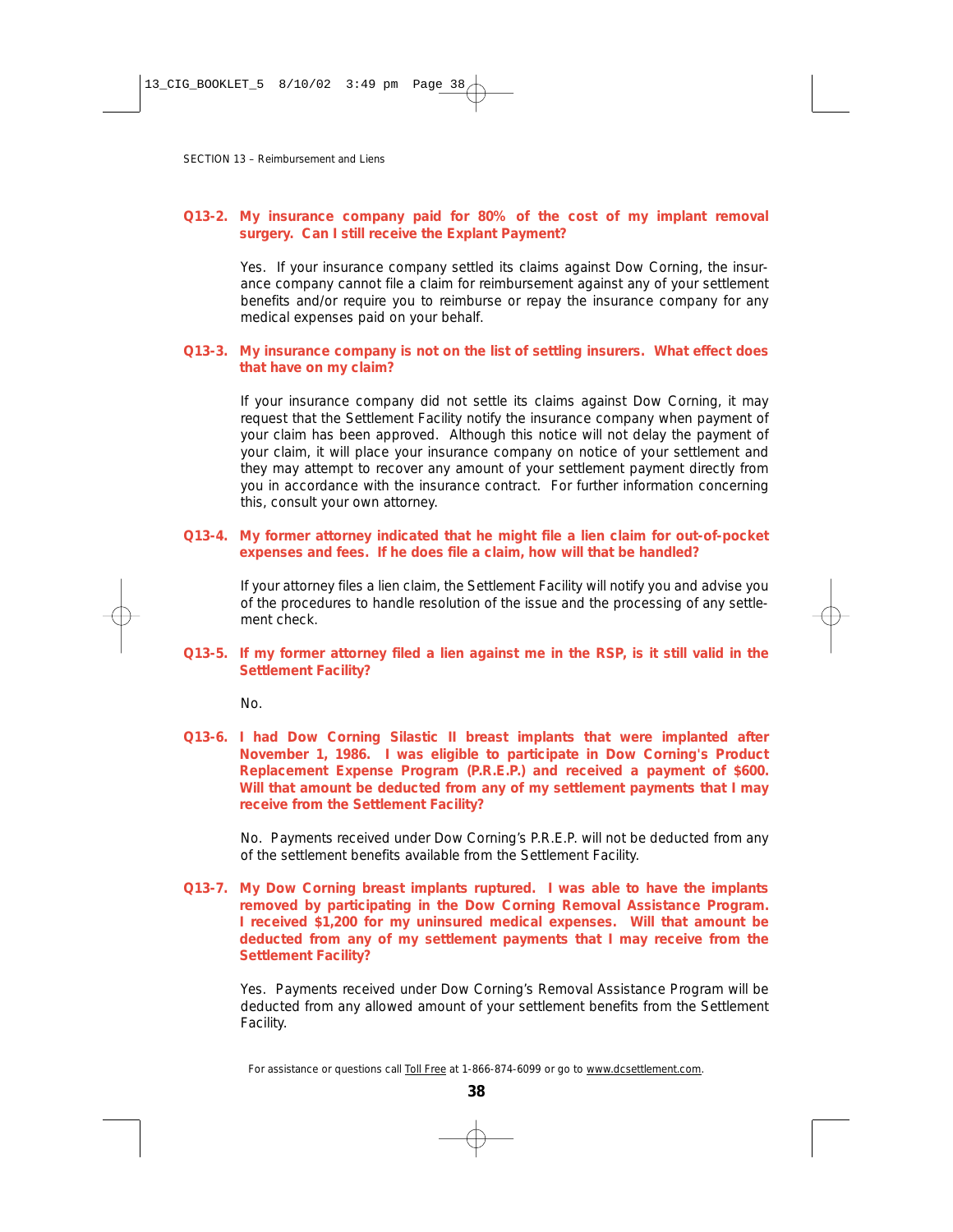## **GLOSSARY OF TERMS**

This Glossary of Terms defines some of the terms used in the Claimant Information Guide.

## **"Case Management Order:"**

A written order that was issued by Judge Denise Page Hood of the United States District Court for the Eastern District of Michigan on November 13, 2000. The Case Management Order, also called the "CMO," describes some of the rights and duties of claimants against DCC Litigation Facility, Inc. who wish to litigate – rather than settle – their claims. The Case Management Order can be reviewed at www.dcsettlement.com.

## **"Class of claimants:"**

A grouping of claimants created for purposes of the Amended Joint Plan. The groupings are specified in the Plan. The claimants are divided into Classes based on the types of implants received by claimants and the different countries in which the claimants live, are citizens, or received their implants.

## **"Deficiency:"**

In the Settlement Facility-Dow Corning Trust, a "deficiency" means that the proof submitted does not meet the requirements for the Settlement Facility to approve the claim.

## **"Effective Date:"**

Read Q9-5 of this Claimant Information Guide.

## **"Explant:"**

To remove an implant by surgical procedure.

## **"Litigation" or "litigate:"**

To resolve a dispute through the court system. Litigation involves the filing of a lawsuit in a court before a judge.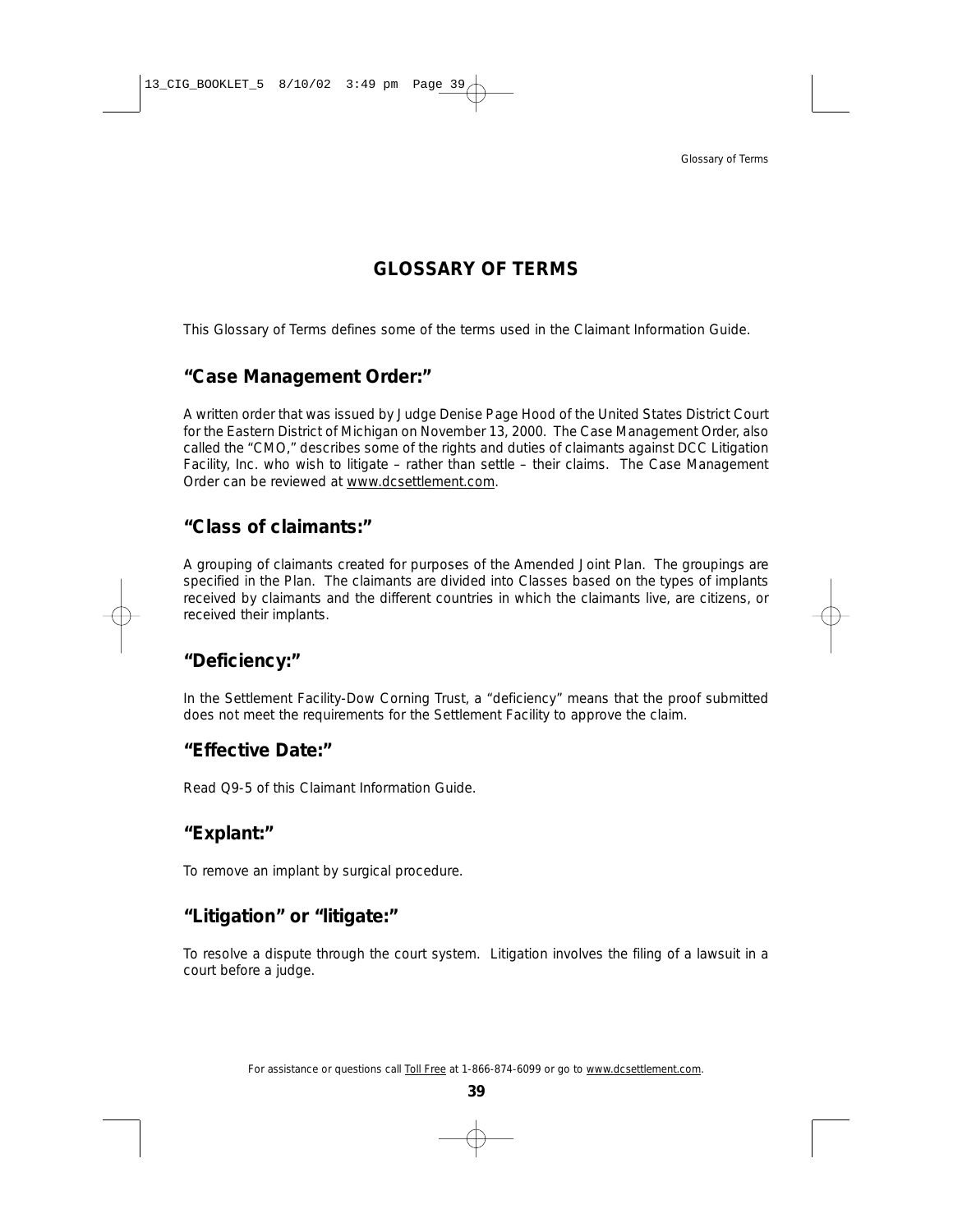## **"Manifested injury:"**

Under the Plan a "manifested injury" means that the claimant has an illness or symptoms of sufficient severity to support a disease payment under either Disease Option 1 or Disease Option 2.

## **"MDL Claims Office:"**

The claims office that is administering the settlement of the claims against implant manufacturers other than Dow Corning. The MDL Claims Office is administering the Revised Settlement Program, also known as the "RSP."

## **"Operative report:"**

A report issued by a doctor about a surgical operation on a person. An operative report may be kept in the records of a doctor or of the hospital or other medical facility at which the surgical operation was performed.

## **"Original global settlement:"**

A class action settlement in 1994 of claims against a group of breast implant manufacturers and suppliers.

## **"Settlement Facility:"**

The entity that administers the settlement of personal injury claims involving Dow Corning products.

## **"TMJ:"**

An abbreviation for "temporo-mandibular joint." The TMJ is the hinge at which a person's lower and upper jaws connect with each other.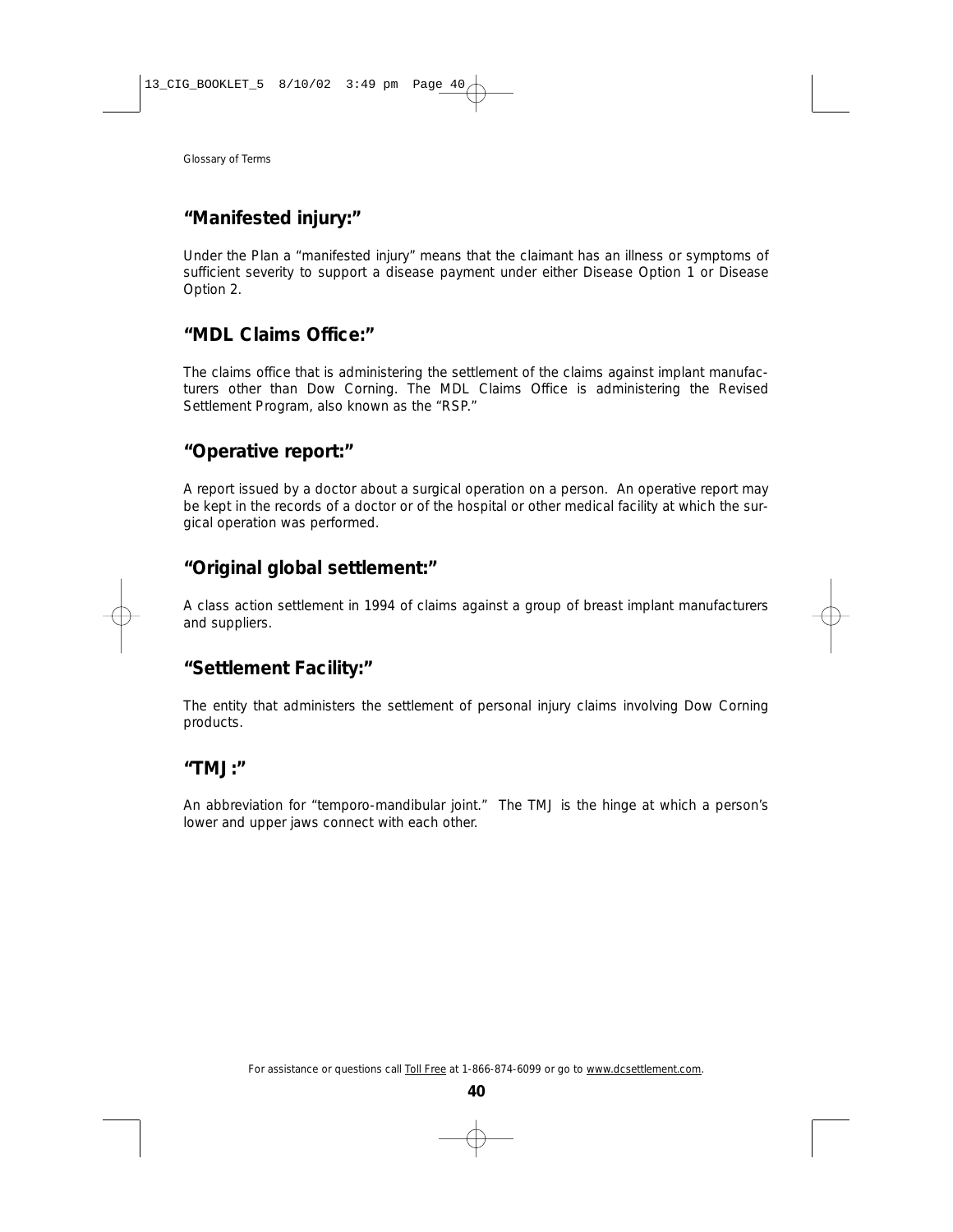## TAB I

## **ACCEPTABLE PROOF OF MANUFACTURE**

# **PART I BREAST IMPLANT CLAIMANTS**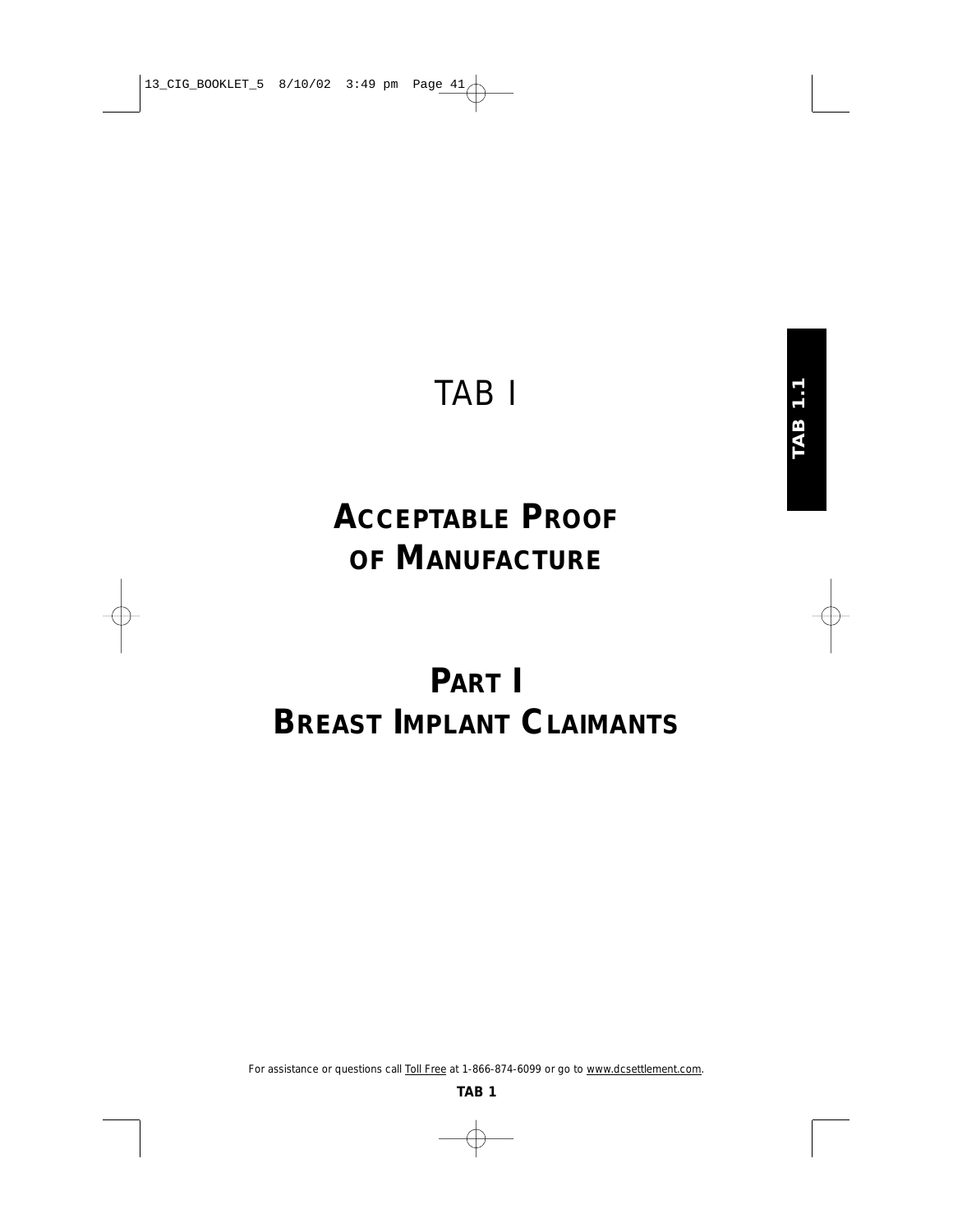## **TAB I, PART I**

## **BREAST IMPLANT CLAIMANTS**

Part I of this Schedule lists the company name, implant brands and manufacturer names that may be used in medical records to describe a Dow Corning Breast Implant. The brand/manufacturer names listed in Part A below identify a Dow Corning product if the Claimant submits acceptable Proof of Manufacturer, as defined in the instructions to the Proof of Manufacturer Form.

In determining the acceptability of manufacturer proof, the Claims Administrator shall apply the protocols and procedures developed in connection with the Revised Settlement Program for evaluating documentation of manufacturer proof, including procedures for evaluating Claims submitted with inconsistent, incomplete or contradictory manufacturer proof.

### **A. Brand and Implant Names for Dow Corning Breast Implants.**

| <b>BRAND/MANUFACTURER NAME</b>                                                                                                                                                                                                                                                                                                                                                                      | <b>STATUS</b>                                                     |
|-----------------------------------------------------------------------------------------------------------------------------------------------------------------------------------------------------------------------------------------------------------------------------------------------------------------------------------------------------------------------------------------------------|-------------------------------------------------------------------|
| Cronin                                                                                                                                                                                                                                                                                                                                                                                              | Covered: 1963-1971                                                |
| Dow Corning, Dow Corning<br>Wright, DC, or DCW                                                                                                                                                                                                                                                                                                                                                      | Covered                                                           |
| Mueller, V. or V. Mueller                                                                                                                                                                                                                                                                                                                                                                           | Covered for implants implanted<br>after 1/1/68 and before 8/31/74 |
| SILASTIC or Silastic                                                                                                                                                                                                                                                                                                                                                                                | Covered                                                           |
| SILASTIC II or Silastic II                                                                                                                                                                                                                                                                                                                                                                          | Covered                                                           |
| SILASTIC MSI or Silastic MSI                                                                                                                                                                                                                                                                                                                                                                        | Covered                                                           |
| Varifil                                                                                                                                                                                                                                                                                                                                                                                             | Covered                                                           |
| If the medical or hospital records says only<br>"silastic-type" (lower case) without any<br>additional identifying information (e.g., lot<br>or catalog number)                                                                                                                                                                                                                                     | Not Covered                                                       |
| "silastic" - in all lower case letters -<br>contained in the contemporaneous operative<br>report for breast implantations occurring prior<br>to 1969 provided there is no other information<br>in the Claimant's records inconsistent with a<br>Dow Corning product. This shall be used as a<br>brand name only if the Claimant does not have<br>explant records demonstrating a unique identifier. | Covered.                                                          |
| "silastic" - in all lower case letters -<br>for implantations during or after 1969.                                                                                                                                                                                                                                                                                                                 | Not Covered.                                                      |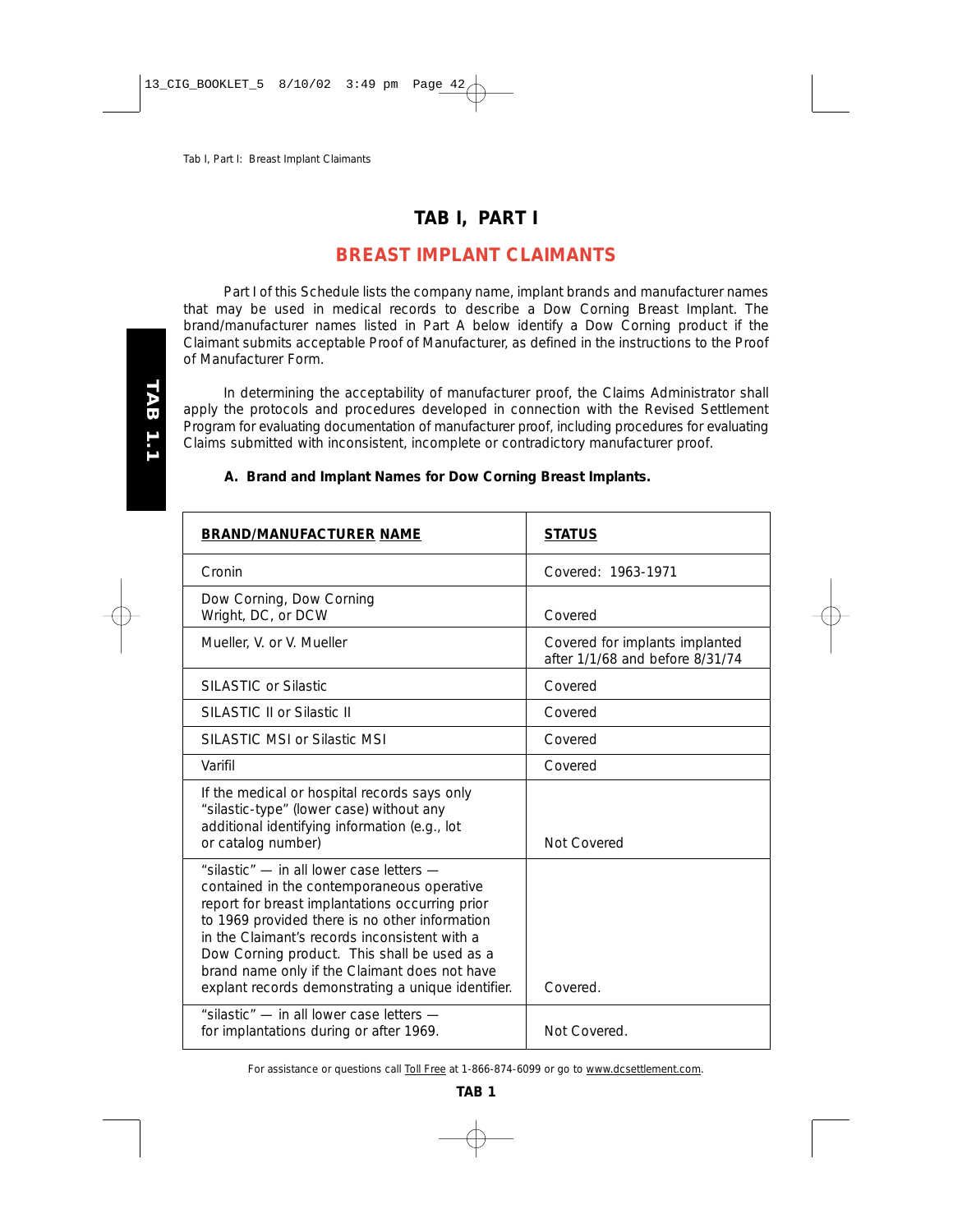## TAB I

# **ACCEPTABLE PROOF OF MANUFACTURE**

# **PART II OTHER PRODUCTS CLAIMANTS**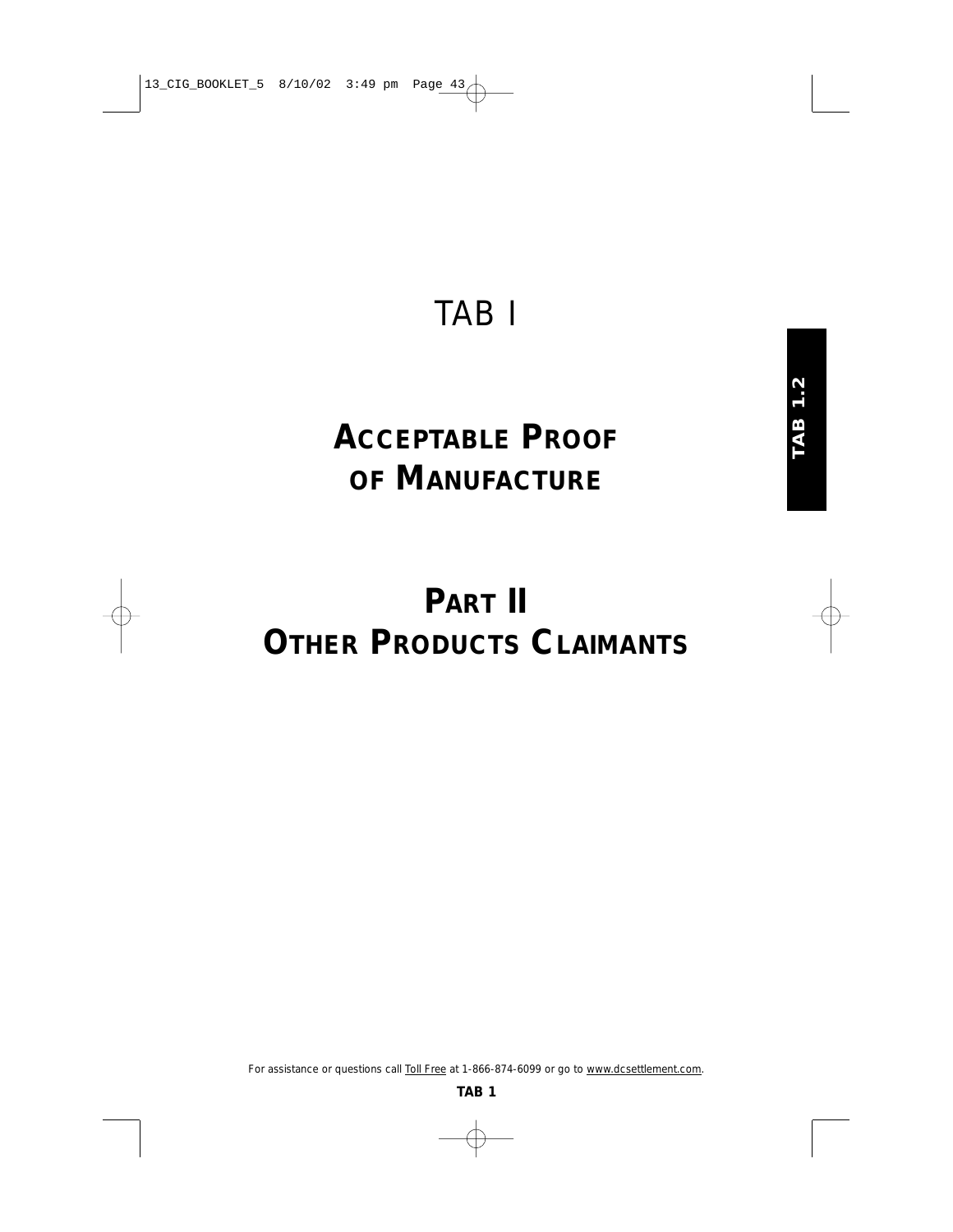## **TAB I, PART II**

## **OTHER PRODUCTS CLAIMANTS**

Parts A and B of this Schedule I, Part II lists the implant brands and manufacturer names that may be used in medical records to describe a Dow Corning Other Product. The following brand/manufacturer names identify Dow Corning products if (i) the form of acceptable proof is as specified in the instructions to the Proof of Manufacturer Form; (ii) it is clear from the Claimant's records as a whole (including product descriptions and any lot or catalog references) that the brand/manufacturer name was used in those records to signify a Dow Corning product and not simply as a generic statement signifying the use of an other product implant (examples of generic references include the terms "silastic-type" and "silastic" (all lower case)); (iii) there is nothing in the records that is inconsistent with the conclusion that the brand/manufacturer name is a Dow Corning product; and (iv) the dimensions, design, shape, chemical make-up and unique identifiers are consistent with a Dow Corning product. Examples of inconsistent information include lot, size, catalog number, brand or style descriptions that do not describe any known Dow Corning product or that are consistent with another manufacturer's product.

### **A. Acceptable Brand/Manufacturer Names.**

These are covered if they appear in the medical records together with an acceptable product name.

- 1. Dow Corning, Dow Corning Wright, DC or DCW
- 2. SILASTIC®

### **B. Acceptable Product Names.**

| <b>PRODUCT NAMES</b>                                                  | <b>YEARS</b> | <b>DIMENSIONS</b>                                         |
|-----------------------------------------------------------------------|--------------|-----------------------------------------------------------|
| <b>HIP OR KNEE JOINT</b>                                              |              | Dimensions provided as<br>necessary to the Claims Office. |
| Aufranc Turner Total Hip<br>Prosthesis                                |              |                                                           |
| Centralized Runner™ EMB<br><b>Tibial Prosthesis</b>                   |              |                                                           |
| Centralized Runner <sup>™</sup> Metal<br><b>Base Tibial Component</b> |              |                                                           |
| CFS <sup>™</sup> Total Patello-Pemoral<br>Replacement                 |              |                                                           |
| Elliptical Neck/Eccentric Cup<br><b>Total Hip Prosthesis</b>          |              |                                                           |
| EVOLUTION™ Hip                                                        |              |                                                           |
| EXSRP™ Hip                                                            |              |                                                           |
| <b>Gustilo Total Knee</b>                                             |              |                                                           |
| INFINITY™ Hip                                                         |              |                                                           |
| Lacey Condylar Knee                                                   |              |                                                           |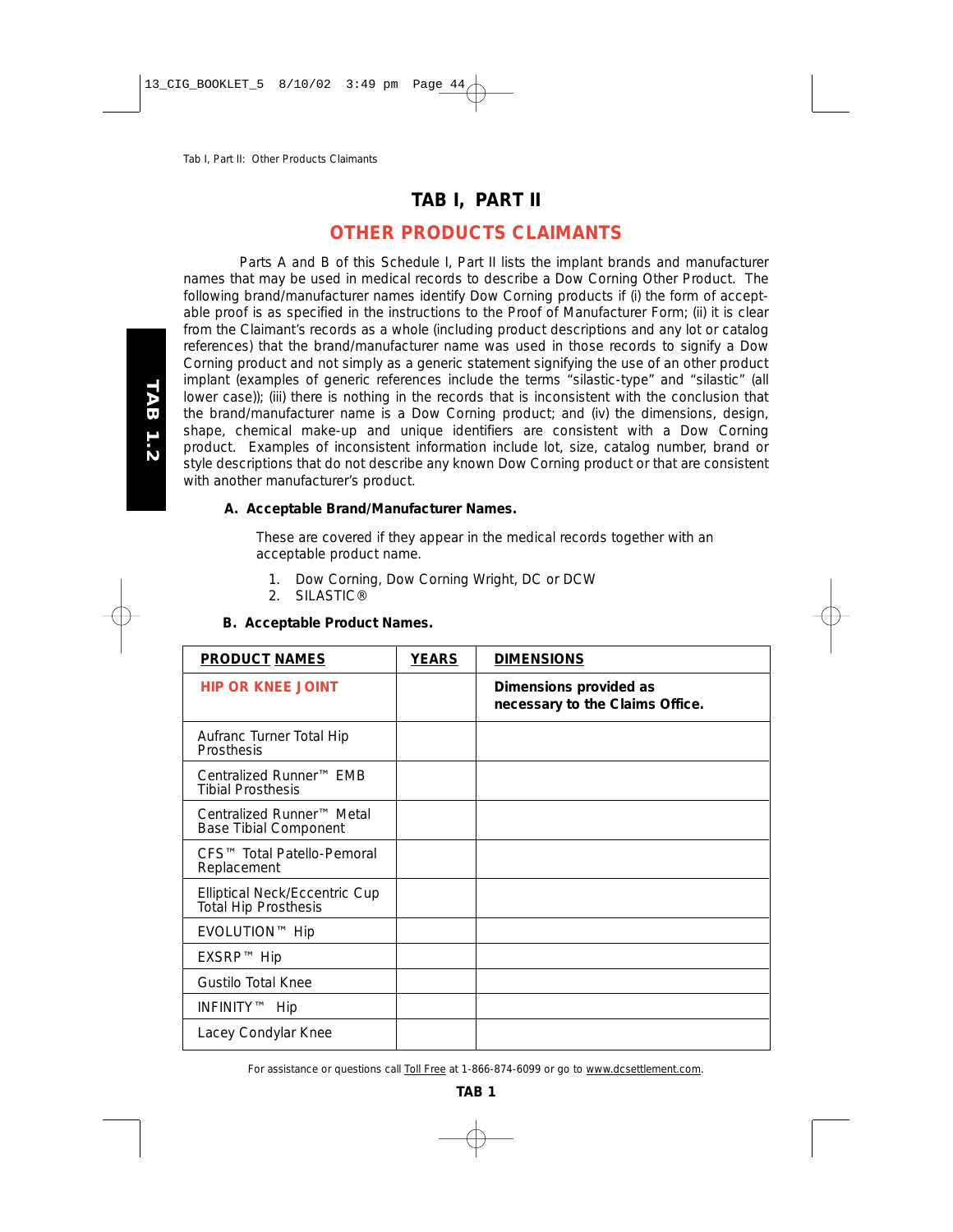**TAB 1.2** 

| <b>PRODUCT NAMES</b>                              | <b>YEARS</b> | <b>DIMENSIONS</b>                                         |
|---------------------------------------------------|--------------|-----------------------------------------------------------|
| <b>HIP OR KNEE JOINT</b>                          |              | Dimensions provided as<br>necessary to the Claims Office. |
| Lacey P.F.C.®                                     |              |                                                           |
| Lacey PFC™                                        |              |                                                           |
| Lacey Posterior Stabilized Knee                   |              |                                                           |
| Lacey Primary Condylar Knee                       |              |                                                           |
| Lacey Primary Knee                                |              |                                                           |
| Lacey Primary Total Knee                          |              |                                                           |
| Lacey Rotating Hinge Knee                         |              |                                                           |
| Lacey Total Knee System                           |              |                                                           |
| McCutchen Hip                                     |              |                                                           |
| NEXUS™ Hip                                        |              |                                                           |
| Ortholoc® Advantim™ Total<br>Knee System          |              |                                                           |
| R.A.M. Total Knee                                 |              |                                                           |
| SILASTIC <sup>®</sup> Bone Plug<br>[hip or knee]  |              |                                                           |
| SLR™ Bipolar Hip<br>Endoprosthesis                |              |                                                           |
| SLT McCutchen Hip                                 |              |                                                           |
| S.O.S. <sup>™</sup> Segmented<br>Oncology System  |              |                                                           |
| SSA <sup>™</sup> Hip                              |              |                                                           |
| TF-II™ Total Hip System                           |              |                                                           |
| TITAN™ Hip Prosthesis                             |              |                                                           |
| U.C.I. Knee                                       |              |                                                           |
| Whiteside Calcar Hip                              |              |                                                           |
| Whiteside EPS <sup>®</sup> Hip                    |              |                                                           |
| Whiteside Hip                                     |              |                                                           |
| Whiteside Knee                                    |              |                                                           |
| Whiteside Long Stem<br><b>Revision Hip</b>        |              |                                                           |
| Whiteside Modular<br><b>Revision Knee</b>         |              |                                                           |
| Whiteside Ortholoc <sup>®</sup> I<br>Modular Knee |              |                                                           |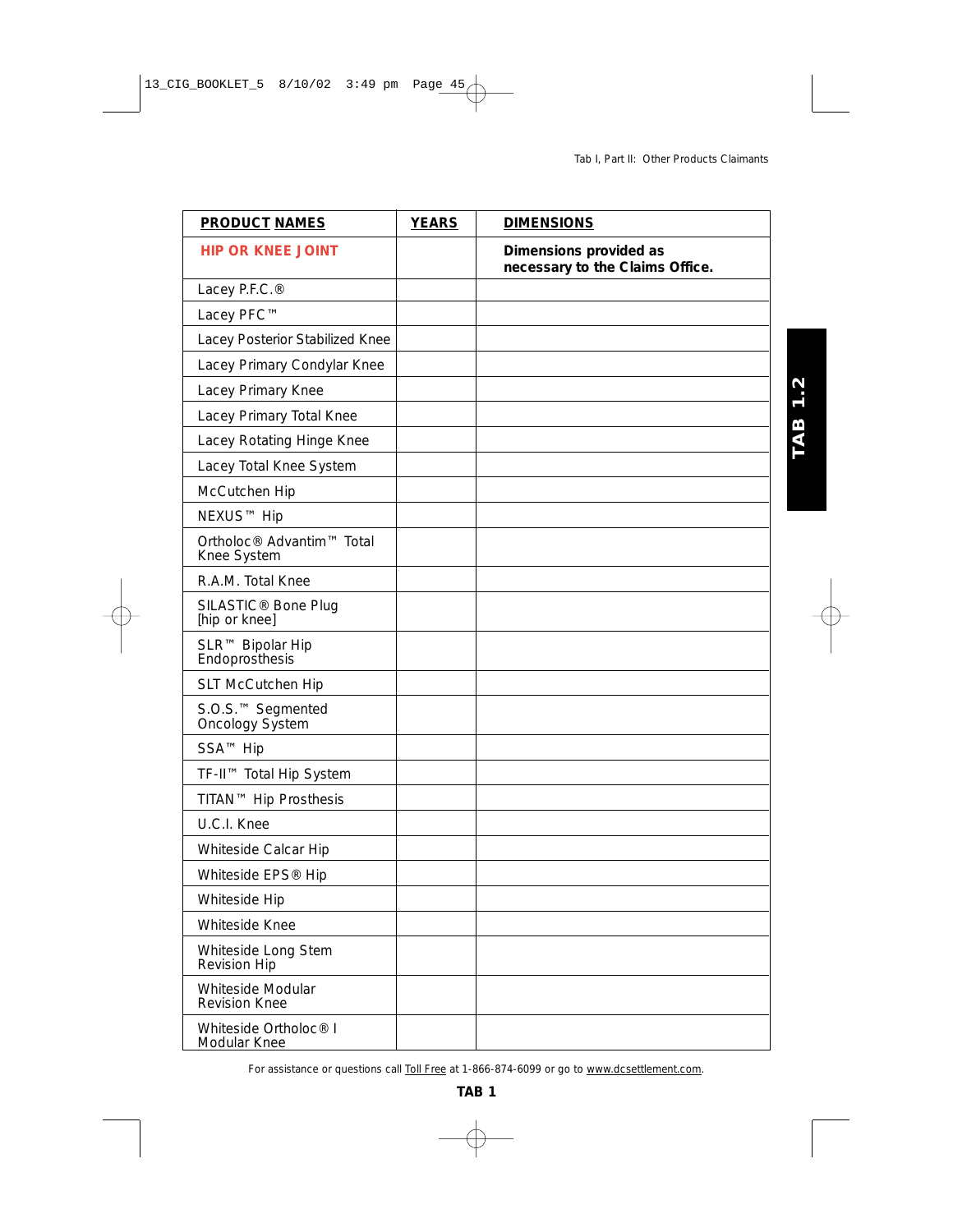| <b>PRODUCT NAMES</b>                                     | <b>YEARS</b> | <b>DIMENSIONS</b>                                         |
|----------------------------------------------------------|--------------|-----------------------------------------------------------|
| <b>HIP OR KNEE JOINT</b>                                 |              | Dimensions provided as<br>necessary to the Claims Office. |
| Whiteside Ortholoc <sup>®</sup> II<br>Modular Knee       |              |                                                           |
| Whiteside Ortholoc <sup>®</sup> II-C<br>Modular Knee     |              |                                                           |
| Whiteside Ortholoc <sup>®</sup><br>Modular Knee          |              |                                                           |
| Whiteside Ortholoc <sup>®</sup><br>Modular Revision Knee |              |                                                           |
| Wright Choice Hip                                        |              |                                                           |

| <b>PRODUCT NAMES</b>                                                               | <b>YEARS</b> | <b>DIMENSIONS</b>                |                |                                       |
|------------------------------------------------------------------------------------|--------------|----------------------------------|----------------|---------------------------------------|
| <b>CHIN</b>                                                                        |              |                                  |                |                                       |
| SILASTIC <sup>®</sup> brand<br>Chin Implant                                        | 1968-1992    | Size                             | Length<br>mm   | Width<br>mm                           |
| SILASTIC <sup>®</sup> brand<br>Chin Implant,<br>Safian Technique                   | 1968-1992    | Small<br>Medium<br>Small         | 30<br>34       | 5<br>7                                |
| Dow Corning SILASTIC <sup>®</sup><br>brand Chin Implant,<br>Safian Technique       | 1968-1992    | <b>Medium</b><br>Large           | 38<br>48       | $\begin{array}{c} 8 \\ 8 \end{array}$ |
| Dow Corning SILASTIC <sup>®</sup><br>brand Gel Chin Implant                        | 1978-1992    | <b>Size</b>                      | Length<br>mm   | Width<br>mm                           |
| Dow Corning SILASTIC <sup>®</sup><br>brand Chin Implant<br>(Snyder Design)         | 1978-1992    | 3 mm<br>$5 \, \text{mm}$<br>7 mm | 21<br>27<br>33 | 3<br>5<br>7<br>9                      |
| Dow Corning SILASTIC <sup>®</sup><br>brand Chin Implant<br>(Snyder Design) Q7-2307 | 1978-1992    | $9 \text{ mm}$                   | 42             |                                       |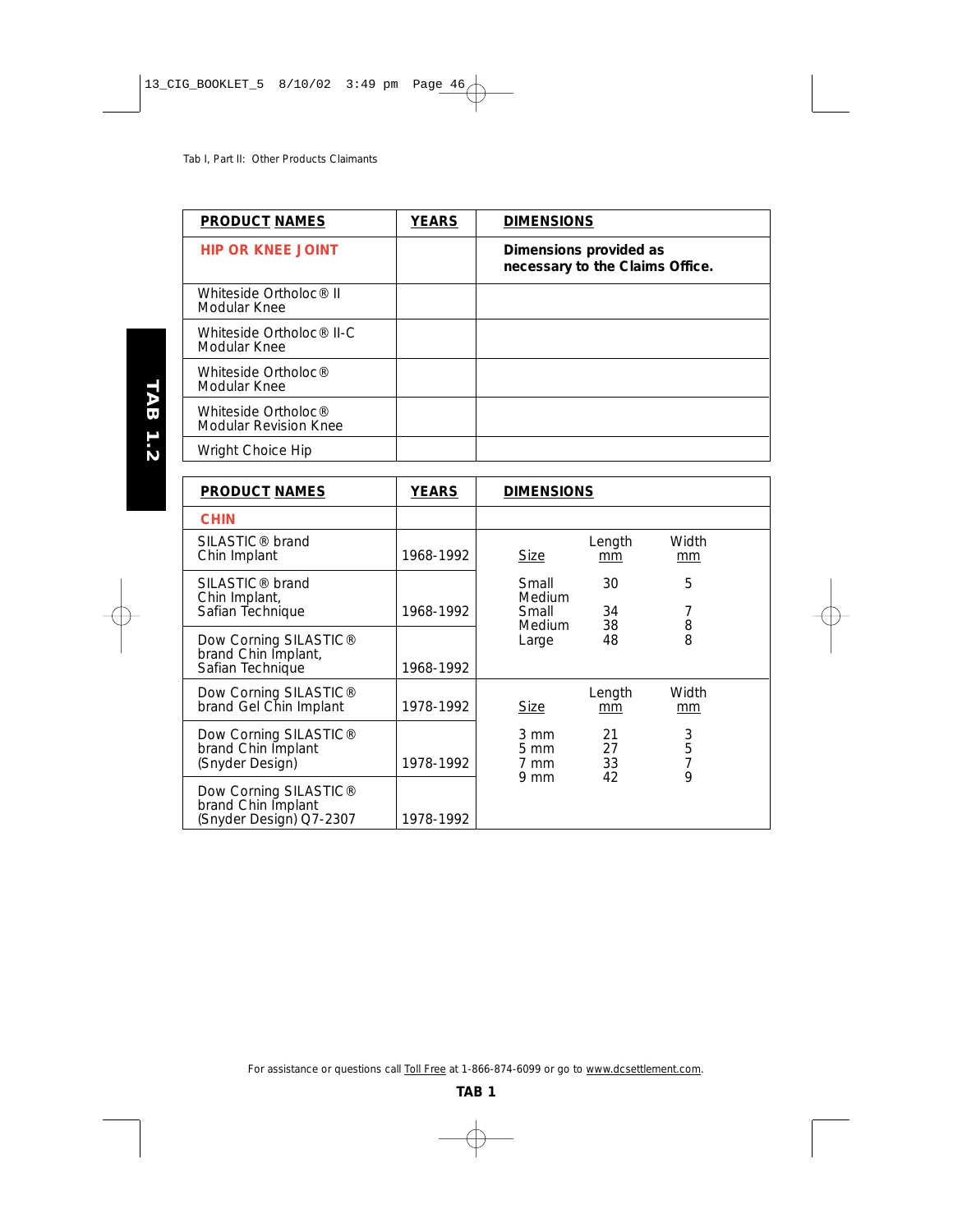| <b>PRODUCT NAMES</b>                                                                             | <b>YEARS</b> | <b>DIMENSIONS</b>                                                                                                                |
|--------------------------------------------------------------------------------------------------|--------------|----------------------------------------------------------------------------------------------------------------------------------|
| <b>NOSE - (SOLID</b><br><b>ELASTOMER) IMPLANT</b>                                                |              |                                                                                                                                  |
| SILASTIC <sup>®</sup> brand<br>Rhinoplasty Implant,<br>Safian Technique                          | 1965-1992    | Length<br>Depth<br><b>Size</b><br>mm<br>mm                                                                                       |
| Dow Corning SILASTIC <sup>®</sup><br>brand Rhinoplasty Implant,<br>Safian Technique              | 1965-1992    | 29<br>Small<br>4.8<br>29<br>Medium<br>6.0<br>29<br>8.0<br>Large                                                                  |
| Dow Corning Wright<br>SILASTIC <sup>®</sup> Brand Nasal<br>Implant, S-Type<br>(Shirakabe Design) | 1982-1992    | Width<br>Length<br>Length<br><b>Size</b><br>(mm)<br>$\frac{\text{(mm)}}{9.5}$<br><u>(mm)</u><br>35<br>I, II, III<br>60<br>& Soft |

| <b>PRODUCT NAMES</b>                                                                              | <b>YEARS</b> | <b>DIMENSIONS</b>                                                                                           |
|---------------------------------------------------------------------------------------------------|--------------|-------------------------------------------------------------------------------------------------------------|
| <b>TESTICULAR</b>                                                                                 |              |                                                                                                             |
| (Solid Elastomer) Type                                                                            |              |                                                                                                             |
| SILASTIC <sup>®</sup> brand<br><b>Testicular Prosthesis</b>                                       | 1963-1972    | Size<br>Diameter<br><u>Height</u><br>X.<br>$21/2$ cm<br>Youth<br>$2 \, \text{cm}$                           |
| Dow Corning SILASTIC <sup>®</sup><br>brand Testicular Prosthesis                                  | 1963-1972    | $21/2$ cm<br>$31/2$ cm<br>Adult                                                                             |
| (Gel Filled) Type Initial<br>Product Model                                                        |              | Width<br>Heigth                                                                                             |
| SILASTIC <sup>®</sup> brand Gel-filled<br>Testicular Implant<br>(Lattimer Design)                 | 1972-1979    | <b>Size</b><br>(cm)<br>(cm)<br>X<br>Child<br>2.5<br>2.0<br>2.4<br>3.4<br>Youth<br>2.8<br>4.2<br>Adult (avg) |
| Dow Corning SILASTIC <sup>®</sup><br>brand Gel-Filled Testicular<br>Implant, (Lattimer Design)    | 1972-1979    | 3.0<br>Adult (Ige)<br>4.7                                                                                   |
| Second Product Model                                                                              |              |                                                                                                             |
| Dow Corning SILASTIC <sup>®</sup><br>brand Gel-Filled Testicular<br>Implant II, (Lattimer Design) | 1979-1992    |                                                                                                             |
| Dow Corning SILASTIC <sup>®</sup><br>brand Q7-2461 Testicular<br>Implant II, (Lattimer Design)    | 1979-1992    |                                                                                                             |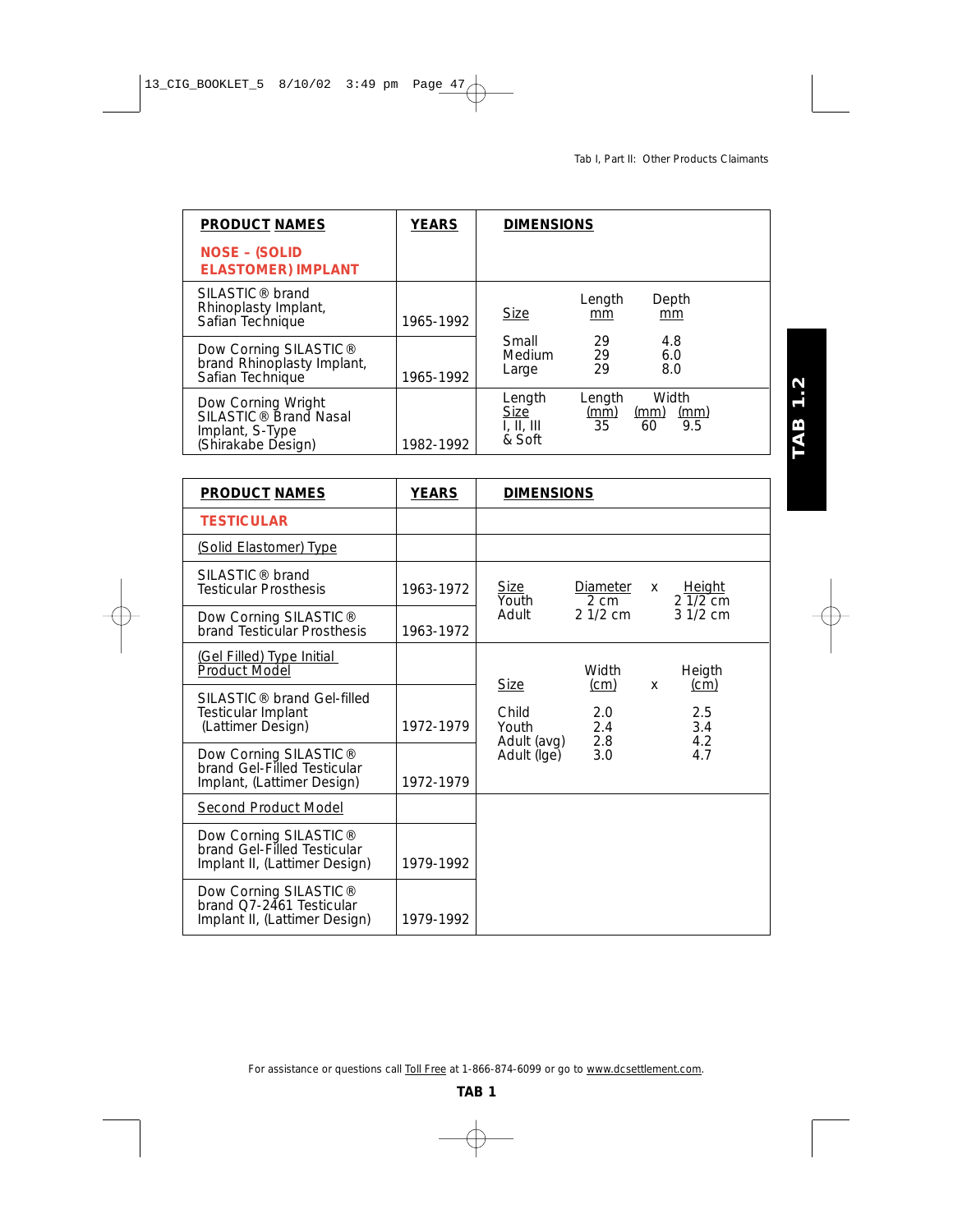| <b>PRODUCT NAMES</b>                                                                                    | <b>YEARS</b> | <b>DIMENSIONS</b>               |                           |                       |                           |
|---------------------------------------------------------------------------------------------------------|--------------|---------------------------------|---------------------------|-----------------------|---------------------------|
| <b>PENILE</b><br>No inflatable silicone penile<br>prostheses are Dow<br>Corning products                |              |                                 |                           |                       |                           |
| (Lash Design)                                                                                           |              |                                 |                           |                       |                           |
| Dow Corning SILASTIC®<br>brand Penile Implant,<br>(Lash Design)                                         | 1967-1973    | Length<br>12cm                  | Width<br>10 <sub>mm</sub> | <u>Height</u><br>12mm |                           |
| Dow Corning Penile Implant<br>(Lash-Loeffler Design)                                                    | 1967-1973    |                                 |                           |                       |                           |
| (Pearman Design)                                                                                        |              |                                 |                           |                       |                           |
| Dow Corning SILASTIC <sup>®</sup><br>brand Penile Implant<br>(Pearman Design)                           | 1968-1973    | Length<br>13.5cm                |                           | Width<br>13mm         |                           |
| SILASTIC <sup>®</sup> Inter-Corpus<br>Cavernosum,<br>(Pearman Design)                                   | 1968-1973    |                                 |                           |                       |                           |
| (Gerow Design)                                                                                          |              |                                 |                           |                       |                           |
| SILASTIC <sup>®</sup> Penile Implant<br>(Gerow Design)                                                  | 1978-1984    |                                 | Width                     | Width                 |                           |
| SILASTIC® brand Penile<br>Implant (Gerow Design)                                                        | 1978-1984    | <b>Size</b>                     | Length<br>(cm)            | Distal<br>(cm)        | Proximal<br>(cm)          |
| Dow Corning SILASTIC <sup>®</sup><br>brand Penile Implant<br>(Gerow Design)                             | 1978-1984    | Small<br><b>Medium</b><br>Large | 10.5<br>11.7<br>13.1      | 2.22<br>2.22<br>2.22  | 1.71<br>1.69<br>1.68      |
| Dow Corning SILASTIC <sup>®</sup><br>brand Penile Implant<br>(Gerow Design,<br>Patent Number 3,991,752) | 1978-1984    |                                 |                           |                       |                           |
| Penile Implant/Paired Set<br>Design (Subrini Design)<br>(U.S.A. labeling)                               |              |                                 |                           |                       |                           |
| Dow Corning SILASTIC®<br>brand Penile Implant<br>(Subrini Design)                                       | 1978-1991    | <b>Size</b>                     | Length<br>Distal<br>(mm)  | (mm)                  | Proximal Diameter<br>(mm) |
| Penile Implant/Paired Set<br>Design (Subrini Design<br>(European labeling)                              |              | 10 mm<br>11 mm                  | 80<br>90                  | 120<br>110            | 10<br>11                  |
| SILASTIC <sup>®</sup> Penile Penis<br>Penieene Penien Peneal<br>Implant H.P. (Subrini Design)           | 1979-1991    |                                 |                           |                       |                           |

TAB 1.2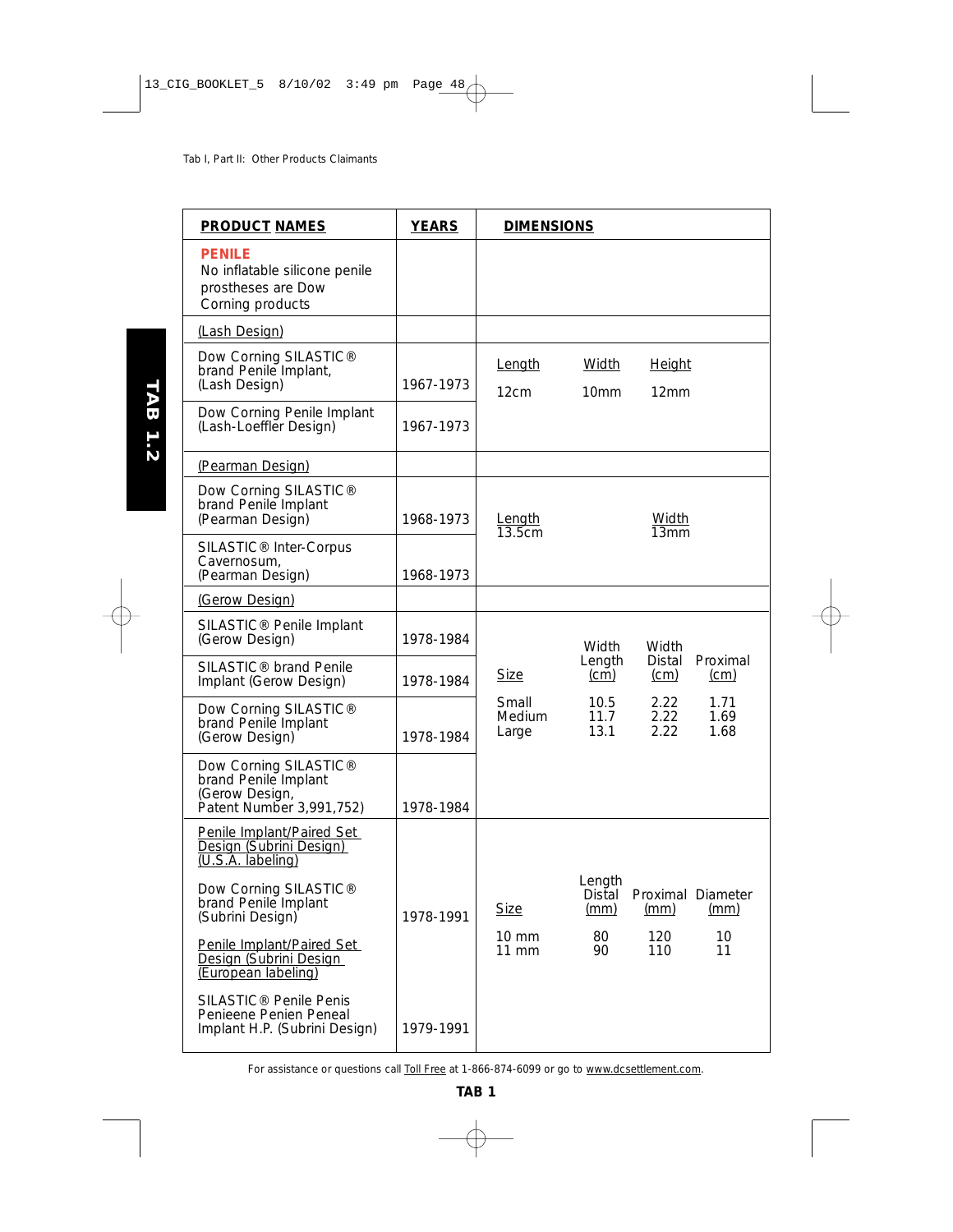**TAB 1.2** 

| <b>PRODUCT NAMES</b>                                                                                                                                                                    | <b>YEARS</b> | <b>DIMENSIONS</b>                                                                                                              |
|-----------------------------------------------------------------------------------------------------------------------------------------------------------------------------------------|--------------|--------------------------------------------------------------------------------------------------------------------------------|
| <b>TEMPOROMANDIBULAR</b><br><b>JOINT</b>                                                                                                                                                |              |                                                                                                                                |
| Wilkes Temporomandibular<br>Joint Implant (A spacer<br>constructed of paddle-shaped<br>SILASTIC <sup>®</sup> silicone sheeting<br>manufactured by Dow<br>Corning)                       | 1987-1992    | (in mm)<br>W<br>Th<br>L.<br>Size 1<br>50<br>20<br>0.8<br>Size 2<br>22<br>55<br>0.8<br>Size 3<br>61<br>24<br>0.8                |
| <b>SILASTIC®</b><br>Temporomandibular Joint<br>Implant H.P. (A spacer<br>constructed of paddle-shaped<br>SILASTIC <sup>®</sup> silicone sheeting<br>manufactured by Dow<br>Corning) of: | 1987-1992    |                                                                                                                                |
| Sheeting Used in TMJ:                                                                                                                                                                   |              |                                                                                                                                |
| SILASTIC <sup>®</sup> Medical<br><b>Grade Sheeting</b>                                                                                                                                  | 1964-1992    | 8" x 6" x .005"<br>Non-Reinforced<br>.010"<br>.020"<br>.040"<br>.062"<br>.060" (1979)                                          |
| SILASTIC <sup>®</sup> Brand Sheeting                                                                                                                                                    | 1964-1992    | 8" x 6" x .007"<br>Reinforced<br>.020"<br>.030"<br>.040"<br>8" x 6" x .040"<br>Non-Reinforced,<br>Extra Firm<br>.080'<br>.120" |
| SILASTIC <sup>®</sup> Brand H.P.<br>Sheeting                                                                                                                                            | 1984-1992    | 8" x 6" x .020"<br>.030"<br>.040"<br>.080"                                                                                     |
| Block Used in TMJ:                                                                                                                                                                      |              |                                                                                                                                |
| SILASTIC <sup>®</sup> Block also<br>known as SILASTIC®<br>Medical Grade Block (soft,<br>medium, and firm)                                                                               |              | 2 3/4" x 4 1/2" x 1/2"<br>(66 mm x 109 mm x 130 mm)                                                                            |
| {Qualifies only if used in TMJ}                                                                                                                                                         | 1964-1992    |                                                                                                                                |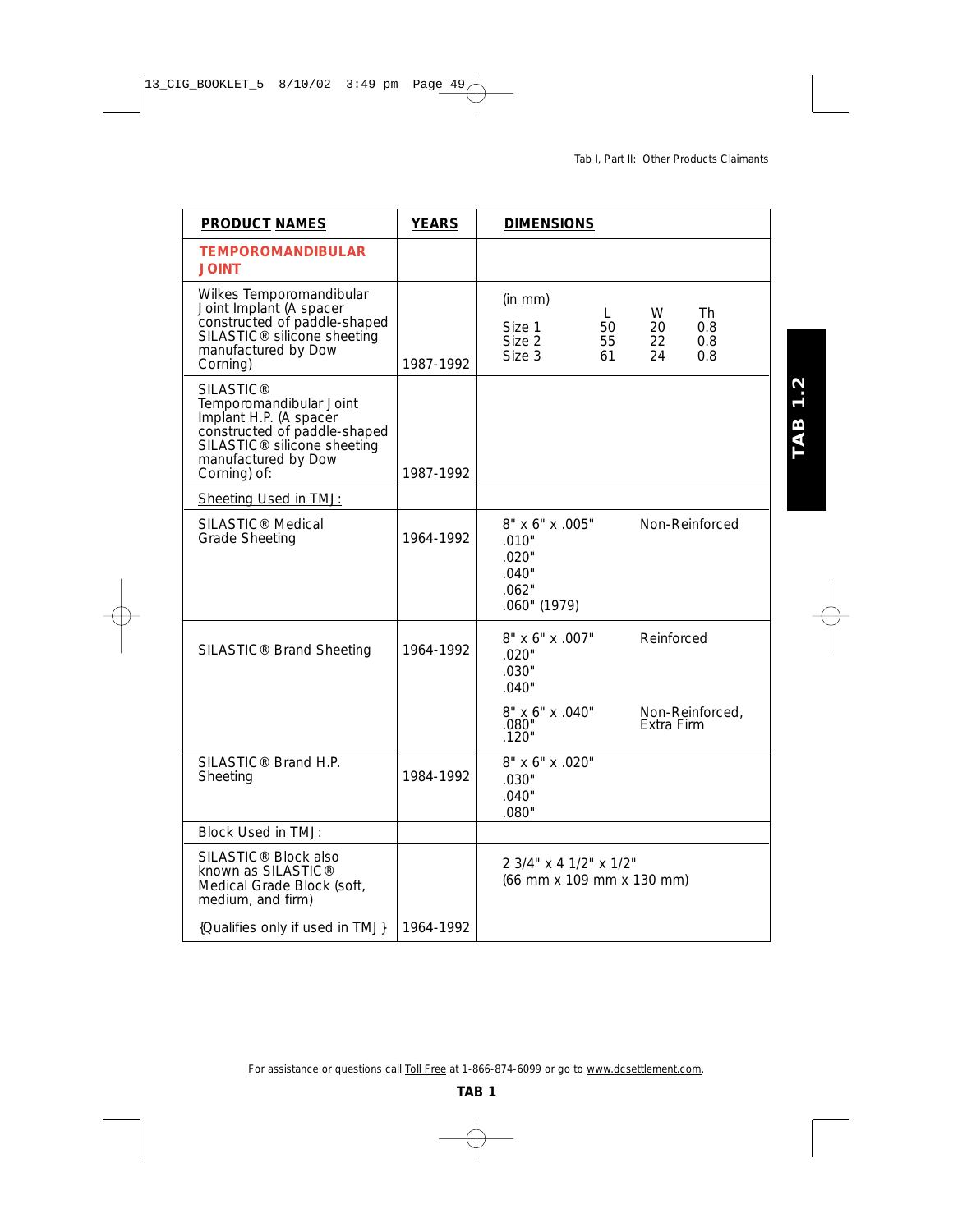| <b>PRODUCT NAMES</b>                                                                                    | <b>YEARS</b> | <b>DIMENSIONS</b>                                                                                             |
|---------------------------------------------------------------------------------------------------------|--------------|---------------------------------------------------------------------------------------------------------------|
| <b>ANGLED GREAT TOE</b>                                                                                 |              |                                                                                                               |
| SILASTIC <sup>®</sup> ANGLED GREAT<br>TOE IMPLANT, H.P.<br>(SWANSON DESIGN) WEIL<br><b>MODIFICATION</b> | 1978-1993    | Oval Shape (3 sizes)<br>Short Diameter: 13 - 16 mm<br>Long Diameter: 15 - 18 mm<br>Stem Length:<br>12 - 17 mm |

| <b>PRODUCT NAMES</b>                                                                          | <b>YEARS</b> | <b>DIMENSIONS</b>                                                                                                       |
|-----------------------------------------------------------------------------------------------|--------------|-------------------------------------------------------------------------------------------------------------------------|
| <b>GREAT TOE</b>                                                                              |              |                                                                                                                         |
| SILASTIC <sup>®</sup> GREAT TOE<br><b>IMPLANT (SWANSON</b><br>DESIGN)                         | 1970-1975    | <b>Oval Shape (5 sizes)</b><br>Short Diameter: 12 - 18 mm<br>Long Diameter: 14 - 21 mm<br>Overall Length:<br>18 - 28 mm |
| SILASTIC <sup>®</sup> GREAT TOE<br>IMPLANT H.P., (SWANSON<br>DESIGN)                          | 1975-1993    | <b>Oval Shape (5 sizes)</b><br>Short Diameter: 11 - 17 mm<br>Long Diameter: 13 - 20 mm<br>Overall Length: 18 - 32 mm    |
| SILASTIC <sup>®</sup> GREAT TOE<br><b>IMPLANT H.P. (SWANSON</b><br><b>DESIGN</b> ) Small Stem | 1984-1993    | <b>Oval Shape (5 sizes)</b><br>Short Diameter: 11 - 17 mm<br>Long Diameter: 13 - 20 mm<br>Overall Length: 18 - 32 mm    |
| Dow Corning Wright<br>Swanson Titanium Great<br>Toe Implant                                   | 1987-1993    | Oval Shape Head (5 sizes)<br>Overall Height: 12 - 17 mm<br>Head Length: 13 - 20 mm<br>Head Width:<br>$11 - 17$ mm       |

| <b>PRODUCT NAMES</b>                                                                               | <b>YEARS</b> | <b>DIMENSIONS</b>                                                                         |
|----------------------------------------------------------------------------------------------------|--------------|-------------------------------------------------------------------------------------------|
| <b>HAMMER TOE</b>                                                                                  |              |                                                                                           |
| SILASTIC <sup>®</sup> H.P.<br><b>HAMMERTOE IMPLANT</b><br>(SWANSON TYPE) WEIL<br><b>DESIGN</b>     | 1982-1986    | (7 sizes)<br>Diameter: $6 - 8$ mm<br>Stem length: $8.4 - 9.1$ mm<br>Width: $2.0 - 5.3$ mm |
| SILASTIC <sup>®</sup> H.P. 100<br><b>HAMMERTOE IMPLANT</b><br>(SWANSON TYPE) WEIL<br><b>DESIGN</b> | 1987-1992    | (7 sizes)<br>Diameter: 6 - 8 mm<br>Stem length: 8.4 - 9.1 mm<br>Width: 2.0 - 5.3 mm       |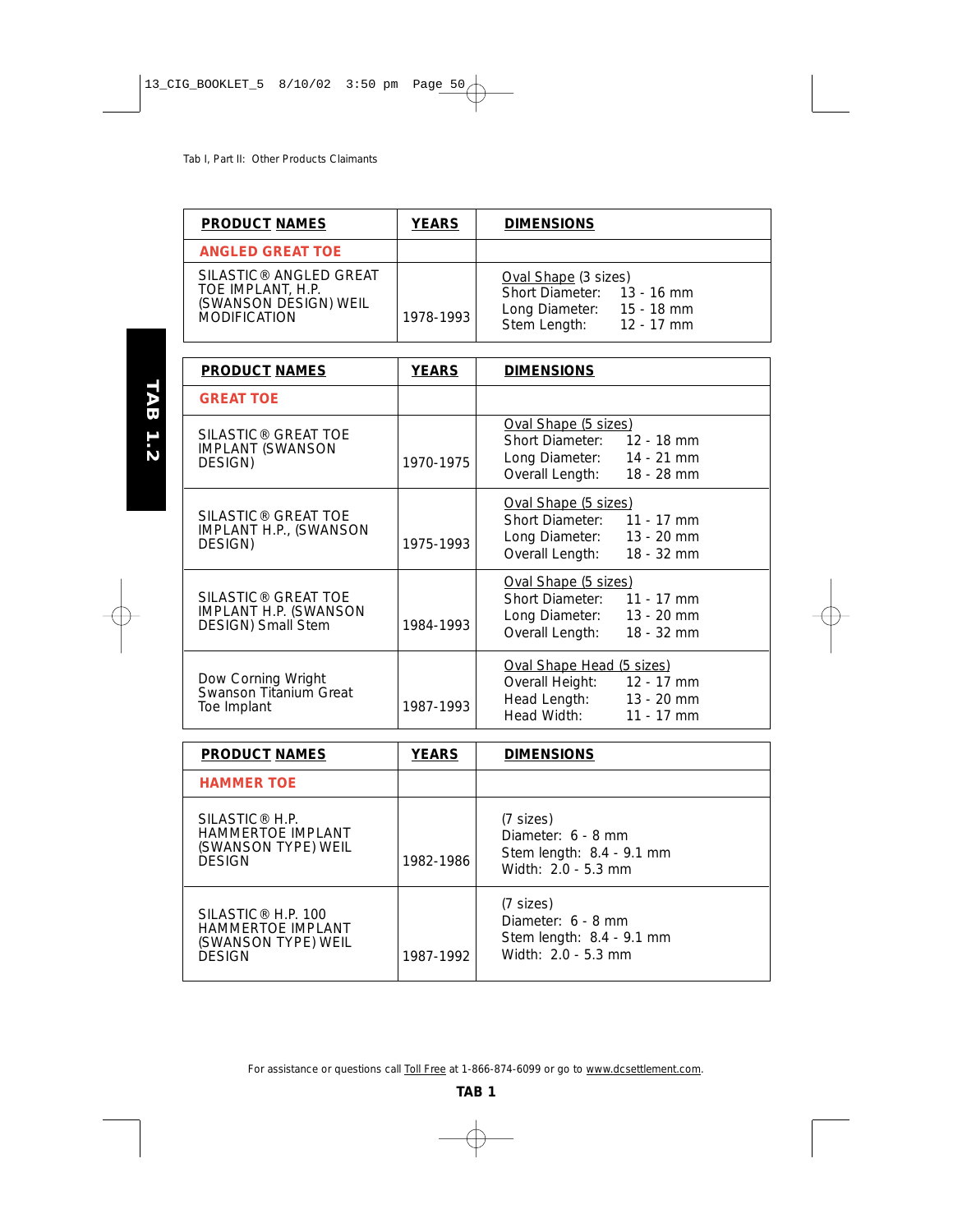| <b>PRODUCT NAMES</b>                                                                           | <b>YEARS</b> | <b>DIMENSIONS</b>                                                                  |
|------------------------------------------------------------------------------------------------|--------------|------------------------------------------------------------------------------------|
| <b>FLEXIBLE HINGE TOE</b>                                                                      |              |                                                                                    |
| SILASTIC <sup>®</sup> FLEXIBLE<br>HINGE TOE IMPLANT H.P.<br>(SWANSON DESIGN)                   | 1978-1985    | $(14$ sizes)<br>Length: 28 - 73 mm<br>Width: 8 - 21 mm<br>Thickness: $5 - 12$ mm   |
| SILASTIC <sup>®</sup> H.P. 100<br>SWANSON FLEXIBLE HINGE<br>TOE IMPLANT (Regular stems)        | 1986-1993    | $(14$ sizes)<br>Length: 28 - 73 mm<br>Width: 8 - 21 mm<br>Thickness: $5 - 12$ mm   |
| SILASTIC <sup>®</sup> H.P. 100<br><b>SWANSON FLEXIBLE</b><br>HINGE TOE IMPLANT<br>(Small Stem) | 1986-1993    | $(6$ sizes)<br>Length: $37 - 51$ mm<br>Width: 16 - 20 mm<br>Thickness: $8 - 11$ mm |

| <b>PRODUCT NAMES</b>                                                                                                                              | <b>YEARS</b> | <b>DIMENSIONS</b>                                                                       |
|---------------------------------------------------------------------------------------------------------------------------------------------------|--------------|-----------------------------------------------------------------------------------------|
| <b>WRIST</b>                                                                                                                                      |              |                                                                                         |
| SILASTIC <sup>®</sup> WRIST JOINT<br>PROSTHESIS, SWANSON<br><b>DESIGN</b>                                                                         | 1971-1974    | $(5$ sizes)<br>Length: 75 - 137 mm<br>Width: 16 - 28 mm<br>Thickness: 7 - 10 mm         |
| SILASTIC <sup>®</sup> WRIST JOINT<br>HP (RADIOCARPAL),<br>SWANSON DESIGN                                                                          | 1975-1985    | $(5 \text{ sizes})$<br>Length: 75 - 137 mm<br>Width: 16 - 28 mm<br>Thickness: 7 - 10 mm |
| SILASTIC <sup>®</sup> WRIST JOINT<br>HP (RADIOCARPAL),<br>SWANSON DESIGN, WIDE                                                                    | 1982-1985    | $(5$ sizes)<br>Length: 75 - 137 mm<br>Width: 19 - 35 mm<br>Thickness: $7 - 10$ mm       |
| SILASTIC <sup>®</sup> WRIST JOINT<br><b>IMPLANT HP 100 SWANSON</b><br><b>DESIGN (WIDE MID-SECTION</b><br>WITH SHORT DISTAL STEM)                  | 1986-1993    | $(5 \text{ sizes})$<br>Length: 63 - 109 mm<br>Width: 19 - 35 mm<br>Thickness: 7 - 10 mm |
| SILASTIC <sup>®</sup> WRIST JOINT<br><b>IMPLANT HP 100 SWANSON</b><br><b>DESIGN (WIDE MID-SECTION</b><br>WITH SHORT DISTAL STEM<br>WITH GROMMETS) | 1991-1993    | $(5 \text{ sizes})$<br>Length: 63 - 109 mm<br>Width: 19 - 35 mm<br>Thickness: 7 - 10 mm |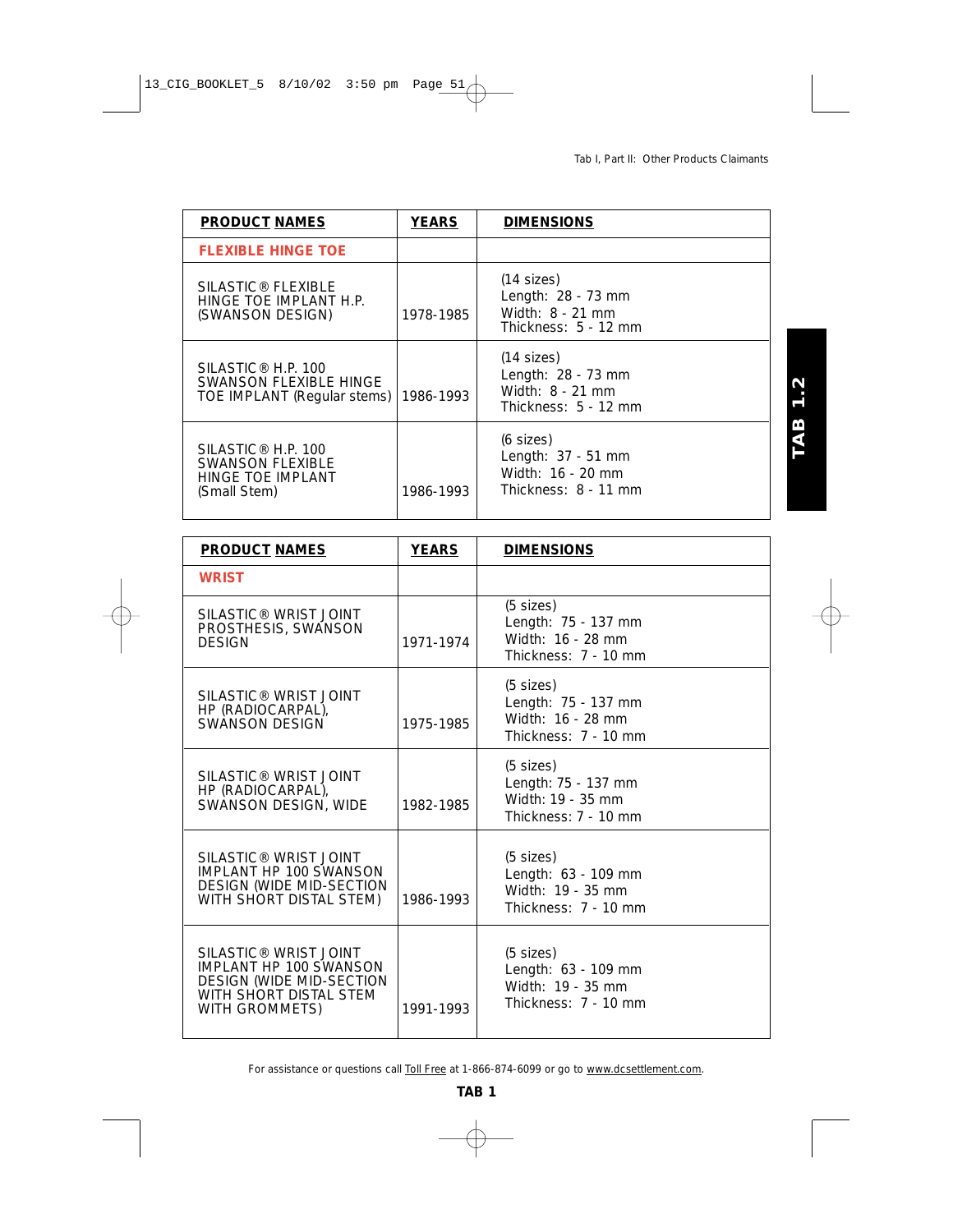| <b>PRODUCT NAMES</b>                                                                  | <b>YEARS</b> | <b>DIMENSIONS</b>                                                                                                        |
|---------------------------------------------------------------------------------------|--------------|--------------------------------------------------------------------------------------------------------------------------|
| <b>STA-PEG</b>                                                                        |              |                                                                                                                          |
| Dow Corning Wright<br>Smith Subtalar Peg                                              | 1981-1987    | $(2 \text{ sizes})$<br><b>Oval Shape</b><br>Head Diameter: 11 - 12 mm<br>Head Height: 5 - 7 mm<br>Stem Length: 8 - 10 mm |
| Dow Corning Wright<br>STA-Peg Subtalar Arthrorisis<br>Implant (Smith Design)          | 1985-1993    | (2 sizes)<br>Oval Shape<br>Head Diameter: 11 - 12 mm<br>Head Height: 5 - 7 mm<br>Stem Length: 8 - 10 mm                  |
| Dow Corning Wright STA-Peg<br>(Angled) Subtalar Arthrorisis<br>Implant (Smith Design) | 1985-1993    | $(3 \text{ sizes})$<br><b>Angled Shape</b><br>Head Diameter: 10 - 12 mm<br>Head Height: 4 - 8 mm<br>Stem Length: 8 mm    |

| <b>PRODUCT NAMES</b>                                                       | <b>YEARS</b> | <b>DIMENSIONS</b>                                                                                           |
|----------------------------------------------------------------------------|--------------|-------------------------------------------------------------------------------------------------------------|
| <b>CARPAL LUNATE</b>                                                       |              |                                                                                                             |
| SILASTIC <sup>®</sup> CARPAL<br>LUNATE IMPLANT<br>(SWANSON DESIGN)         | 1970-1976    | $(3 \text{ sizes})$<br>Length (Head): $15 - 18$ mm<br>Width (Head): 12 - 16 mm<br>Length (Stem): 8 - 10 mm  |
| SILASTIC <sup>®</sup> H.P. CARPAL<br>LUNATE IMPLANT<br>(SWANSON DESIGN)    | 1977-1990    | $(5 \text{ sizes})$<br>Length (Head): $15 - 20$ mm<br>Width (Head): 15 - 19 mm<br>Length (Stem): 6 - 8 mm   |
| SILASTIC <sup>®</sup> CARPAL<br>LUNATE IMPLANT C.S.E.,<br>(SWANSON DESIGN) | 1987-1993    | $(5 \text{ sizes})$<br>Length (Head): $15 - 20$ mm<br>Width (Head): 15 - 19 mm<br>Length (Stem): 6 - 8 mm   |
| Dow Corning Wright<br>Swanson Titanium Carpal<br>Lunate Implant            | 1990-1993    | $(5 \text{ sizes})$<br>Length (Head): $13 - 19$ mm<br>Width (Head): 15 - 20 mm<br>Height (Head): 10 - 15 mm |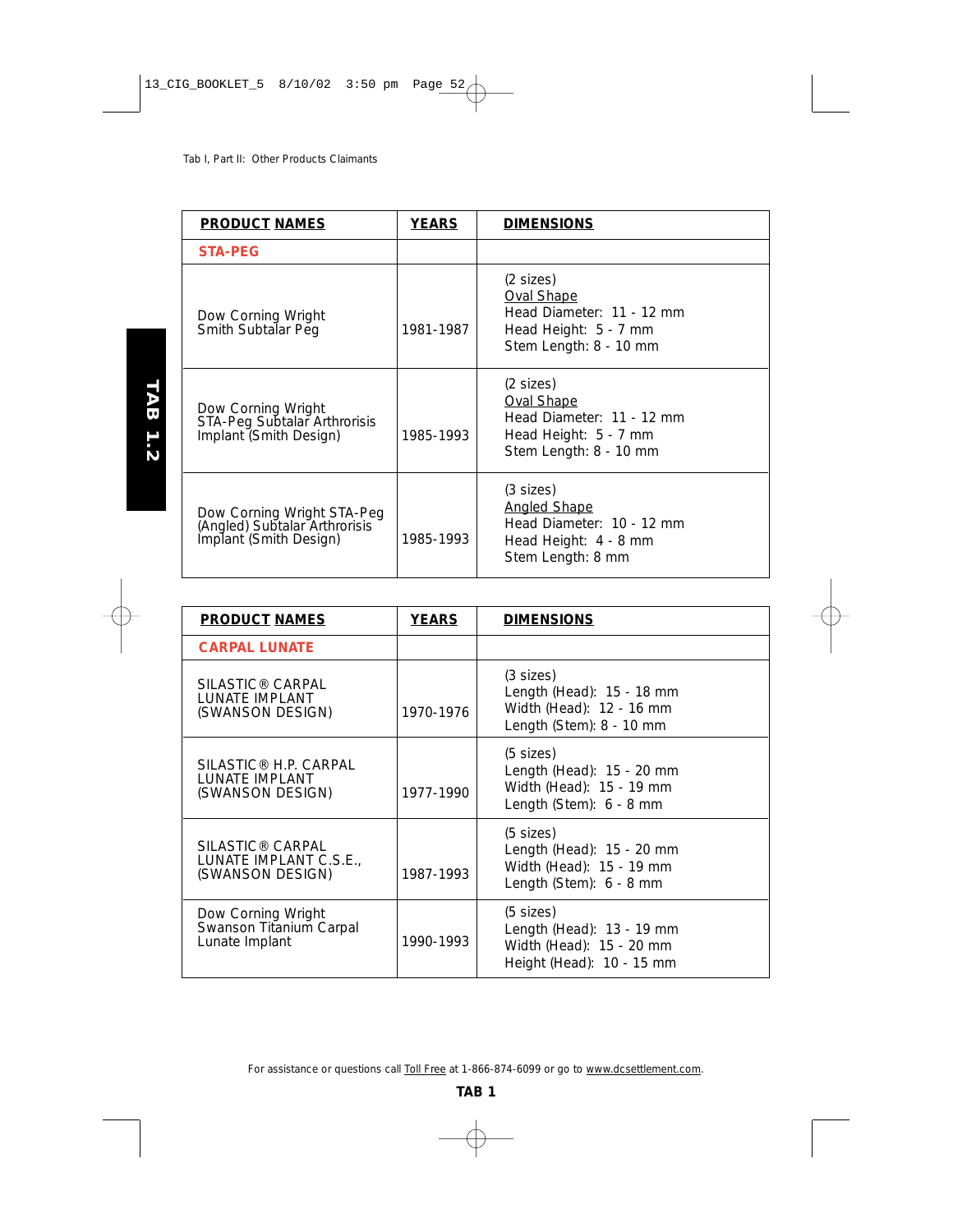**TAB 1.2** 

| <b>PRODUCT NAMES</b>                                                                  | <b>YEARS</b> | <b>DIMENSIONS</b>                                                                                               |
|---------------------------------------------------------------------------------------|--------------|-----------------------------------------------------------------------------------------------------------------|
| <b>CARPAL SCAPHOID</b>                                                                |              |                                                                                                                 |
| SILASTIC <sup>®</sup> CARPAL<br><b>SCAPHOID PROSTHESIS</b><br>(SWANSON DESIGN)        | 1970-1977    | (3 sizes, right; 3 sizes, left)<br>Width (Head): 13 - 16 mm<br>Thickness: 10 - 12 mm                            |
| SILASTIC <sup>®</sup> SWANSON<br>CARPAL SCAPHOID<br>IMPLANT, CSE (ORIGINAL<br>DESIGN) | 1987-1993    | (5 sizes, right; 5 sizes, left)<br>Width: 11 - 18 mm<br>Thickness (no Stem): 9 - 15 mm                          |
| SILASTIC® SWANSON<br><b>CARPAL SCAPHOID</b><br>IMPLANT, H.P.                          | 1977-1989    | (7 sizes, right; 7 sizes, left)<br>Width (Head): 16 - 24 mm<br>Thickness: 11 - 18 mm<br>Length (Stem): 6 - 9 mm |
| Dow Corning Wright<br>Swanson Titanium Carpal<br>Scaphoid Implant                     | 1988-1993    | (5 sizes, right; 5 sizes, left)<br>Length: 25 - 32 mm<br>Width: 12 - 16 mm<br>Thickness: 10 - 13 mm             |
| <b>PRODUCT NAMES</b>                                                                  | <b>YEARS</b> | <b>DIMENSIONS</b>                                                                                               |
| <b>RADIAL HEAD</b>                                                                    |              |                                                                                                                 |
| SILASTIC <sup>®</sup> Radial Head<br>Prosthesis (Swanson Design)                      | 1970-1975    | $(3 \text{ sizes})$<br>Overall Length: 35-43 mm<br>Diameter (Head): 19-24 mm<br>Height (Head): 10-15 mm         |
| SILASTIC <sup>®</sup> Radial Head<br>Implant H.P., (Swanson Design)                   | 1975-1986    | (8 sizes, includes x-long)<br>Overall Length: 32-55 mm<br>Diameter (Head): 19-23 mm<br>Height (Head): 10-22 mm  |
| SILASTIC <sup>®</sup> H.P. 100<br>SWANSON RADIAL<br><b>HEAD IMPLANT</b>               | 1987-1993    | (8 sizes, includes x-long)<br>Overall Length: 32-55 mm<br>Diameter (Head): 19-23 mm<br>Height (Head): 10-22 mm  |
| <b>PRODUCT NAMES</b>                                                                  | <b>YEARS</b> | <b>DIMENSIONS</b>                                                                                               |
| <b>SCAPHOLUNATE</b>                                                                   |              |                                                                                                                 |
| SILASTIC® SCAPHOLUNATE<br>H.P. (Swanson Design)                                       |              | (4 sizes, left; 4 sizes, right)<br>Length: 34 - 42 mm<br>Width: 16 - 19 mm<br>Thickness: 15 - 19 mm             |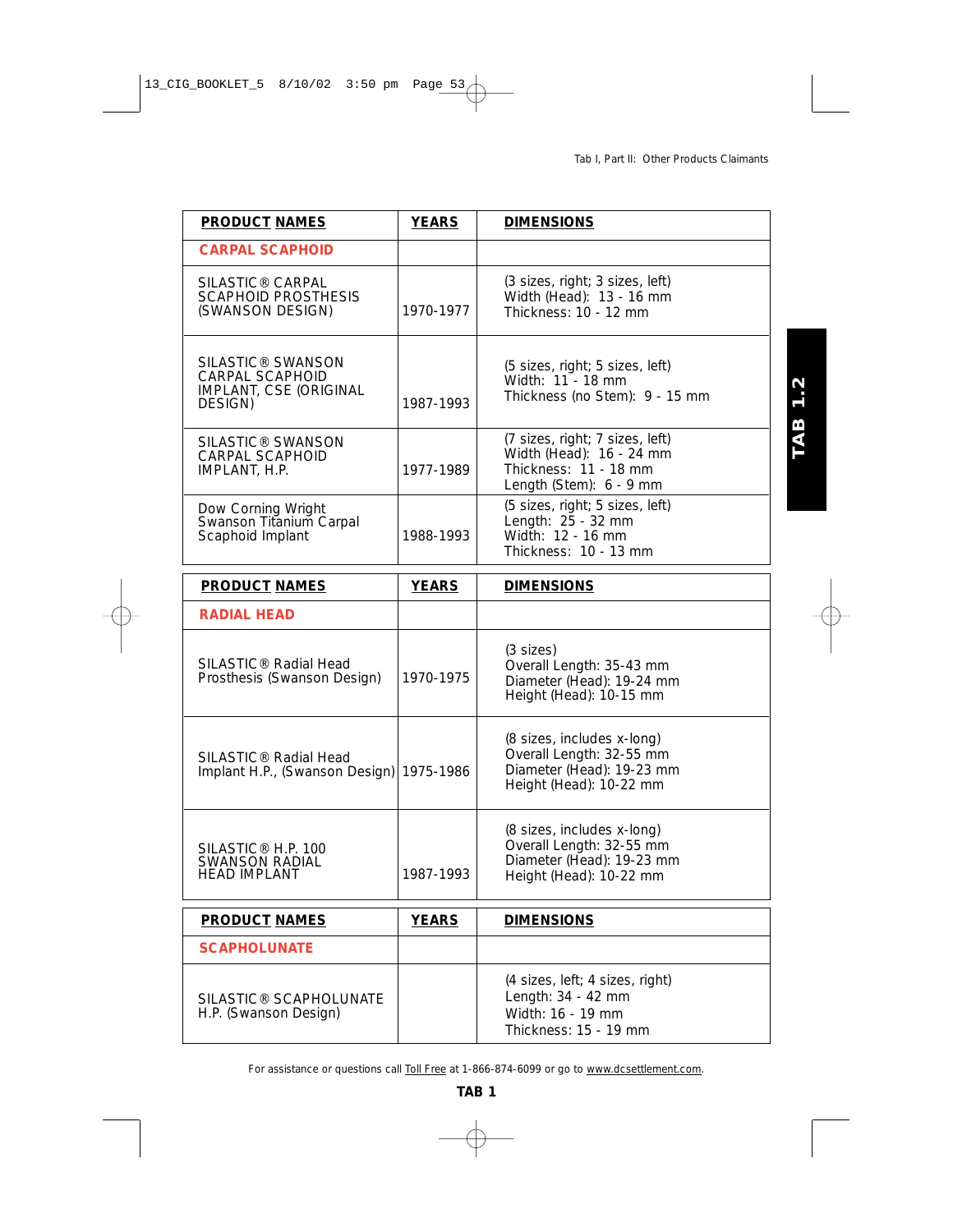TAB 1.2

| <b>PRODUCT NAMES</b>                                                             | <b>YEARS</b> | <b>DIMENSIONS</b>                                                                                 |
|----------------------------------------------------------------------------------|--------------|---------------------------------------------------------------------------------------------------|
| <b>TRAPEZIAL</b>                                                                 |              |                                                                                                   |
| SILASTIC <sup>®</sup> TRAPEZIAL<br>IMPLANT H. P.<br>(ASHWORTH-BLATT DESIGN)      | 1979-1993    | $(2 \text{ sizes})$<br>Head Diameter: 16-19 mm<br>Stem Diameter: 5-9 mm<br>Stem Length: 5.3 mm    |
| <b>PRODUCT NAMES</b>                                                             | <b>YEARS</b> | <b>DIMENSIONS</b>                                                                                 |
| <b>TRAPEZIUM</b>                                                                 |              |                                                                                                   |
| SILASTIC <sup>®</sup> TRAPEZIUM<br>PROSTHESIS, SWANSON<br><b>DESIGN</b>          | 1970-1975    | $(5$ sizes)<br>Length: 29-46 mm<br>Diameter (Head): 13-17 mm<br>Thickness (Head): 9-14 mm         |
| SILASTIC <sup>®</sup> TRAPEZIUM<br><b>IMPLANT H.P., SWANSON</b><br><b>DESIGN</b> | 1975-1986    | $(5$ sizes)<br>Length: 27-43 mm<br>Diameter (Head): 12-16 mm<br>Thickness (Head): 9-13 mm         |
| SILASTIC <sup>®</sup> H.P. 100<br><b>SWANSON TRAPEZIUM</b><br><b>IMPI ANT</b>    | 1988-1990    | $(5$ sizes)<br>Length: 27-43 mm<br>Diameter (Head): 12-16 mm<br>Thickness (Head): 9-13 mm         |
| SILASTIC <sup>®</sup> SWANSON<br>TRAPEZIUM IMPLANT CSE                           | 1987-1993    | $(5 \text{ sizes})$<br>Length: 27-43 mm<br>Diameter (Head): 12-16 mm<br>Thickness (Head): 9-13 mm |
|                                                                                  |              |                                                                                                   |

| <b>PRODUCT NAMES</b>                                                           | <b>YEARS</b> | <b>DIMENSIONS</b>                                                                              |
|--------------------------------------------------------------------------------|--------------|------------------------------------------------------------------------------------------------|
| <b>ULNAR HEAD</b>                                                              |              |                                                                                                |
| SILASTIC® ULNAR HEAD<br><b>PROSTHESIS</b><br>(SWANSON DESIGN)                  | 1970-1975    | (4 sizes)<br>Overall Length: 27-41 mm<br>Height (Head): 13-19 mm                               |
| SILASTIC <sup>®</sup> H.P. ULNAR<br><b>HEAD IMPLANT</b><br>(SWANSON DESIGN)    | 1975-1986    | $(8$ sizes)<br>Overall Length: 32-50 mm<br>Diameter (Head): 8-16 mm<br>Height (Head): 14-25 mm |
| SILASTIC <sup>®</sup> H. P. 100<br><b>SWANSON ULNAR</b><br><b>HEAD IMPLANT</b> | 1988-1992    | (7 sizes)<br>Overall Length: 30-43 mm<br>Diameter (Head): 9-15 mm<br>Height (Head): 12-18 mm   |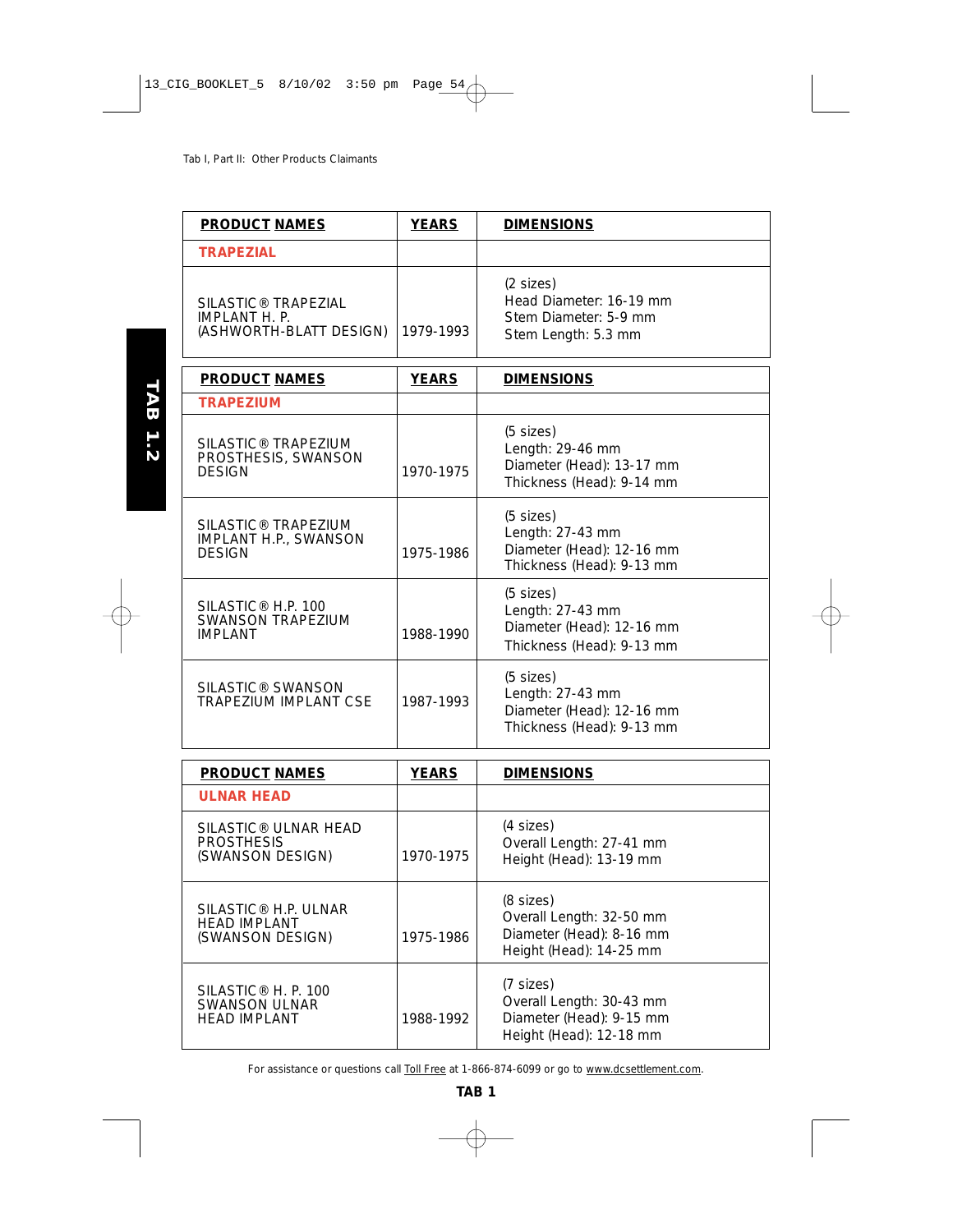| <b>PRODUCT NAMES</b>                                                     | <b>YEARS</b> | <b>DIMENSIONS</b>                                                                                           |
|--------------------------------------------------------------------------|--------------|-------------------------------------------------------------------------------------------------------------|
| <b>CONDYLAR</b>                                                          |              |                                                                                                             |
| SILASTIC <sup>®</sup> CONDYLAR<br>IMPLANT HP, (CONVEX)<br>SWANSON DESIGN | 1979-1993    | $(13$ sizes)<br><b>Oval Shape</b><br>Overall Height: 8-26 mm<br>Head Length: 6-18 mm<br>Head Width: 4-16 mm |

| <b>PRODUCT NAMES</b>                                                 | <b>YEARS</b> | <b>DIMENSIONS</b>                                                                                  |
|----------------------------------------------------------------------|--------------|----------------------------------------------------------------------------------------------------|
| <b>TENDON PASSER</b>                                                 |              |                                                                                                    |
| SILASTIC <sup>®</sup> TENDON<br>PASSER H.P.<br>(CAPLIN-YOUNG DESIGN) | 1982-1993    | (1 size)<br>Oval Shape Head<br>Overall Length: 181 mm<br>Head Length: 6.7 mm<br>Head Width: 5.3 mm |

| <b>PRODUCT NAMES</b>                                                             | <b>YEARS</b> | <b>DIMENSIONS</b>                                                                                       |
|----------------------------------------------------------------------------------|--------------|---------------------------------------------------------------------------------------------------------|
| <b>TENDON SPACER</b>                                                             |              |                                                                                                         |
| SILASTIC <sup>®</sup> TENDON<br>SPACER H.P.<br>(SWANSON-HUNTER DESIGN) 1978-1993 |              | (4 sizes)<br><b>Oval Cross Section</b><br>Length: 240 mm<br>Short Width: 1.5-3 mm<br>Long Width: 3-6 mm |

| <b>PRODUCT NAMES</b>                                                                     | <b>YEARS</b> | <b>DIMENSIONS</b>                                                                                  |
|------------------------------------------------------------------------------------------|--------------|----------------------------------------------------------------------------------------------------|
| <b>FINGER JOINTS</b>                                                                     |              |                                                                                                    |
| SILASTIC <sup>®</sup> FINGER JOINT<br><b>PROSTHESIS</b><br>(Swanson Design)              | 1968-1974    | (8 sizes)<br>Length: $30-74$ mm<br>Width: 11-17 mm<br>Thickness: 5-9 mm                            |
| SILASTIC® FINGER JOINT<br><b>IMPLANT H.P.</b><br>(Swanson Design)                        | 1975-1985    | $(11$ sizes)<br>Length: 25-81 mm<br>Width: $8-18$ mm<br>Thickness: 3-10 mm                         |
| SILASTIC <sup>®</sup> H.P. 100<br><b>SWANSON FINGER</b><br>JOINT IMPLANT                 | 1986-1993    | $(11$ sizes)<br>Length: 25-81 mm<br>Width: 8-18 mm<br>Thickness: 3-10 mm                           |
| SILASTIC <sup>®</sup> H.P. 100<br>SWANSON FINGER JOINT<br><b>IMPLANT</b> (with Grommets) | 1986-1993    | $(11$ sizes)<br>Length: 25-81 mm<br>Width: 8-18 mm<br>Thickness: 3-10 mm                           |
| Swanson Titanium Basal<br>Thumb Implant                                                  | 1988-1993    | $(5 \text{ sizes})$<br>Head Diameter: 9-14 mm<br>Overall Length: 19-26 mm<br>Stem Length: 13-17 mm |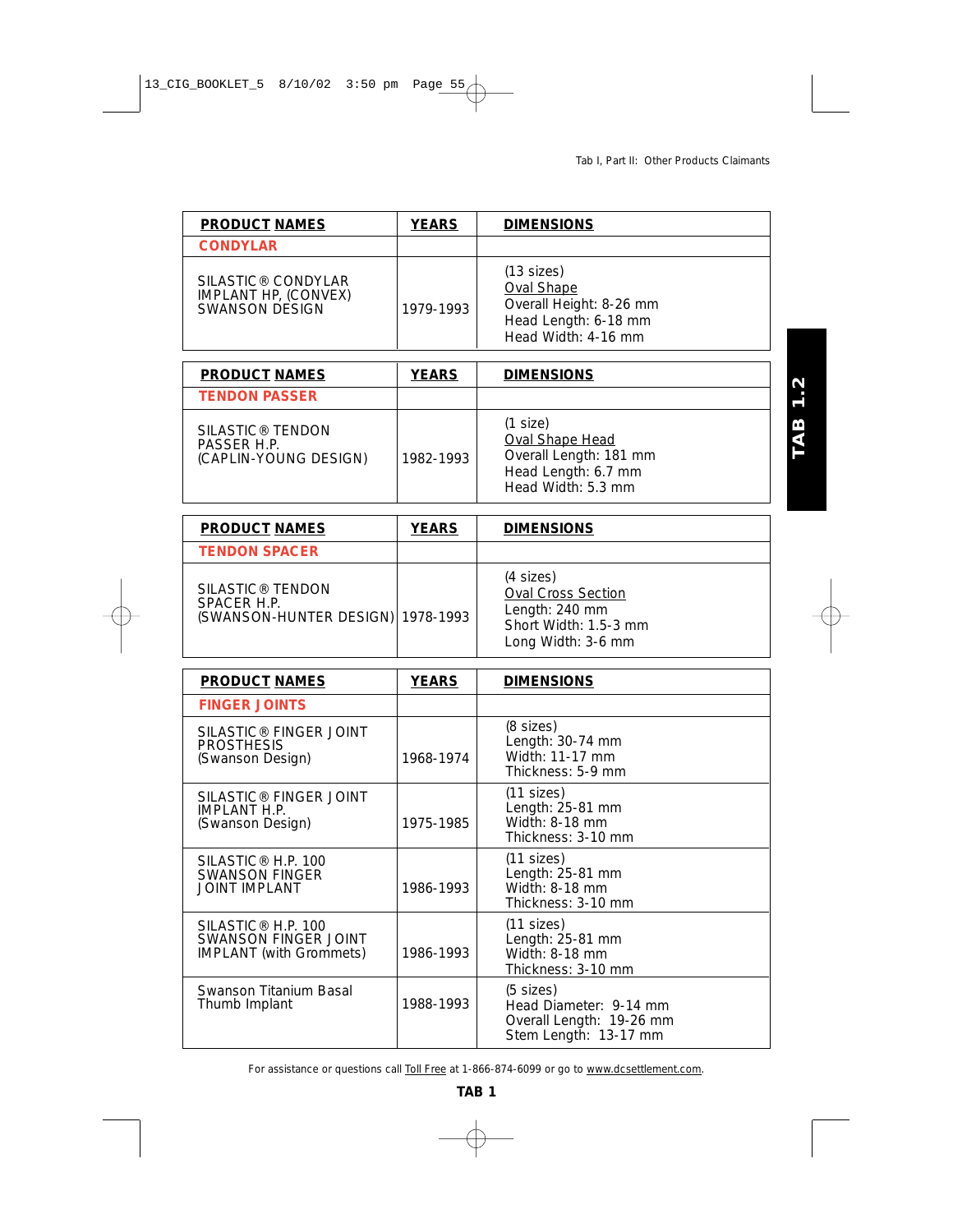## TAB I

# **ACCEPTABLE PROOF OF MANUFACTURE**

# **PART III SILICONE MATERIAL CLAIMANTS**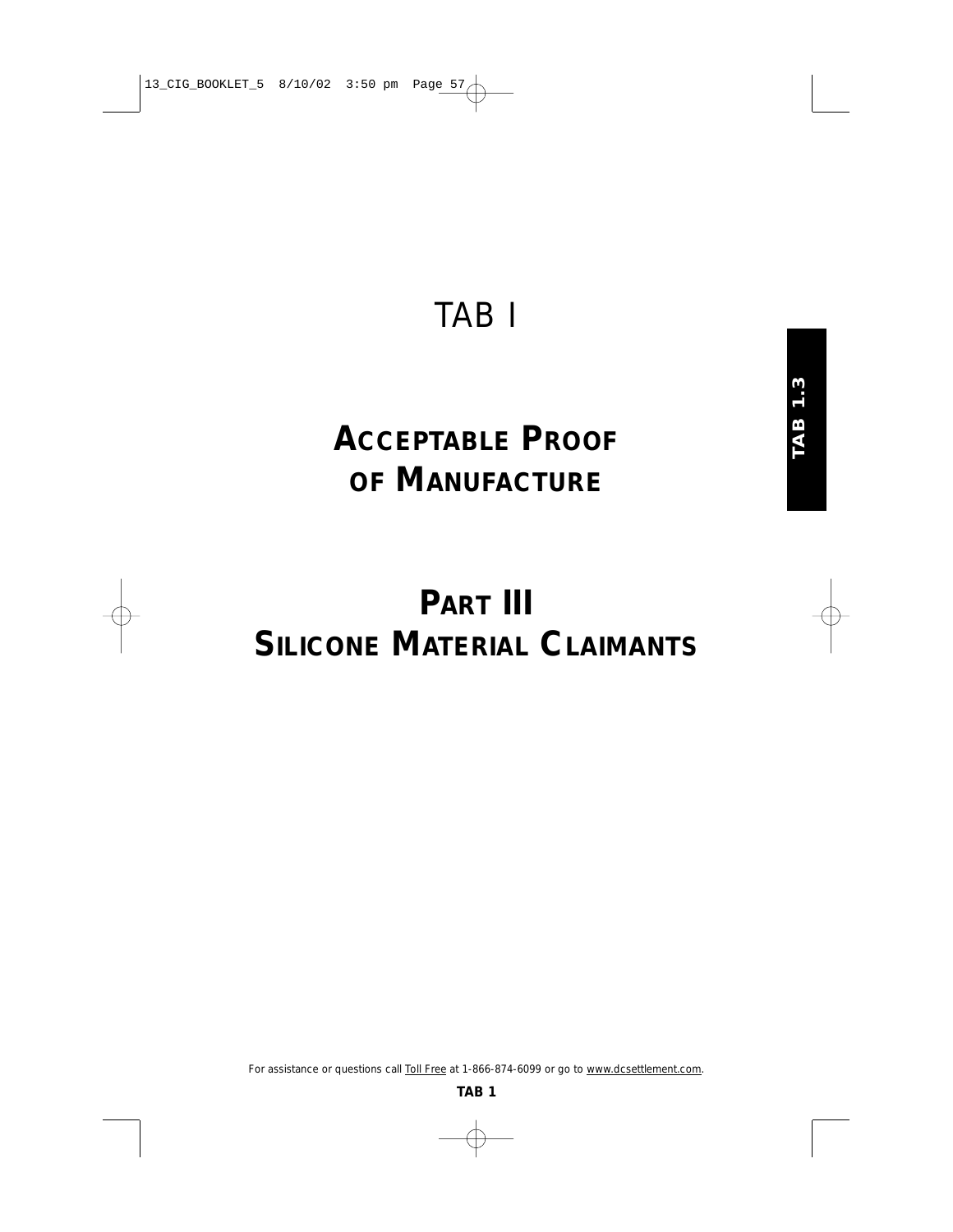## **TAB I, PART III**

## **SILICONE MATERIAL CLAIMANTS**

#### **A. Brand/Manufacturer Names**

For purposes solely of the Settlement Program for Silicone Material Claimants, the brand/manufacturer names listed at Exhibit G to the Revised Settlement Program (as reproduced at Section C. below) and Exhibit G2 to the Foreign Revised Settlement Program (as reproduced at Section D. below) as attributable to Baxter, Bristol, Cox-Uphoff, Mentor or Bioplasty shall identify a breast implant product covered under the Silicone Material Claimant Settlement Program if the Claimant submits acceptable Proof of Manufacturer as defined at Section B below.

.

#### **B. Acceptable Proof**

The types of proof defined as acceptable under the Revised Settlement Program along with the unique identifiers specified in the Revised Settlement Program for breast implants manufactured by Baxter and Bristol shall be acceptable Proof of Manufacturer for purposes of the Silicone Material Claimant Settlement Program. The types of proof identified as unacceptable proof under the Revised Settlement Program for such manufacturers shall be deemed as unacceptable proof for purposes of the Silicone Material Claimant Settlement Option.

#### **C. EXHIBIT G – Implant Brands and Manufacturers**

(Adjusted to include only those identified as Baxter, Bristol, Cox-Uphoff (CUI), Mentor, or Bioplasty. (3M is identified solely for purposes of Section 6.02(d)(v).))

*The left-hand column is a list of companies, implant brands, "designer" implant names, and other names or phrases that might be used in medical records to describe a particular type of breast implant. The column to the right identifies the company with which that brand is associated for purposes of the Revised Settlement Program. If implantation date ranges are supplied for an implant, an appropriate notation is to the right of each date range.*

*Implants noted as Mentor that have a star (\*) before Mentor will be treated as Baxter implants if a Baxter lot number can be supplied for that implant.*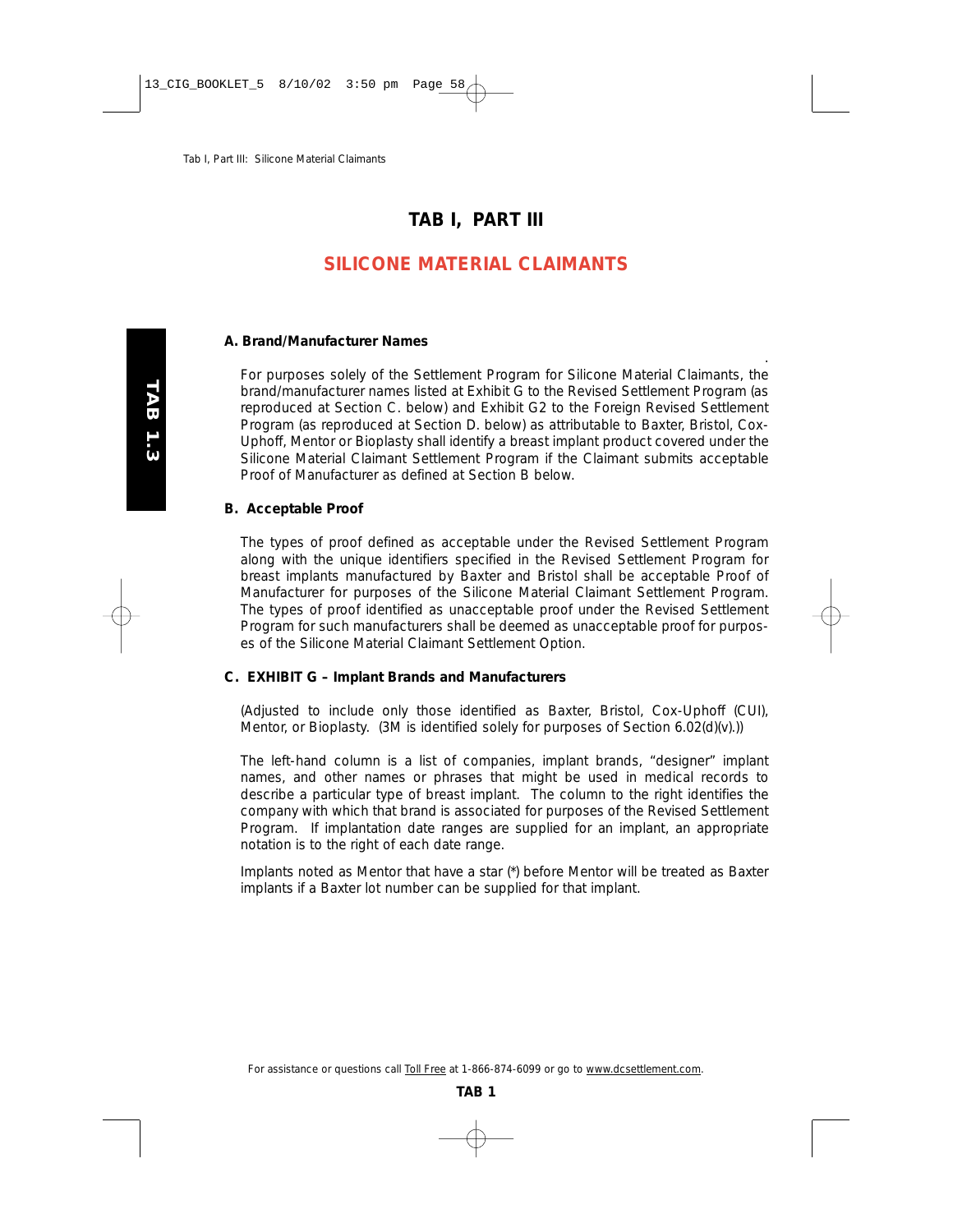| <b>BRAND/MANUFACTURER NAME</b>                                                                         | <b>STATUS IN REVISED PROGRAM</b>                  |
|--------------------------------------------------------------------------------------------------------|---------------------------------------------------|
| 3M                                                                                                     | 3M                                                |
| AHS                                                                                                    | <b>Baxter</b>                                     |
| Aesthetech                                                                                             | <b>Bristol</b>                                    |
| American Heyer-Schulte                                                                                 | <b>Baxter</b>                                     |
| American Hospital Supply                                                                               | <b>Baxter</b>                                     |
| Ashley<br>Implanted before 9/1/71<br>Implanted 9/1/71 to 12/8/78<br>Implanted after 12/8/78            | <b>Bristol</b><br><b>Baxter</b><br><b>Bristol</b> |
| <b>Baxter</b>                                                                                          | <b>Baxter</b>                                     |
| <b>Becker</b>                                                                                          | Mentor                                            |
| Biomanufacturing                                                                                       | Bioplasty                                         |
| Bio-oncotic                                                                                            | Bioplasty                                         |
| Bioplasty                                                                                              | Bioplasty                                         |
| <b>Birnbaum</b>                                                                                        | <b>Baxter</b>                                     |
| Capozzi<br>Implanted before 9/1/71<br>Implanted after 8/31/71                                          | <b>Bristol</b><br><b>Baxter</b>                   |
| Cavon                                                                                                  | <b>Bristol</b>                                    |
| <b>CBI Medical</b>                                                                                     | <b>Bristol</b>                                    |
| Cooper Surgical                                                                                        | <b>Bristol</b>                                    |
| Corbet                                                                                                 | <b>Bristol</b>                                    |
| Cox Uphoff                                                                                             | <b>CUI</b>                                        |
| CZV/CRS (Croissant Versafil Low Profile)                                                               | <b>CUI</b>                                        |
| Dahl                                                                                                   | <b>Bristol</b>                                    |
| Directa Span                                                                                           | Mentor                                            |
| <b>DRI</b>                                                                                             | <b>CUI</b>                                        |
| <b>DRIE</b>                                                                                            | <b>CUI</b>                                        |
| <b>Edward Laboratories</b>                                                                             | Baxter                                            |
| EHP (Enhanced High Profile)                                                                            | <b>CUI</b>                                        |
| Edward Weck & Co.<br>Implanted before 9/1/71<br>Implanted 9/1/71 to 12/8/78<br>Implanted after 12/8/78 | <b>Bristol</b><br><b>Baxter</b><br><b>Bristol</b> |
| Flat Span                                                                                              | Mentor                                            |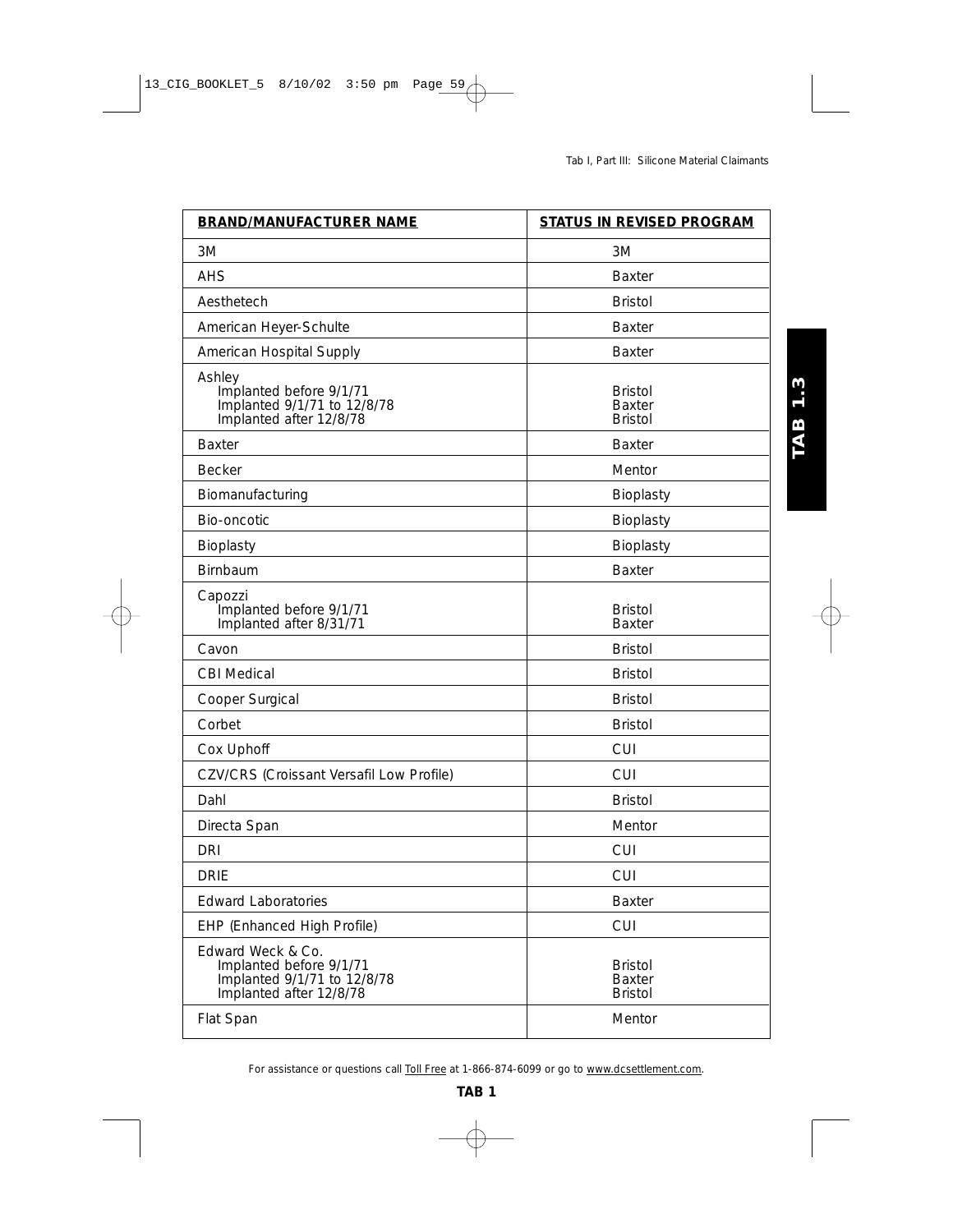| <b>BRAND/MANUFACTURER NAME</b>                                                                             | STATUS IN REVISED PROGRAM                         |
|------------------------------------------------------------------------------------------------------------|---------------------------------------------------|
| FZV/SFV (Round Versafil LP Tissue Expander)                                                                | <b>CUI</b>                                        |
| Georgiade                                                                                                  | <b>Bristol</b>                                    |
| Gibney                                                                                                     | <b>CUI</b>                                        |
| Guthrie<br>Implanted before 9/1/71<br>Implanted 9/1/71 to 12/8/78<br>Implanted after 12/8/78               | <b>Bristol</b><br>Baxter<br><b>Bristol</b>        |
| Hartley                                                                                                    | Baxter                                            |
| Heyer-Schulte<br>Implanted before 3/31/84<br>Implanted after 3/30/84                                       | <b>Baxter</b><br>*Mentor                          |
| Heyer-Schulte Mentor                                                                                       | Mentor                                            |
| Intrashiel<br>Implanted before 8/3/84                                                                      | 3M                                                |
| Intravent                                                                                                  | CUI                                               |
| IOC (Cylindrical Intraoperative Tissue Expander)                                                           | <b>CUI</b>                                        |
| IOM (Intravent Intraoperative Expander)                                                                    | <b>CUI</b>                                        |
| IOS (Spherical Intraoperative Tissue Expander)                                                             | CUI                                               |
| <b>Isle</b>                                                                                                | Mentor                                            |
| Jenny                                                                                                      | <b>Baxter</b>                                     |
| Jobe                                                                                                       | <b>Baxter</b>                                     |
| Klein                                                                                                      | Bioplasty                                         |
| Mammatech                                                                                                  | Bioplasty                                         |
| Mark/M Surgical<br>Implanted before 9/1/71<br>Implanted 9/1/71 to 12/8/78<br>Implanted after 12/8/78       | <b>Bristol</b><br>Baxter<br><b>Bristol</b>        |
| Markham<br>Implanted before 9/1/71<br>Implanted 9/1/71 to 12/8/78<br>Implanted after 12/8/78               | <b>Bristol</b><br>Baxter<br><b>Bristol</b>        |
| Markham Medical Int I<br>Implanted before 9/1/71<br>Implanted 9/1/71 to 12/8/78<br>Implanted after 12/8/78 | <b>Bristol</b><br><b>Baxter</b><br><b>Bristol</b> |
| McGhan<br>Implanted before 8/3/84                                                                          | 3M                                                |
| <b>MEC</b>                                                                                                 | <b>Bristol</b>                                    |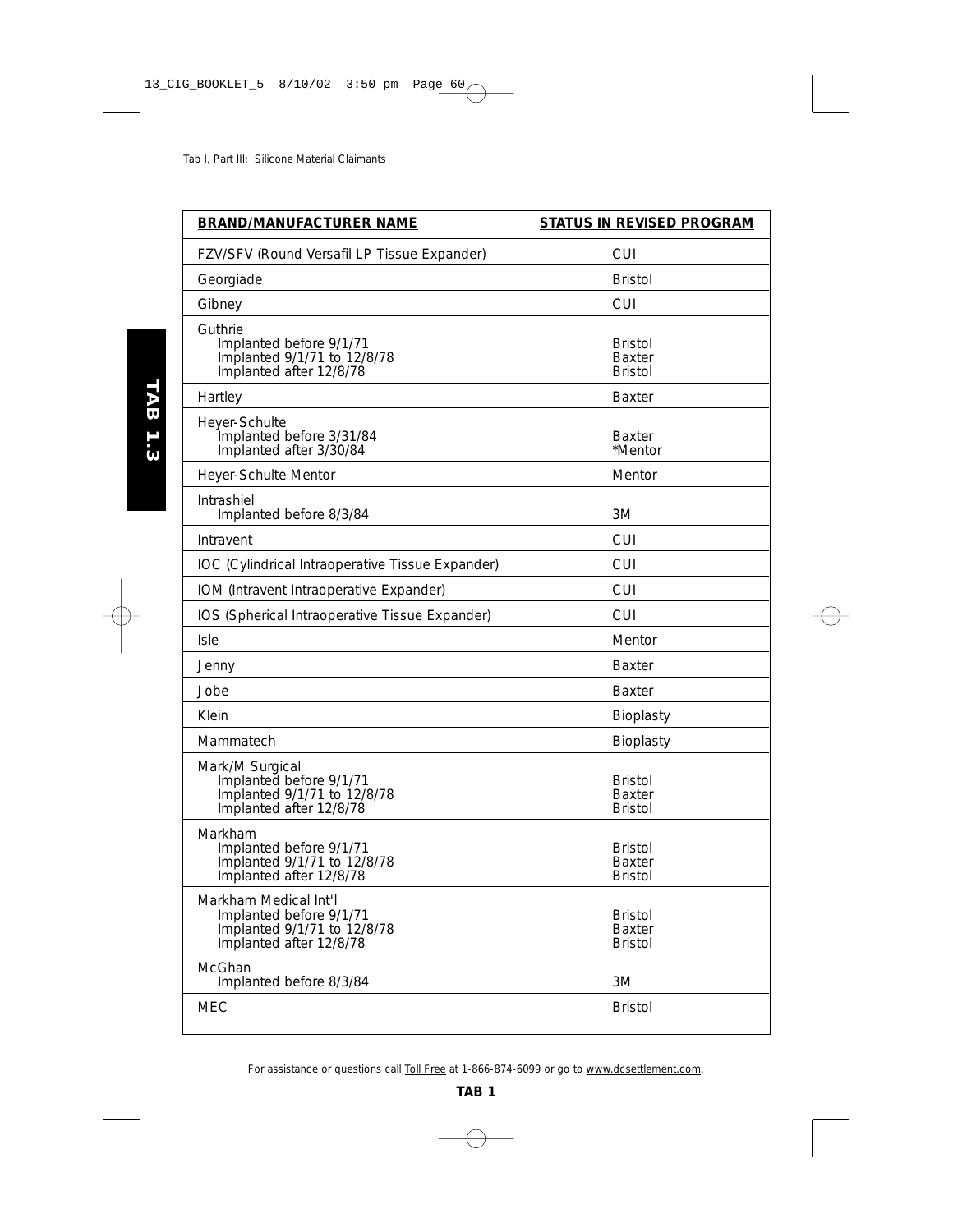| <b>BRAND/MANUFACTURER NAME</b>                                                                    | <b>STATUS IN REVISED PROGRAM</b>                  |
|---------------------------------------------------------------------------------------------------|---------------------------------------------------|
| Medical Engineering Corporation                                                                   | <b>Bristol</b>                                    |
| Meme                                                                                              | <b>Bristol</b>                                    |
| Meme ME                                                                                           | <b>Bristol</b>                                    |
| Meme MP                                                                                           | <b>Bristol</b>                                    |
| Mentor                                                                                            | Mentor                                            |
| MFE (Man Facelift Expander)                                                                       | <b>CUI</b>                                        |
| Microcell                                                                                         | <b>CUI</b>                                        |
| Misty                                                                                             | Bioplasty                                         |
| Misty Gold                                                                                        | Bioplasty                                         |
| Mueller, V.<br>Implanted 11/1/78 to 3/30/84                                                       | <b>Baxter</b>                                     |
| Munna                                                                                             | <b>Bristol</b>                                    |
| Natrashiel                                                                                        | 3M                                                |
| Natural Y<br>Implanted before 9/1/71<br>Implanted 9/1/71 to 12/8/78<br>Implanted after 12/8/78    | <b>Bristol</b><br>Baxter<br><b>Bristol</b>        |
| Norman                                                                                            | <b>Bristol</b>                                    |
| OHP (Oval High Profile)                                                                           | <b>CUI</b>                                        |
| OLP (Oval Low Profile)                                                                            | <b>CUI</b>                                        |
| Optimam                                                                                           | <b>Bristol</b>                                    |
| Pangman                                                                                           | <b>Baxter</b>                                     |
| Papillon                                                                                          | <b>Bristol</b>                                    |
| Perras                                                                                            | <b>Bristol</b>                                    |
| Perras-Papillon                                                                                   | <b>Bristol</b>                                    |
| Polyurethane<br>Implanted before 9/1/71<br>Implanted 9/1/71 to 12/8/78<br>Implanted after 12/8/78 | <b>Bristol</b><br><b>Baxter</b><br><b>Bristol</b> |
| Poly Plastic<br>Implanted before 9/1/71<br>Implanted after 8/31/71                                | <b>Bristol</b><br><b>Baxter</b>                   |
| Poly Plastic Adjustable                                                                           | <b>Baxter</b>                                     |
| Quin-Seal                                                                                         | <b>Bristol</b>                                    |
| Radovan                                                                                           | Mentor                                            |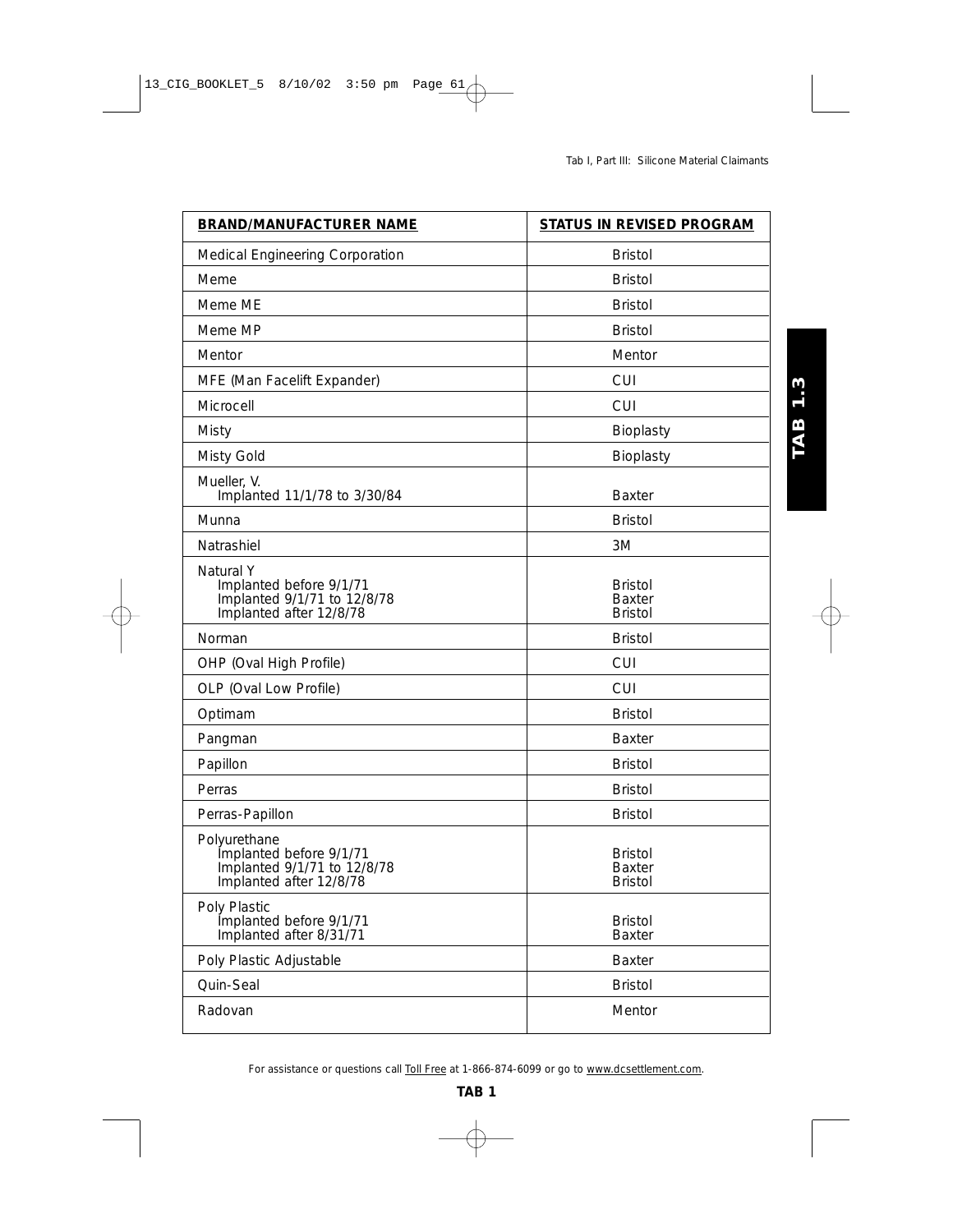| <b>BRAND/MANUFACTURER NAME</b>                 | <b>STATUS IN REVISED PROGRAM</b> |
|------------------------------------------------|----------------------------------|
| RCP (Round Conical Profile)                    | <b>CUI</b>                       |
| RCR (Ruiz-Cohen Expanders)                     | <b>CUI</b>                       |
| RDD (Reverse Double Lumen DRIE)                | <b>CUI</b>                       |
| RDL (Reverse Double Lumen)                     | <b>CUI</b>                       |
| RDL-XPAND                                      | <b>CUI</b>                       |
| RDX (Round Double Lumen)                       | <b>CUI</b>                       |
| Replicon                                       | <b>Bristol</b>                   |
| Reverse Double Lumen                           | <b>CUI</b>                       |
| RHD (Round High Profile)                       | <b>CUI</b>                       |
| RHP (Round High Profile)                       | <b>CUI</b>                       |
| RLD (Round Low Profile DRIE)                   | CUI                              |
| RLP (Round Low Profile)                        | <b>CUI</b>                       |
| Roger Klein                                    | Bioplasty                        |
| RTV/RTT (Smooth/Textured)                      | <b>CUI</b>                       |
| Ruiz-Cohen                                     | <b>CUI</b>                       |
| RZV/SRV (Rectangular Versafil Tissue Expander) | <b>CUI</b>                       |
| SCC (Cylindrical Tissue Expander)              | <b>CUI</b>                       |
| <b>SCL</b>                                     | <b>Bristol</b>                   |
| SCS (Crescent Tissue Expander)                 | <b>CUI</b>                       |
| SEE (Mini-crescent Tissue Expander)            | <b>CUI</b>                       |
| Seropian                                       | <b>Baxter</b>                    |
| SFS (Saline Fill Skin and Tissue Expander)     | <b>CUI</b>                       |
| SGO (Saline Gel Oval)                          | <b>CUI</b>                       |
| SGR (Saline Gel Round)                         | <b>CUI</b>                       |
| <b>Siltex</b>                                  | Mentor                           |
| <b>Siltex Becker</b>                           | Mentor                           |
| Siltex Spectrum                                | Mentor                           |
| SLP (Single Lumen Adjustable)                  | CUI                              |
| SLS (Longitudinally Curved Tissue Expander)    | <b>CUI</b>                       |
| Snyder                                         | <b>Bristol</b>                   |
| SOE (Small Oval Tissue Expander)               | <b>CUI</b>                       |
| SOS (Ear Shaped Tissue Expander)               | <b>CUI</b>                       |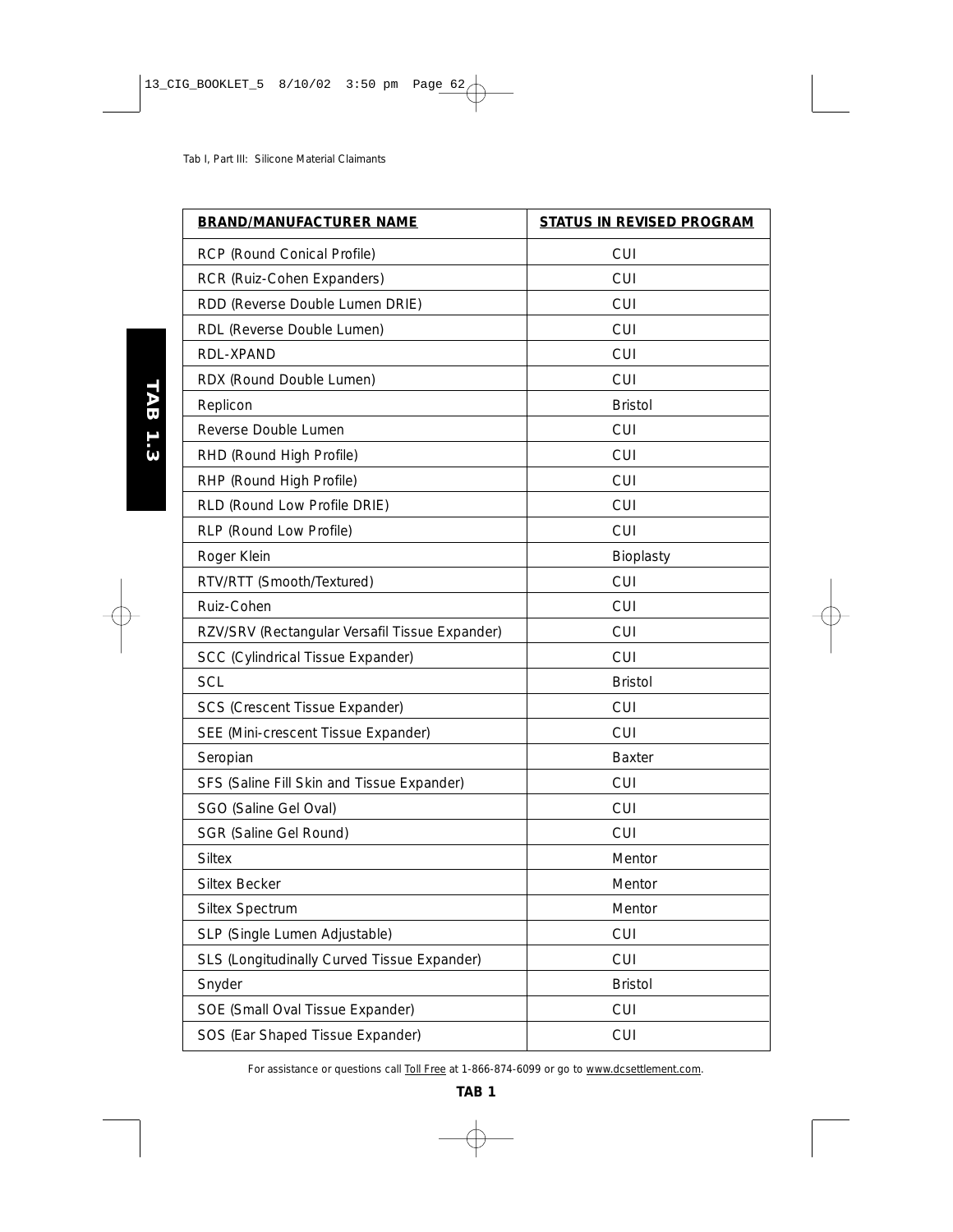**TAB 1.3** 

| <b>BRAND/MANUFACTURER NAME</b>                                                            | <b>STATUS IN REVISED PROGRAM</b>                  |
|-------------------------------------------------------------------------------------------|---------------------------------------------------|
| Spectrum                                                                                  | Mentor                                            |
| SPS (Pear Shaped Tissue Expander)                                                         | CUI                                               |
| SRS (Rectangular Tissue Expander)                                                         | <b>CUI</b>                                        |
| SSS (Spherical Tissue Expander)                                                           | CUI                                               |
| Sterling                                                                                  | <b>Baxter</b>                                     |
| Summit Medical                                                                            | <b>Bristol</b>                                    |
| <b>Surgical Specialties</b>                                                               | <b>Bristol</b>                                    |
| Surgitek                                                                                  | <b>Bristol</b>                                    |
| SWS (Wedge Shaped Tissue Expander)                                                        | <b>CUI</b>                                        |
| SZR (Round Low Profile Sizer)                                                             | <b>CUI</b>                                        |
| Tabari                                                                                    | <b>Baxter</b>                                     |
| Tecknar                                                                                   | Mentor                                            |
| TLL (Triple Lumen Round)                                                                  | <b>CUI</b>                                        |
| Travenol                                                                                  | <b>Baxter</b>                                     |
| Tri-Lumen                                                                                 | CUI                                               |
| TRL (Tri-Lumen Implants)                                                                  | CUI                                               |
| TSO (Triple Lumen Low Profile Oval)                                                       | CUI                                               |
| TSR (Triple Lumen Round Low Profile)                                                      | <b>CUI</b>                                        |
| Uroplasty                                                                                 | Bioplasty                                         |
| Versafil                                                                                  | <b>CUI</b>                                        |
| V. Mueller<br>Implanted 11/1/78 to 3/30/84                                                | <b>Baxter</b>                                     |
| Vogue                                                                                     | <b>Bristol</b>                                    |
| Wagner                                                                                    | <b>Baxter</b>                                     |
| Webster                                                                                   | <b>Bristol</b>                                    |
| Weck<br>Implanted before 9/1/71<br>Implanted 9/1/71 to 12/8/78<br>Implanted after 12/8/78 | <b>Bristol</b><br><b>Baxter</b><br><b>Bristol</b> |
| Williams                                                                                  | <b>Baxter</b>                                     |
| Wood                                                                                      | <b>Bristol</b>                                    |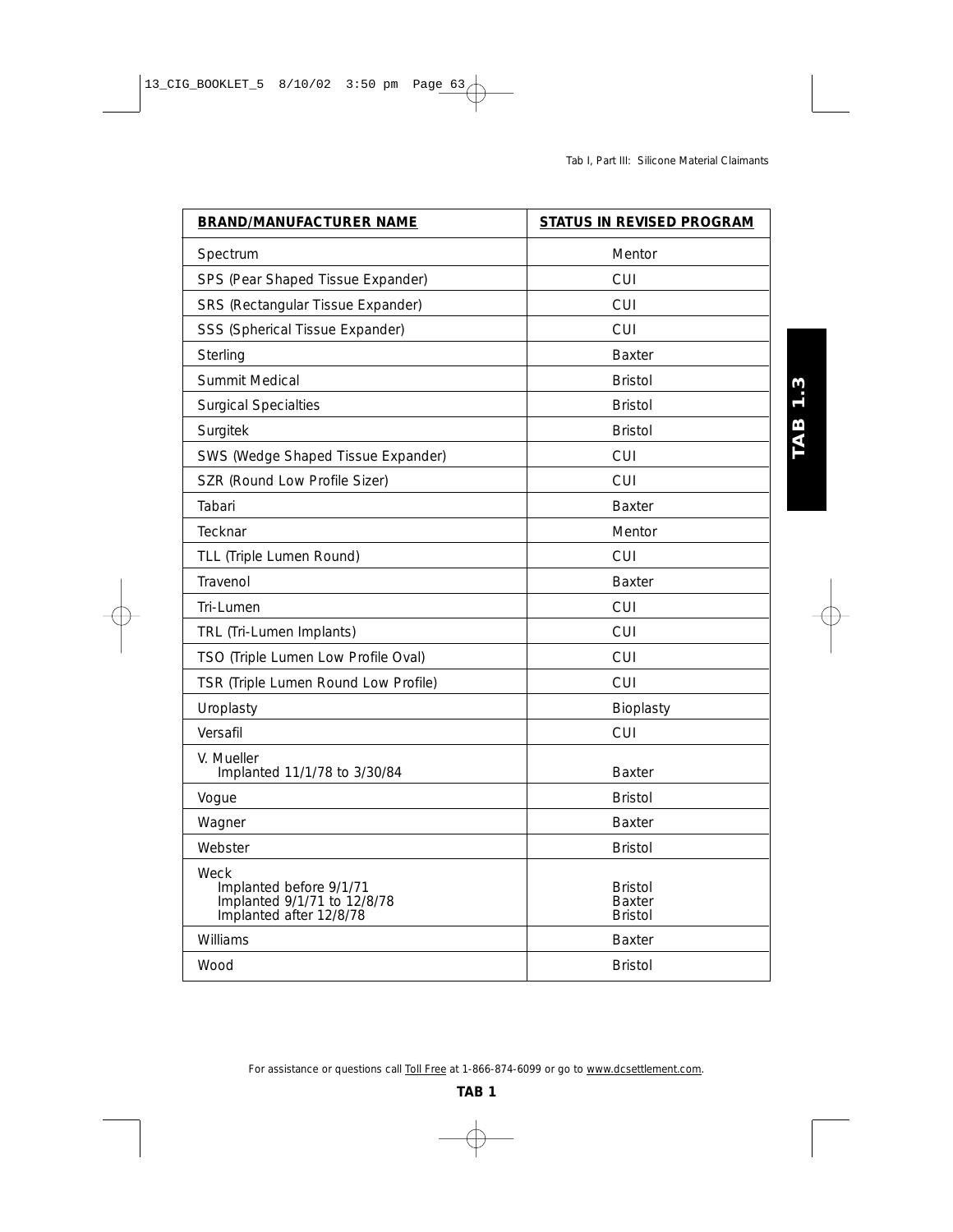### **D. EXHIBIT G2 – Implant Brands and Manufacturers.**

. (Adjusted to include only those identified as Baxter, Bristol, Cox-Uphoff (CUI), Mentor, or Bioplasty.  $(3M \text{ is identified solely for purposes of Section 6.02(d)(v)}).$ 

*The left-hand column is a list of companies, implant brands, "designer" implant names, and other names or phrases that might be used in medical records to describe a particular type of breast implant. The column to the right identifies the company with which that brand is associated for purposes of the Foreign Settlement Program ("FSP"). If implantation date ranges are supplied for an implant, an appropriate notation is to the right of each date range.*

| <b>BRAND/MANUFACTURER NAME</b>                                                                         | <b>STATUS IN FOREIGN</b><br><b>SETTLEMENT PROGRAM</b> |
|--------------------------------------------------------------------------------------------------------|-------------------------------------------------------|
| 3M                                                                                                     | 3M                                                    |
| <b>AHS</b>                                                                                             | <b>Baxter</b>                                         |
| Aesthetech                                                                                             | <b>Bristol</b>                                        |
| American Heyer-Schulte                                                                                 | Baxter                                                |
| American Hospital Supply                                                                               | <b>Baxter</b>                                         |
| Ashley<br>Implanted before 9/1/71<br>Implanted 9/1/71 to 12/8/78<br>Implanted after 12/8/78            | <b>Bristol</b><br><b>Baxter</b><br><b>Bristol</b>     |
| <b>Baxter</b>                                                                                          | <b>Baxter</b>                                         |
| Birnbaum                                                                                               | <b>Baxter</b>                                         |
| Capozzi<br>Implanted before 9/1/71<br>Implanted after 8/31/71                                          | <b>Bristol</b><br><b>Baxter</b>                       |
| Cavon                                                                                                  | <b>Bristol</b>                                        |
| <b>CBI Medical</b>                                                                                     | <b>Bristol</b>                                        |
| Cooper Surgical                                                                                        | <b>Bristol</b>                                        |
| Corbet                                                                                                 | <b>Bristol</b>                                        |
| Dahl                                                                                                   | <b>Bristol</b>                                        |
| <b>Edward Laboratories</b>                                                                             | <b>Baxter</b>                                         |
| Edward Weck & Co.<br>Implanted before 9/1/71<br>Implanted 9/1/71 to 12/8/78<br>Implanted after 12/8/78 | <b>Bristol</b><br><b>Baxter</b><br><b>Bristol</b>     |
| Georgiade                                                                                              | <b>Bristol</b>                                        |
| Guthrie<br>Implanted before 9/1/71<br>Implanted 9/1/71 to 12/8/78<br>Implanted after 12/8/78           | <b>Bristol</b><br><b>Baxter</b><br><b>Bristol</b>     |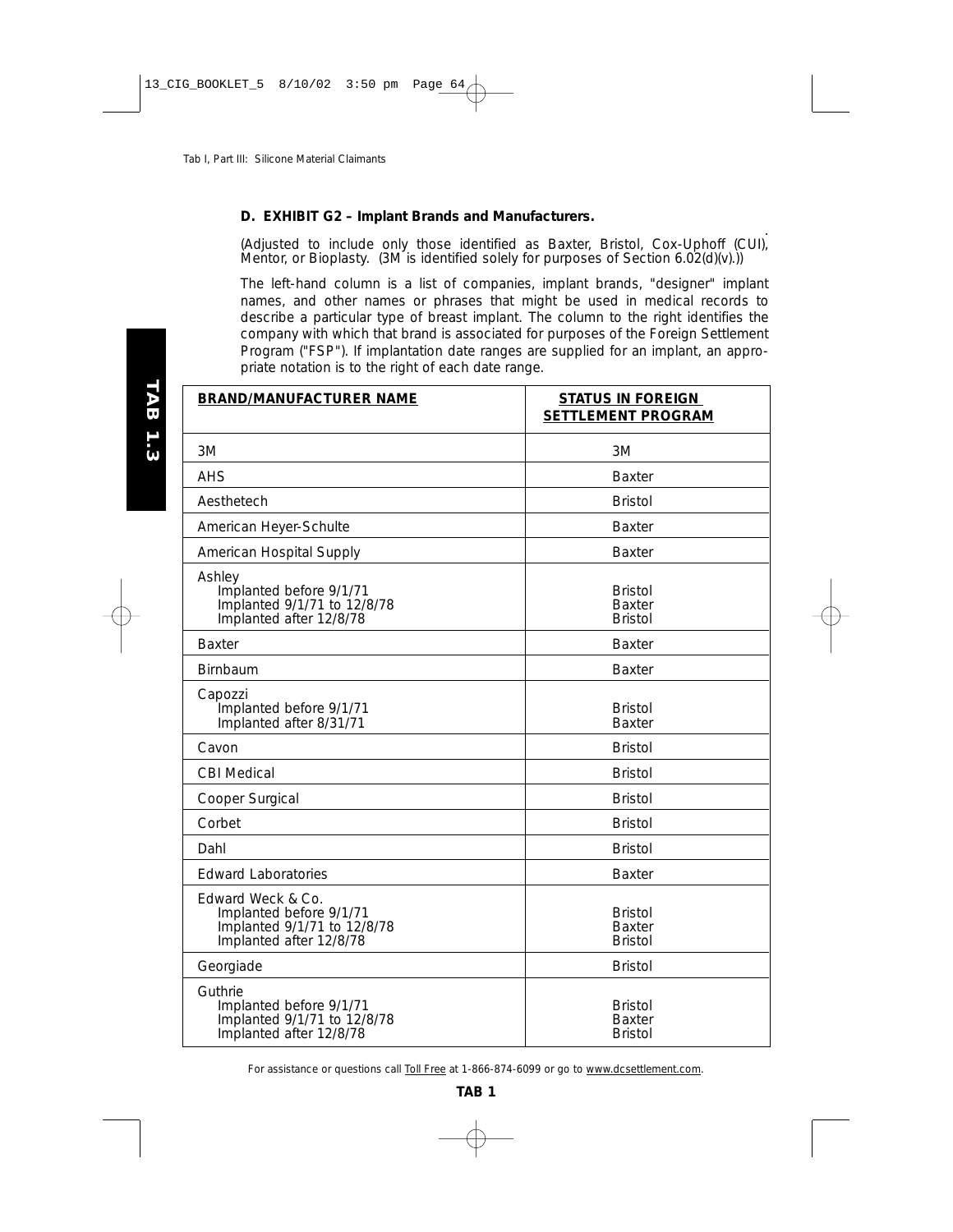**TAB 1.3** 

| <b>BRAND/MANUFACTURER NAME</b>                                                                             | <b>STATUS IN FOREIGN</b><br><b>SETTLEMENT PROGRAM</b>                                                          |
|------------------------------------------------------------------------------------------------------------|----------------------------------------------------------------------------------------------------------------|
| Hartley                                                                                                    | Baxter                                                                                                         |
| Heyer-Schulte<br>Implanted before 3/31/84<br>Implanted after 3/30/84                                       | <b>Baxter</b><br>Generally not covered; may be<br>Baxter on special proof - see<br>explanation following table |
| Intrashiel<br>Implanted before 8/3/84<br>Implanted after 8/2/84                                            | 3M<br>Generally not covered; may be 3M<br>on special proof - see explanation<br>following table                |
| Jenny                                                                                                      | <b>Baxter</b>                                                                                                  |
| Jobe                                                                                                       | Baxter                                                                                                         |
| Mark/M Surgical<br>Implanted before 9/1/71<br>Implanted 9/1/71 to 12/8/78<br>Implanted after 12/8/78       | <b>Bristol</b><br>Baxter<br><b>Bristol</b>                                                                     |
| Markham<br>Implanted before 9/1/71<br>Implanted 9/1/71 to 12/8/78<br>Implanted after 12/8/78               | Bristol<br><b>Baxter</b><br><b>Bristol</b>                                                                     |
| Markham Medical Int'l<br>Implanted before 9/1/71<br>Implanted 9/1/71 to 12/8/78<br>Implanted after 12/8/78 | <b>Bristol</b><br><b>Baxter</b><br><b>Bristol</b>                                                              |
| McGhan<br>Implanted before 8/3/84<br>Implanted after 8/2/84                                                | 3M<br>Generally not covered; may be 3M<br>on special proof - see explanation<br>following table                |
| MEC                                                                                                        | <b>Bristol</b>                                                                                                 |
| Medical Engineering Corporation                                                                            | <b>Bristol</b>                                                                                                 |
| Meme                                                                                                       | <b>Bristol</b>                                                                                                 |
| Meme ME                                                                                                    | Bristol                                                                                                        |
| Meme MP                                                                                                    | <b>Bristol</b>                                                                                                 |
| Mueller<br>Implanted 9/1/74 to 10/31/78                                                                    | <b>Baxter</b>                                                                                                  |
| Munna                                                                                                      | <b>Bristol</b>                                                                                                 |
| Natrashiel                                                                                                 | 3M                                                                                                             |
| Natural Y<br>Implanted before 9/1/71<br>Implanted 9/1/71 to 12/8/78<br>Implanted after 12/8/78             | <b>Bristol</b><br><b>Baxter</b><br><b>Bristol</b>                                                              |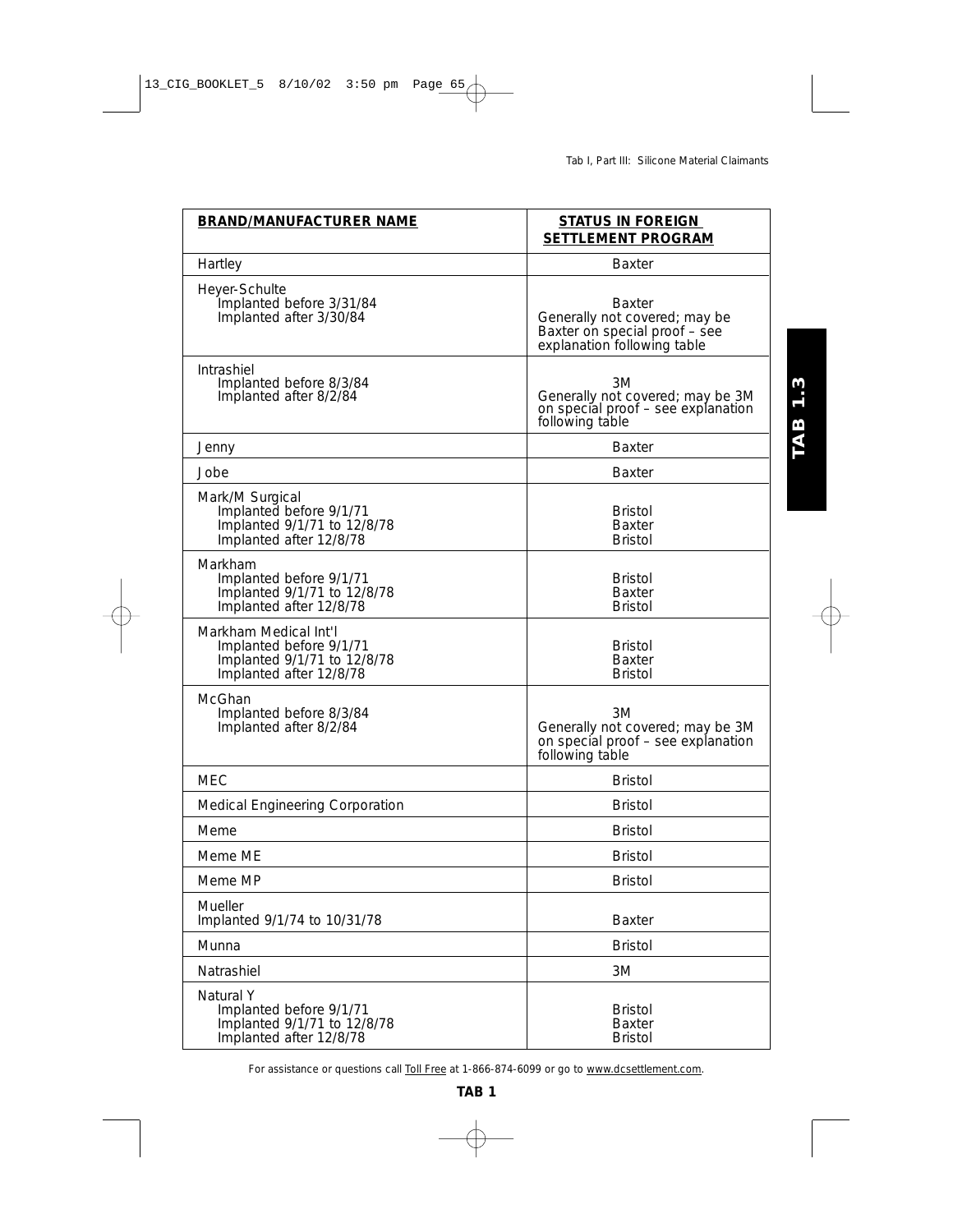| <b>BRAND/MANUFACTURER NAME</b>                                                                    | <b>STATUS IN FOREIGN</b><br><b>SETTLEMENT PROGRAM</b> |
|---------------------------------------------------------------------------------------------------|-------------------------------------------------------|
| Norman                                                                                            | <b>Bristol</b>                                        |
| Optimam                                                                                           | <b>Bristol</b>                                        |
| Pangman                                                                                           | <b>Baxter</b>                                         |
| Papillon                                                                                          | <b>Bristol</b>                                        |
| Perras                                                                                            | <b>Bristol</b>                                        |
| Perras-Papillon                                                                                   | <b>Bristol</b>                                        |
| Polyurethane<br>Implanted before 9/1/71<br>Implanted 9/1/71 to 12/8/78<br>Implanted after 12/8/78 | <b>Bristol</b><br><b>Baxter</b><br><b>Bristol</b>     |
| Poly Plastic<br>Implanted before 9/1/71<br>Implanted after 8/31/71                                | <b>Bristol</b><br><b>Baxter</b>                       |
| Poly Plastic Adjustable                                                                           | <b>Baxter</b>                                         |
| Quin-Seal                                                                                         | <b>Bristol</b>                                        |
| Replicon                                                                                          | <b>Bristol</b>                                        |
| <b>SCL</b>                                                                                        | <b>Bristol</b>                                        |
| Seropian                                                                                          | <b>Baxter</b>                                         |
| Snyder                                                                                            | <b>Bristol</b>                                        |
| Sterling                                                                                          | <b>Baxter</b>                                         |
| Summit Medical                                                                                    | <b>Bristol</b>                                        |
| <b>Surgical Specialities</b>                                                                      | <b>Bristol</b>                                        |
| Surgitek                                                                                          | <b>Bristol</b>                                        |
| Tabari                                                                                            | <b>Baxter</b>                                         |
| Travenol                                                                                          | <b>Baxter</b>                                         |
| V. Mueller<br>Implanted 9/1/74 to 10/31/78                                                        | <b>Baxter</b>                                         |
| Vogue                                                                                             | Bristol                                               |
| Wagner                                                                                            | <b>Baxter</b>                                         |
| Webster                                                                                           | <b>Bristol</b>                                        |
| Weck<br>Implanted before 9/1/71<br>Implanted 9/1/71 to 12/8/78<br>Implanted after 12/8/78         | <b>Bristol</b><br><b>Baxter</b><br><b>Bristol</b>     |
| Williams                                                                                          | <b>Baxter</b>                                         |
| Wood                                                                                              | <b>Bristol</b>                                        |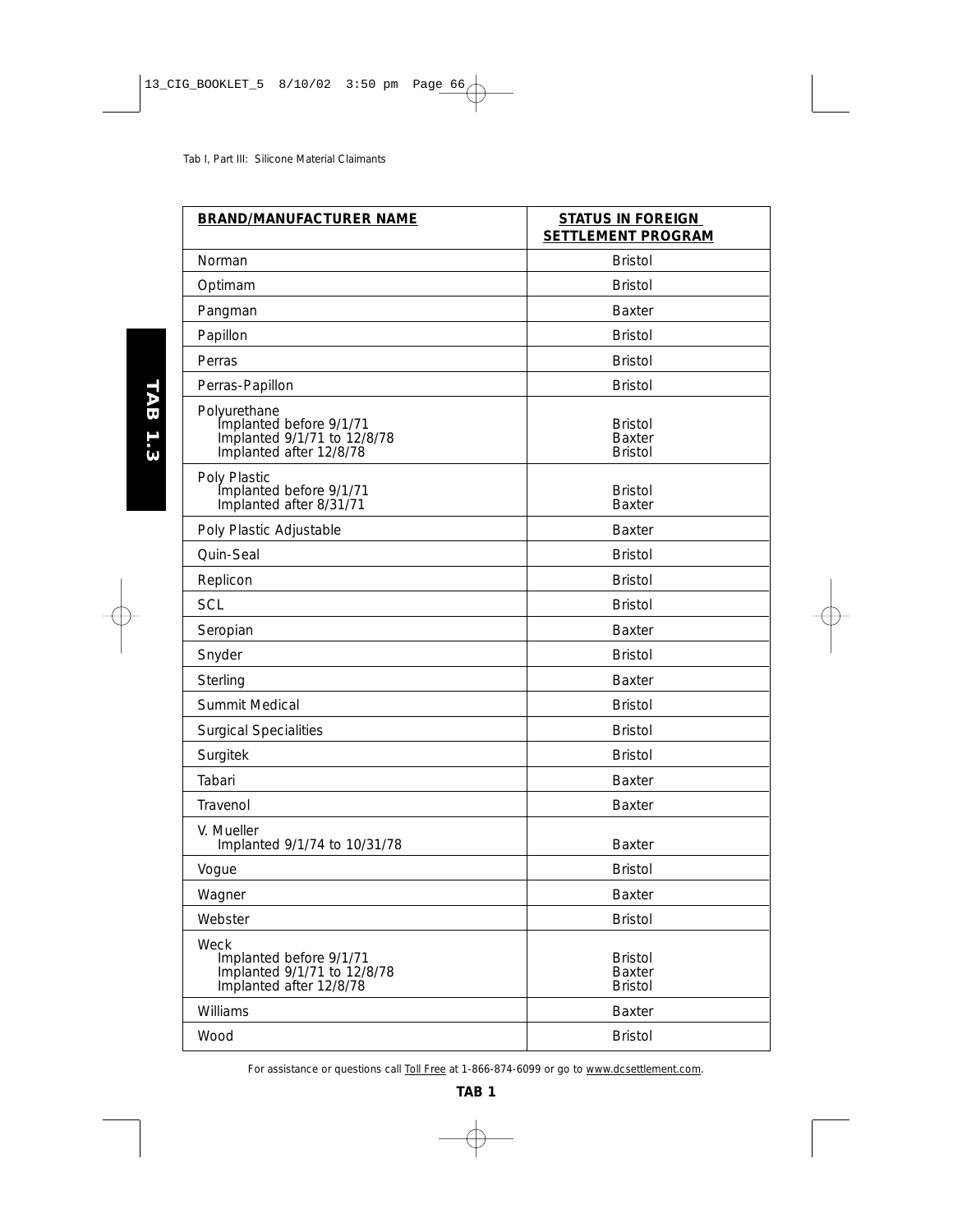# TAB II

# **CATEGORIZATION OF COUNTRIES FOR CALCULATION OF ALLOWED AMOUNT FOR ELIGIBLE FOREIGN CLAIMS**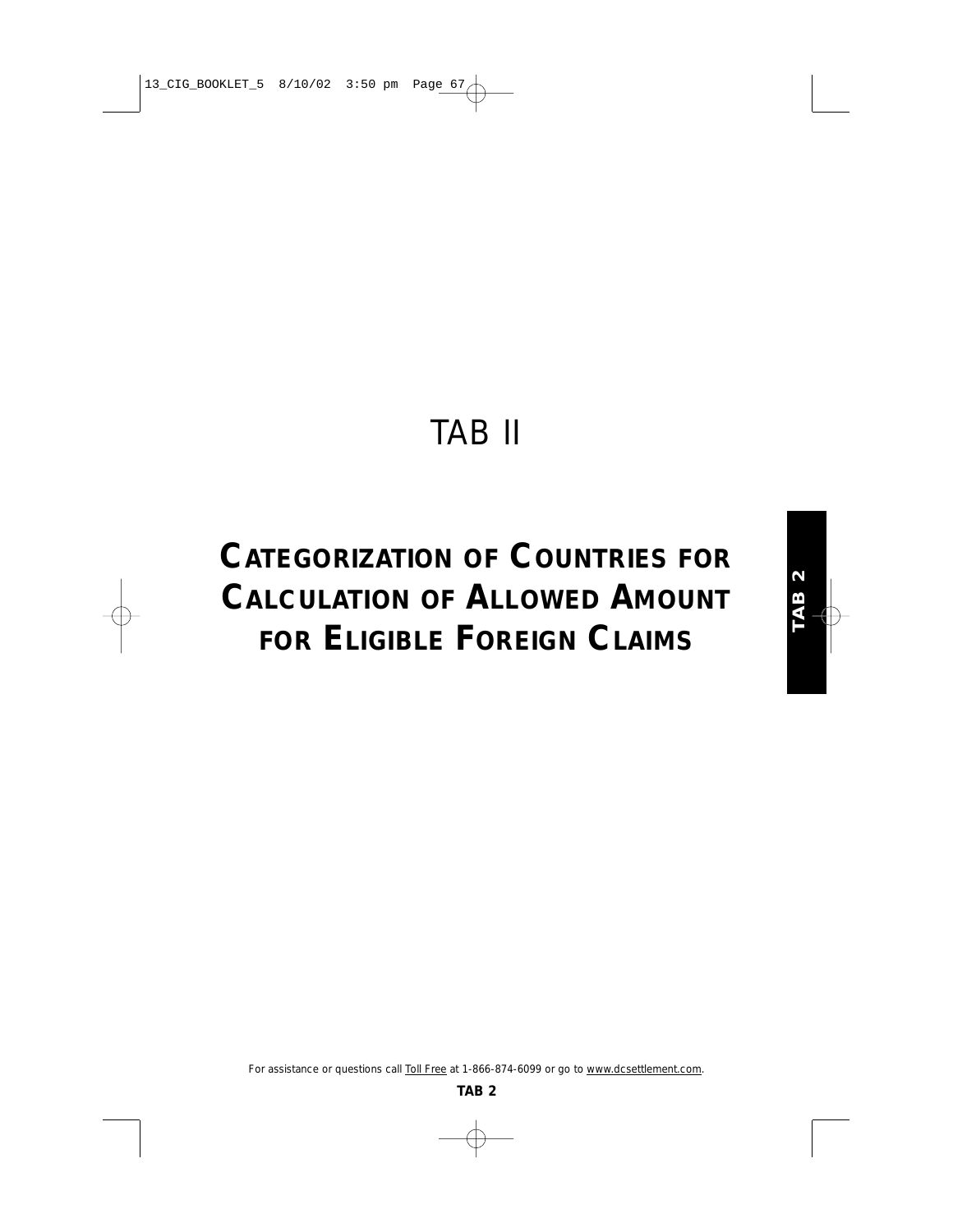## **TAB II**

## **CATEGORIZATION OF COUNTRIES FOR CALCULATION OF ALLOWED AMOUNT FOR ELIGIBLE FOREIGN CLAIMS**

For purposes of determining the appropriate amount payable, Foreign Claimants with Allowed Personal Injury Claims will be categorized in one (1) of four (4) groups (as specified below in this Schedule III) based on their place of residence. Each "country group" is assigned a specific percentage (as specified below) – which percentage shall be multiplied against the Allowed amount applicable to the Allowed Claim in terms of U.S. dollars. The resulting dollar amount is the amount payable to the Foreign Claimant with an Allowed Claim. This calculation is reflected in the Forms, Instructions, and Claimant Information Guide for the applicable class.



*For assistance or questions call Toll Free at 1-866-874-6099 or go to www.dcsettlement.com.*

New Guinea Nicaragua **Nigeria** Oman Pakistan Panama

Guyana Haiti **Honduras** Hungary India Indonesia

**Turkey** Uruguay Venezuela Vietnam Zambia Zimbabwe

Colombia Cook Islands Costa Rica Cote d'Ivoire (Ivory Coast) Croatia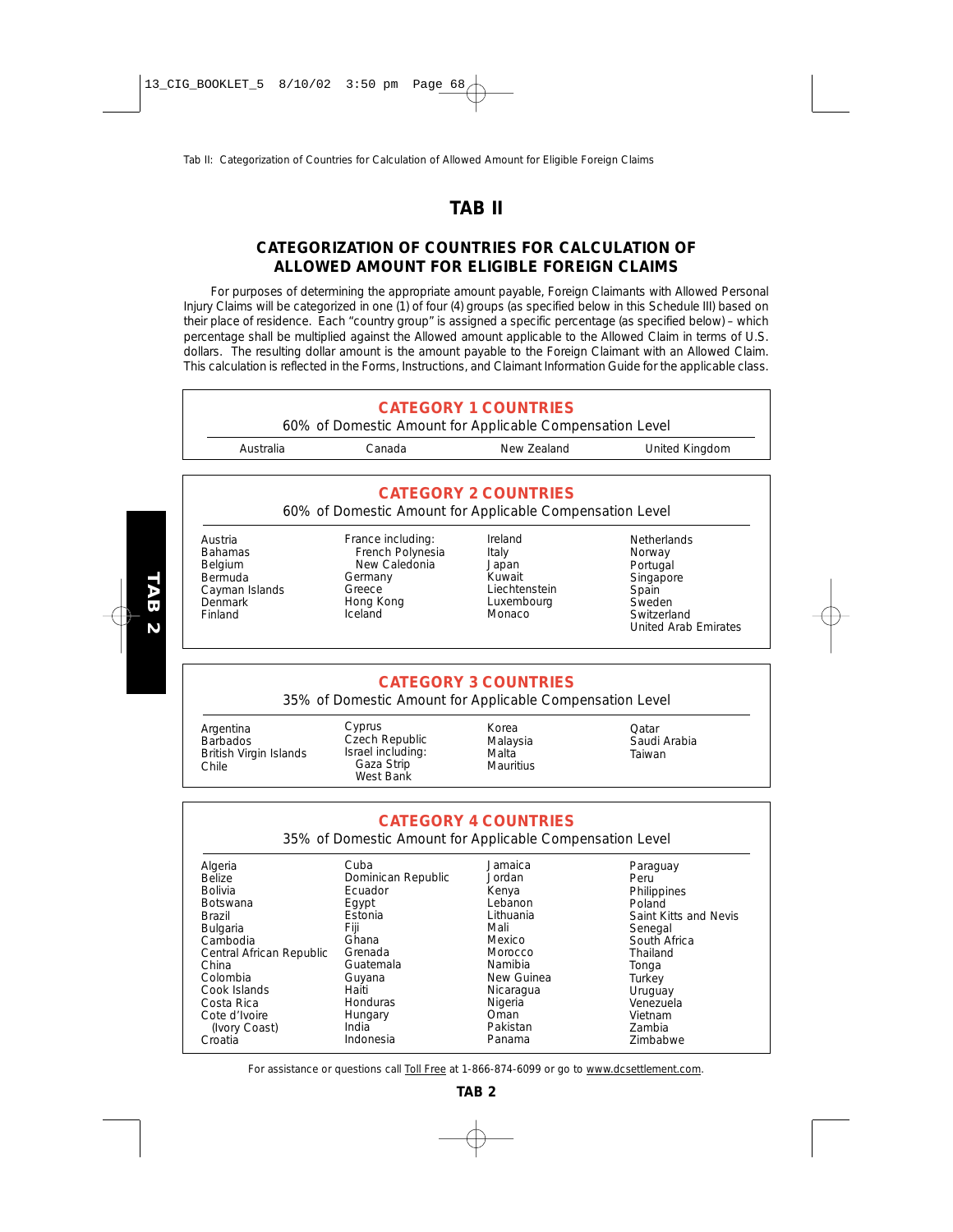# TAB III

# **CASE MANAGEMENT ORDER OUTLINE**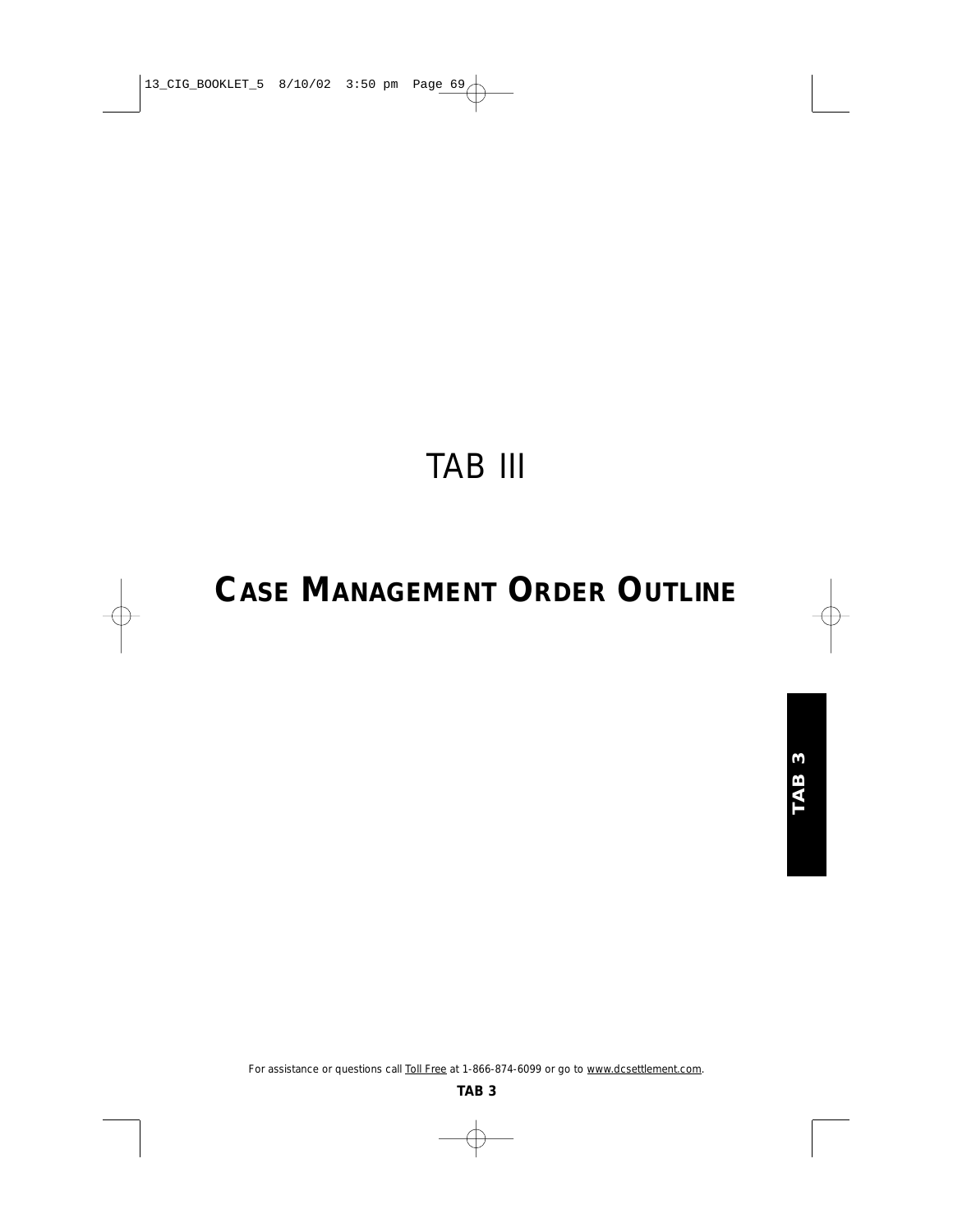## **OUTLINE OF CASE MANAGEMENT ORDER NO. 1**

The Court has previously entered Case Management Order No. 1. If you are considering opting out  $-$  that is, rejecting the Settlement Facility benefits  $-$  to pursue litigation, it is important that you read the entire Order before making your decision. You may obtain a copy of the complete Order either through the Court via Docket No. 00-CV-00001 or from the Court's website: www.mied.uscourts.gov. The Order contains information about the following topics:

- The court in which your case may be tried
- Deadlines that you must meet, including:
	- ♦ Deadlines for filing your lawsuit, and
	- ♦ Deadlines for responding to certain court-ordered discovery
- Discovery that may be available to you from other litigation
- Case-specific discovery that you may be required to complete
- Common issue motions that may be filed
- Common issue hearings that may be conducted
- The process for and timing of setting cases for trial
- The types of damages you may seek to recover (no punitive damages allowed)
- The mechanics of filing papers with this court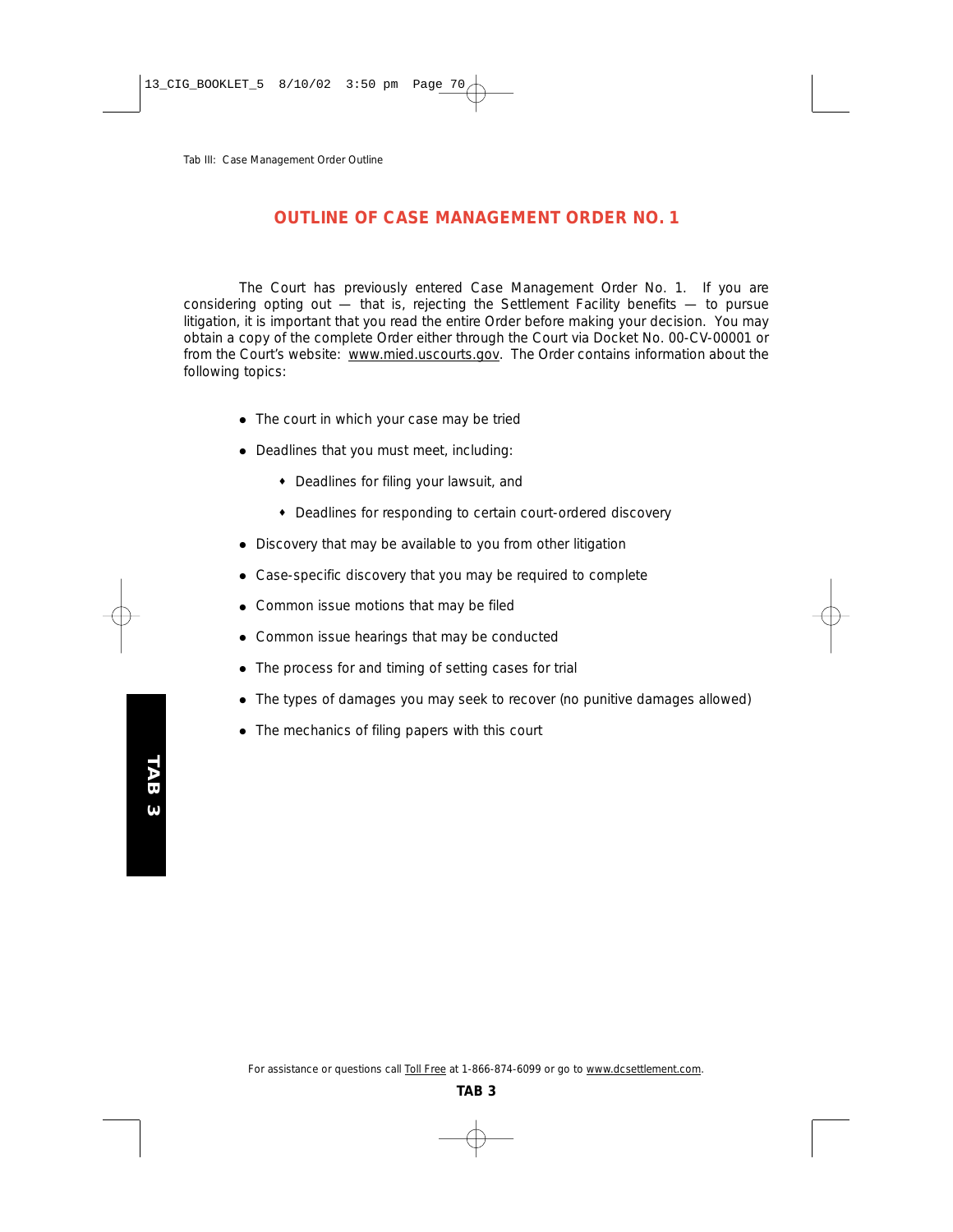## TAB IV

## **EXCERPT FROM THE CONFIRMATION ORDER OF THE AMENDED JOINT PLAN OF REORGANIZATION**

*For assistance or questions call Toll Free at 1-866-874-6099 or go to www.dcsettlement.com.*